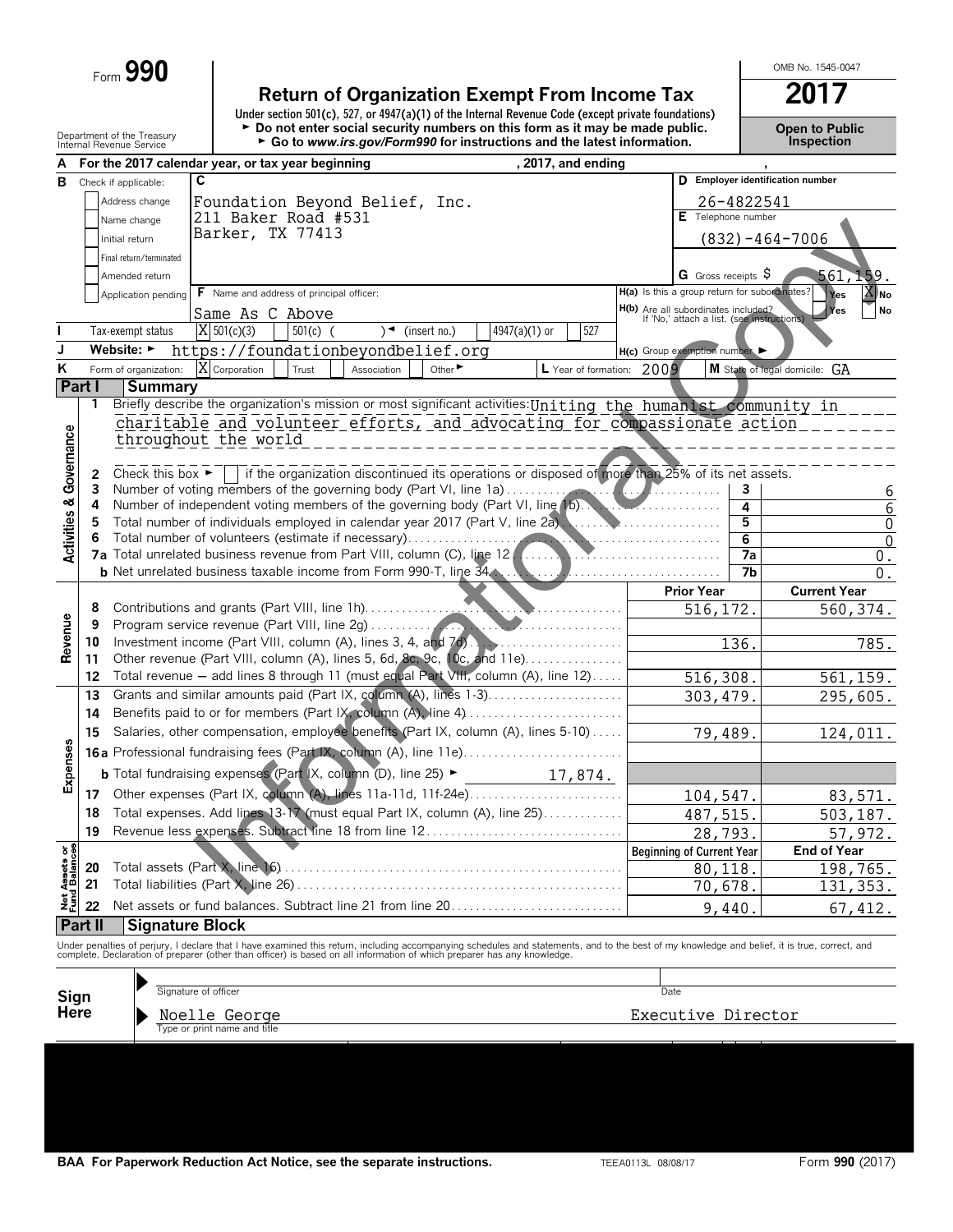|            | Form 990 (2017) Foundation Beyond Belief, Inc.                                                                                                                                                                                                                                   | 26-4822541         | Page 2          |
|------------|----------------------------------------------------------------------------------------------------------------------------------------------------------------------------------------------------------------------------------------------------------------------------------|--------------------|-----------------|
|            | <b>Statement of Program Service Accomplishments</b><br><b>Part III</b>                                                                                                                                                                                                           |                    |                 |
|            | Check if Schedule O contains a response or note to any line in this Part III                                                                                                                                                                                                     |                    | X               |
| 1.         | Briefly describe the organization's mission:                                                                                                                                                                                                                                     |                    |                 |
|            | Uniting the humanist community in charitable and volunteer efforts, and advocating                                                                                                                                                                                               |                    |                 |
|            | for compassionate action throughout the world                                                                                                                                                                                                                                    |                    |                 |
|            |                                                                                                                                                                                                                                                                                  |                    |                 |
|            | 2 Did the organization undertake any significant program services during the year which were not listed on the prior                                                                                                                                                             |                    |                 |
|            | Form 990 or 990-EZ?                                                                                                                                                                                                                                                              | Yes                | No              |
|            | If 'Yes,' describe these new services on Schedule O.                                                                                                                                                                                                                             |                    |                 |
|            | 3 Did the organization cease conducting, or make significant changes in how it conducts, any program services?                                                                                                                                                                   |                    | No              |
|            | If 'Yes,' describe these changes on Schedule O.                                                                                                                                                                                                                                  |                    |                 |
| 4          | Describe the organization's program service accomplishments for each of its three largest program services, as measured by expenses.<br>Section 501(c)(3) and 501(c)(4) organizations are required to report the amount of grants and allocations to others, the total expenses, |                    |                 |
|            | and revenue, if any, for each program service reported.                                                                                                                                                                                                                          |                    |                 |
|            |                                                                                                                                                                                                                                                                                  |                    |                 |
|            | 143, 753. Revenue \$<br>4a (Code:<br>) (Expenses $\frac{177}{192}$ , 859, including grants of $\frac{12}{7}$                                                                                                                                                                     |                    | $134, 645.$ )   |
|            | Humanist Giving (HG) - Relief of the poor, distressed or underprivileged; advancement                                                                                                                                                                                            |                    |                 |
|            | of education; elimination of prejudice and discrimination; defending human and civil                                                                                                                                                                                             |                    |                 |
|            | rights secured by law; promoting health.                                                                                                                                                                                                                                         |                    |                 |
|            |                                                                                                                                                                                                                                                                                  |                    |                 |
|            |                                                                                                                                                                                                                                                                                  |                    |                 |
|            |                                                                                                                                                                                                                                                                                  |                    |                 |
|            |                                                                                                                                                                                                                                                                                  |                    |                 |
|            |                                                                                                                                                                                                                                                                                  |                    |                 |
|            |                                                                                                                                                                                                                                                                                  |                    |                 |
|            |                                                                                                                                                                                                                                                                                  |                    |                 |
|            | ) (Expenses $\frac{134,772}$ , including grants of $\frac{134,549}{}$ , (Revenue $\frac{134,549}{}$<br>$4b$ (Code:                                                                                                                                                               |                    |                 |
|            | Humanist Disaster Recovery (HDR) - Providing financial support to organizations                                                                                                                                                                                                  |                    | $174, 742.$ )   |
|            | working locally to meet the post-disaster needs of survivors (HDR Drive). Providing                                                                                                                                                                                              |                    |                 |
|            | an avenue through which to volunteer when disaster strikes (HDR Teams).                                                                                                                                                                                                          |                    |                 |
|            |                                                                                                                                                                                                                                                                                  |                    |                 |
|            |                                                                                                                                                                                                                                                                                  |                    |                 |
|            |                                                                                                                                                                                                                                                                                  |                    |                 |
|            |                                                                                                                                                                                                                                                                                  |                    |                 |
|            |                                                                                                                                                                                                                                                                                  |                    |                 |
|            |                                                                                                                                                                                                                                                                                  |                    |                 |
|            |                                                                                                                                                                                                                                                                                  |                    |                 |
|            |                                                                                                                                                                                                                                                                                  |                    |                 |
|            | $64, 258$ . including grants of \$<br>4c (Code:<br>$\sqrt{Expenses}$ \$                                                                                                                                                                                                          | ) (Revenue $\,$ \$ | $18,485.$ )     |
|            | Humanist service corps (HSC) - Relief of the poor, distressed or underprivileged;                                                                                                                                                                                                |                    |                 |
|            | advancement of education; elimination of prejudice and discrimination; defending                                                                                                                                                                                                 |                    |                 |
|            | human and civil rights secured by law; promoting health. Capacity-building for                                                                                                                                                                                                   |                    |                 |
|            | grassroots women's rights organizations                                                                                                                                                                                                                                          |                    |                 |
|            |                                                                                                                                                                                                                                                                                  |                    |                 |
|            |                                                                                                                                                                                                                                                                                  |                    |                 |
|            |                                                                                                                                                                                                                                                                                  |                    |                 |
|            |                                                                                                                                                                                                                                                                                  |                    |                 |
|            |                                                                                                                                                                                                                                                                                  |                    |                 |
|            |                                                                                                                                                                                                                                                                                  |                    |                 |
|            |                                                                                                                                                                                                                                                                                  |                    |                 |
|            | 4d Other program services (Describe in Schedule O.)<br>See Schedule O                                                                                                                                                                                                            |                    |                 |
|            | (Expenses<br>S<br>23, 166. including grants of<br>) (Revenue $\frac{1}{2}$<br>S                                                                                                                                                                                                  | 31,033.            |                 |
|            | 4e Total program service expenses<br>400,055.                                                                                                                                                                                                                                    |                    |                 |
| <b>BAA</b> | TEEA0102L 12/05/17                                                                                                                                                                                                                                                               |                    | Form 990 (2017) |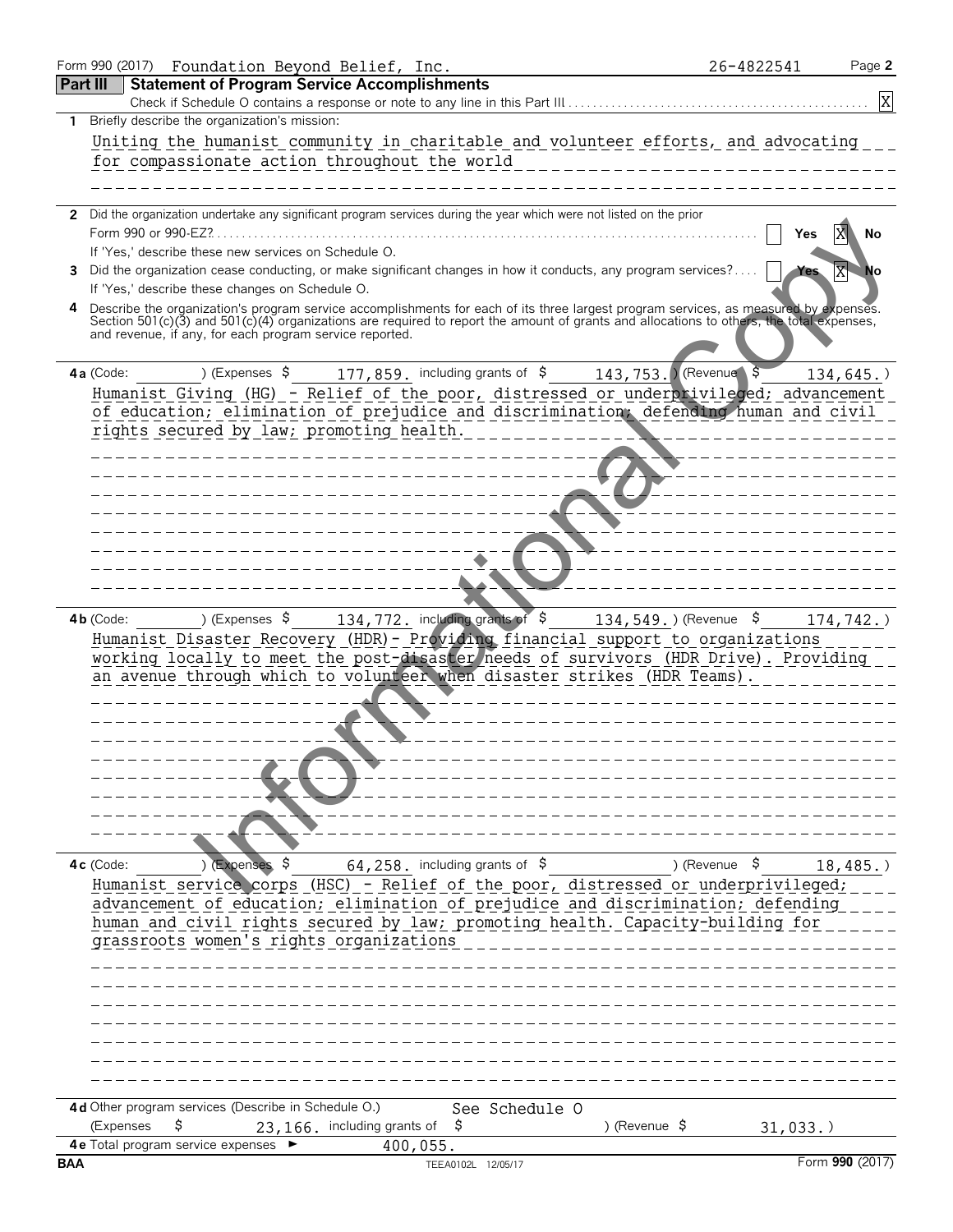Form 990 (2017) Foundation Beyond Belief, Inc.<br>Part IV Checklist of Required Schedules

|            |                                                                                                                                                                                                                                                     |                 | Yes             | No |
|------------|-----------------------------------------------------------------------------------------------------------------------------------------------------------------------------------------------------------------------------------------------------|-----------------|-----------------|----|
| 1.         | Is the organization described in section 501(c)(3) or 4947(a)(1) (other than a private foundation)? If 'Yes,' complete                                                                                                                              | $\mathbf{1}$    | X               |    |
| 2          | Is the organization required to complete Schedule B, Schedule of Contributors (see instructions)?                                                                                                                                                   | $\overline{2}$  |                 | X  |
| 3          | Did the organization engage in direct or indirect political campaign activities on behalf of or in opposition to candidates                                                                                                                         | 3               |                 | Χ  |
| 4          | Section 501(c)(3) organizations. Did the organization engage in lobbying activities, or have a section 501(h) election                                                                                                                              | 4               |                 | Χ  |
| 5          | Is the organization a section 501(c)(4), 501(c)(5), or 501(c)(6) organization that receives membership dues,<br>assessments, or similar amounts as defined in Revenue Procedure 98-19? If 'Yes,' complete Schedule C, Part III                      |                 |                 | X  |
| 6          | Did the organization maintain any donor advised funds or any similar funds or accounts for which donors have the right<br>to provide advice on the distribution or investment of amounts in such funds or accounts? If 'Yes,' complete Schedule D,  |                 |                 | Χ  |
| 7          | Did the organization receive or hold a conservation easement, including easements to preserve open space, the<br>environment, historic land areas, or historic structures? If 'Yes,' complete Schedule D, Part II                                   | 7               |                 | Χ  |
| 8          | Did the organization maintain collections of works of art, historical treasures, or other similar assets? If 'Yes,'                                                                                                                                 | 8               |                 | Χ  |
| 9          | Did the organization report an amount in Part X, line 21, for escrow or custodial account liability, serve as a custodian<br>for amounts not listed in Part X; or provide credit counseling, debt management, credit repair, or debt negotiation    | 9               |                 | Χ  |
|            | 10 Did the organization, directly or through a related organization, hold assets in temporarily restricted endowments,<br>permanent endowments, or quasi-endowments? If 'Yes,' complete Schedule D, Part V.                                         | 10              |                 | Χ  |
|            | 11 If the organization's answer to any of the following questions is 'Yes', then complete Schedule D, Parts VI, VII, VIII, IX,<br>or X as applicable.                                                                                               |                 |                 |    |
|            | a Did the organization report an amount for land, buildings, and equipment in Part X, line 10? If 'Yes,' complete Schedule                                                                                                                          | 11 a            |                 | Χ  |
|            | <b>b</b> Did the organization report an amount for investments – other securities in Part X, line 12 that is 5% or more of its total                                                                                                                | 11 <sub>b</sub> |                 | Χ  |
|            | c Did the organization report an amount for investments - program related in Part X, line 13 that is 5% or more of its total                                                                                                                        | 11c             |                 | Χ  |
|            | d Did the organization report an amount for other assets in Part X, line 15 that is 5% or more of its total assets reported                                                                                                                         | 11d             |                 | Χ  |
|            | e Did the organization report an amount for other liabilities in Part X, line 25? If 'Yes,' complete Schedule D, Part X                                                                                                                             | 11 e            |                 | Χ  |
|            | f Did the organization's separate or consolidated financial statements for the tax year include a footnote that addresses<br>the organization's liability for uncertain tax positions under FIN 48 (ASC 740)? If 'Yes,' complete Schedule D, Part X | 11f             |                 | X  |
|            | 12 a Did the organization obtain separate, independent audited financial statements for the tax year? If 'Yes,' complete                                                                                                                            | 12a             |                 | Χ  |
|            | <b>b</b> Was the organization included in consolidated, independent audited financial statements for the tax year? If 'Yes,' and<br>if the organization answered 'No' to line 12a, then completing Schedule D, Parts XI and XII is optional         | 12 <sub>b</sub> |                 | Χ  |
|            |                                                                                                                                                                                                                                                     | 13              |                 | X  |
|            | 14a Did the organization maintain an office, employees, or agents outside of the United States?                                                                                                                                                     | 14a             | X               |    |
|            | <b>b</b> Did the organization have aggregate revenues or expenses of more than \$10,000 from grantmaking, fundraising,<br>business, investment, and program service activities outside the United States, or aggregate foreign investments valued   | 14b             | Χ               |    |
|            | 15 Did the organization report on Part IX, column (A), line 3, more than \$5,000 of grants or other assistance to or for any                                                                                                                        | 15              | X               |    |
|            | 16 Did the organization report on Part IX, column (A), line 3, more than \$5,000 of aggregate grants or other assistance to<br>or for foreign individuals? If 'Yes,' complete Schedule F, Parts III and IV                                          | 16              |                 | Χ  |
|            | 17 Did the organization report a total of more than \$15,000 of expenses for professional fundraising services on Part IX, column (A), lines 6 and 11e? If 'Yes,' complete Schedule G, Part I (see instructions)                                    | 17              |                 | Χ  |
|            | 18 Did the organization report more than \$15,000 total of fundraising event gross income and contributions on Part VIII,                                                                                                                           | 18              |                 | Χ  |
|            | 19 Did the organization report more than \$15,000 of gross income from gaming activities on Part VIII, line 9a? If 'Yes,'                                                                                                                           | 19              |                 | Χ  |
| <b>BAA</b> | TEEA0103L 08/08/17                                                                                                                                                                                                                                  |                 | Form 990 (2017) |    |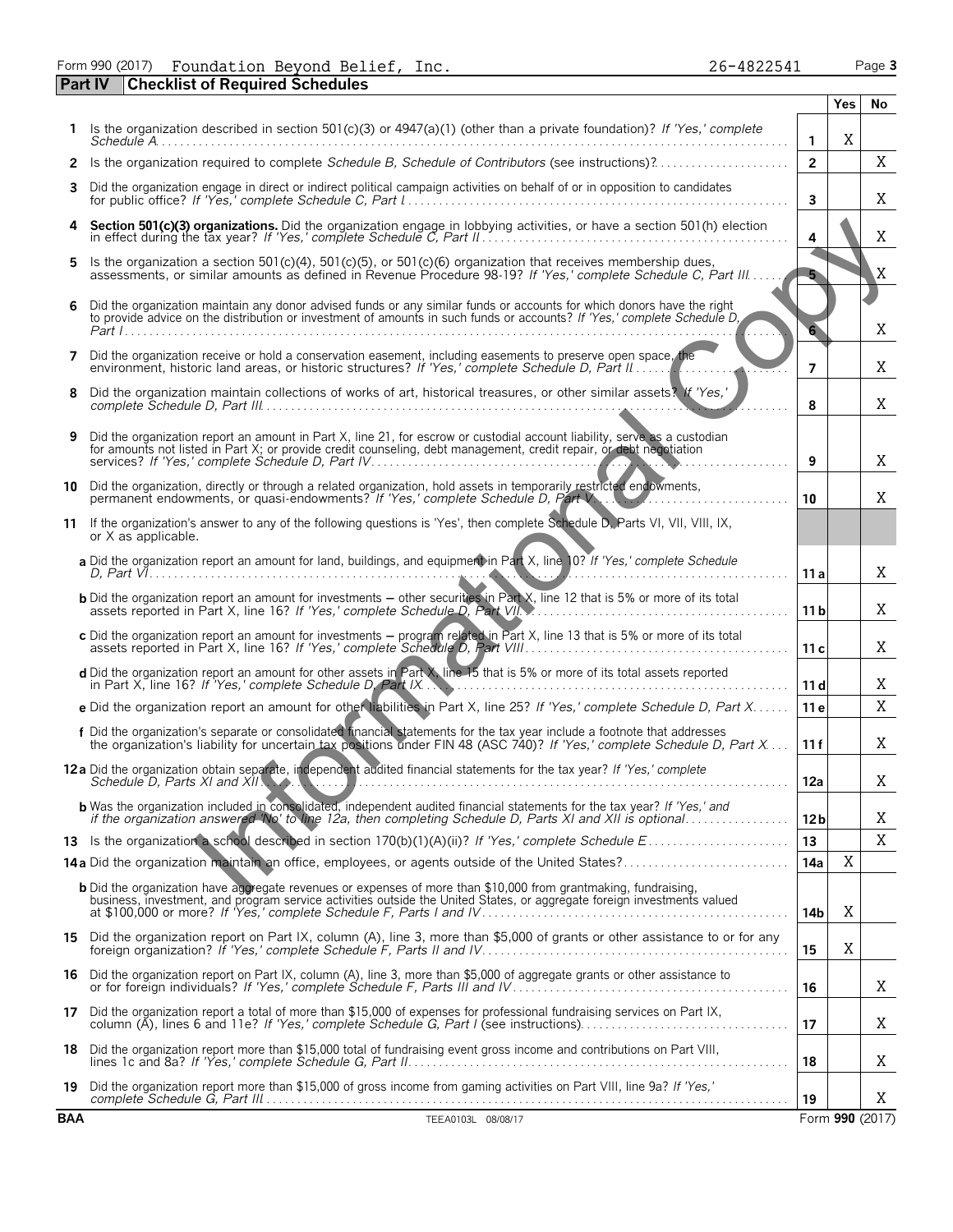| 26-4822541 | Page 4 |
|------------|--------|
|------------|--------|

| <b>Part IV Checklist of Required Schedules</b> (continued)<br><b>Yes</b><br>20a<br><b>b</b> If 'Yes' to line 20a, did the organization attach a copy of its audited financial statements to this return?<br>20 <sub>b</sub><br>21 Did the organization report more than \$5,000 of grants or other assistance to any domestic organization or<br>X<br>21<br>22 Did the organization report more than \$5,000 of grants or other assistance to or for domestic individuals on Part IX,<br>22<br>23 Did the organization answer 'Yes' to Part VII, Section A, line 3, 4, or 5 about compensation of the organization's current<br>and former officers, directors, trustees, key employees, and highest compensated employees? If 'Yes,' complete<br>23<br>24 a Did the organization have a tax-exempt bond issue with an outstanding principal amount of more than \$100,000 as of<br>the last day of the year, that was issued after December 31, 2002? If 'Yes,' answer lines 24b through 24d and<br>24a<br>24 <sub>b</sub><br><b>b</b> Did the organization invest any proceeds of tax-exempt bonds beyond a temporary period exception?.<br>c Did the organization maintain an escrow account other than a refunding escrow at any time during the year to defease<br>24c<br><b>d</b> Did the organization act as an 'on behalf of' issuer for bonds outstanding at any time during the year?<br>24d<br>25 a Section 501(c)(3), 501(c)(4), and 501(c)(29) organizations. Did the organization engage in an excess benefit<br>transaction with a disqualified person during the year? If 'Yes,' complete Schedule L, Part I<br>25a<br>b Is the organization aware that it engaged in an excess benefit transaction with a disqualified person in a prior year, and<br>that the transaction has not been reported on any of the organization's prior Forms 990 or 990-EZ? In Yes, 'complete<br>25 <sub>b</sub><br>26 Did the organization report any amount on Part X, line 5, 6, or 22 for receivables from or payables to any current or former officers, directors, trustees, key employees, highest compensated employees, or disqualified p<br>26<br>27 Did the organization provide a grant or other assistance to an officer, director, trustee, key employee, substantial<br>contributor or employee thereof, a grant selection committee member, or to a 35% controlled entity or family member<br>of any of these persons? If 'Yes,' complete Schedule L, Part III.<br>27<br>28 Was the organization a party to a business transaction with one of the following parties (see Schedule L, Part IV<br>instructions for applicable filing thresholds, conditions, and exceptions):<br>a A current or former officer, director, trustee, or key employee? If Yes, complete Schedule L, Part IV<br>28a<br><b>b</b> A family member of a current or former officer, director, trustee, or key employee? If 'Yes,' complete<br>28 <sub>b</sub> | No.<br>X<br>X<br>X<br>X<br>Χ |
|----------------------------------------------------------------------------------------------------------------------------------------------------------------------------------------------------------------------------------------------------------------------------------------------------------------------------------------------------------------------------------------------------------------------------------------------------------------------------------------------------------------------------------------------------------------------------------------------------------------------------------------------------------------------------------------------------------------------------------------------------------------------------------------------------------------------------------------------------------------------------------------------------------------------------------------------------------------------------------------------------------------------------------------------------------------------------------------------------------------------------------------------------------------------------------------------------------------------------------------------------------------------------------------------------------------------------------------------------------------------------------------------------------------------------------------------------------------------------------------------------------------------------------------------------------------------------------------------------------------------------------------------------------------------------------------------------------------------------------------------------------------------------------------------------------------------------------------------------------------------------------------------------------------------------------------------------------------------------------------------------------------------------------------------------------------------------------------------------------------------------------------------------------------------------------------------------------------------------------------------------------------------------------------------------------------------------------------------------------------------------------------------------------------------------------------------------------------------------------------------------------------------------------------------------------------------------------------------------------------------------------------------------------------------------------------------------------------------------------------------------------------------------------------------------------------------------------------------------------------------------------------------------------------------------------------------------|------------------------------|
|                                                                                                                                                                                                                                                                                                                                                                                                                                                                                                                                                                                                                                                                                                                                                                                                                                                                                                                                                                                                                                                                                                                                                                                                                                                                                                                                                                                                                                                                                                                                                                                                                                                                                                                                                                                                                                                                                                                                                                                                                                                                                                                                                                                                                                                                                                                                                                                                                                                                                                                                                                                                                                                                                                                                                                                                                                                                                                                                                    |                              |
|                                                                                                                                                                                                                                                                                                                                                                                                                                                                                                                                                                                                                                                                                                                                                                                                                                                                                                                                                                                                                                                                                                                                                                                                                                                                                                                                                                                                                                                                                                                                                                                                                                                                                                                                                                                                                                                                                                                                                                                                                                                                                                                                                                                                                                                                                                                                                                                                                                                                                                                                                                                                                                                                                                                                                                                                                                                                                                                                                    |                              |
|                                                                                                                                                                                                                                                                                                                                                                                                                                                                                                                                                                                                                                                                                                                                                                                                                                                                                                                                                                                                                                                                                                                                                                                                                                                                                                                                                                                                                                                                                                                                                                                                                                                                                                                                                                                                                                                                                                                                                                                                                                                                                                                                                                                                                                                                                                                                                                                                                                                                                                                                                                                                                                                                                                                                                                                                                                                                                                                                                    |                              |
|                                                                                                                                                                                                                                                                                                                                                                                                                                                                                                                                                                                                                                                                                                                                                                                                                                                                                                                                                                                                                                                                                                                                                                                                                                                                                                                                                                                                                                                                                                                                                                                                                                                                                                                                                                                                                                                                                                                                                                                                                                                                                                                                                                                                                                                                                                                                                                                                                                                                                                                                                                                                                                                                                                                                                                                                                                                                                                                                                    |                              |
|                                                                                                                                                                                                                                                                                                                                                                                                                                                                                                                                                                                                                                                                                                                                                                                                                                                                                                                                                                                                                                                                                                                                                                                                                                                                                                                                                                                                                                                                                                                                                                                                                                                                                                                                                                                                                                                                                                                                                                                                                                                                                                                                                                                                                                                                                                                                                                                                                                                                                                                                                                                                                                                                                                                                                                                                                                                                                                                                                    |                              |
|                                                                                                                                                                                                                                                                                                                                                                                                                                                                                                                                                                                                                                                                                                                                                                                                                                                                                                                                                                                                                                                                                                                                                                                                                                                                                                                                                                                                                                                                                                                                                                                                                                                                                                                                                                                                                                                                                                                                                                                                                                                                                                                                                                                                                                                                                                                                                                                                                                                                                                                                                                                                                                                                                                                                                                                                                                                                                                                                                    |                              |
|                                                                                                                                                                                                                                                                                                                                                                                                                                                                                                                                                                                                                                                                                                                                                                                                                                                                                                                                                                                                                                                                                                                                                                                                                                                                                                                                                                                                                                                                                                                                                                                                                                                                                                                                                                                                                                                                                                                                                                                                                                                                                                                                                                                                                                                                                                                                                                                                                                                                                                                                                                                                                                                                                                                                                                                                                                                                                                                                                    |                              |
|                                                                                                                                                                                                                                                                                                                                                                                                                                                                                                                                                                                                                                                                                                                                                                                                                                                                                                                                                                                                                                                                                                                                                                                                                                                                                                                                                                                                                                                                                                                                                                                                                                                                                                                                                                                                                                                                                                                                                                                                                                                                                                                                                                                                                                                                                                                                                                                                                                                                                                                                                                                                                                                                                                                                                                                                                                                                                                                                                    |                              |
|                                                                                                                                                                                                                                                                                                                                                                                                                                                                                                                                                                                                                                                                                                                                                                                                                                                                                                                                                                                                                                                                                                                                                                                                                                                                                                                                                                                                                                                                                                                                                                                                                                                                                                                                                                                                                                                                                                                                                                                                                                                                                                                                                                                                                                                                                                                                                                                                                                                                                                                                                                                                                                                                                                                                                                                                                                                                                                                                                    |                              |
|                                                                                                                                                                                                                                                                                                                                                                                                                                                                                                                                                                                                                                                                                                                                                                                                                                                                                                                                                                                                                                                                                                                                                                                                                                                                                                                                                                                                                                                                                                                                                                                                                                                                                                                                                                                                                                                                                                                                                                                                                                                                                                                                                                                                                                                                                                                                                                                                                                                                                                                                                                                                                                                                                                                                                                                                                                                                                                                                                    |                              |
|                                                                                                                                                                                                                                                                                                                                                                                                                                                                                                                                                                                                                                                                                                                                                                                                                                                                                                                                                                                                                                                                                                                                                                                                                                                                                                                                                                                                                                                                                                                                                                                                                                                                                                                                                                                                                                                                                                                                                                                                                                                                                                                                                                                                                                                                                                                                                                                                                                                                                                                                                                                                                                                                                                                                                                                                                                                                                                                                                    |                              |
|                                                                                                                                                                                                                                                                                                                                                                                                                                                                                                                                                                                                                                                                                                                                                                                                                                                                                                                                                                                                                                                                                                                                                                                                                                                                                                                                                                                                                                                                                                                                                                                                                                                                                                                                                                                                                                                                                                                                                                                                                                                                                                                                                                                                                                                                                                                                                                                                                                                                                                                                                                                                                                                                                                                                                                                                                                                                                                                                                    |                              |
|                                                                                                                                                                                                                                                                                                                                                                                                                                                                                                                                                                                                                                                                                                                                                                                                                                                                                                                                                                                                                                                                                                                                                                                                                                                                                                                                                                                                                                                                                                                                                                                                                                                                                                                                                                                                                                                                                                                                                                                                                                                                                                                                                                                                                                                                                                                                                                                                                                                                                                                                                                                                                                                                                                                                                                                                                                                                                                                                                    | X                            |
|                                                                                                                                                                                                                                                                                                                                                                                                                                                                                                                                                                                                                                                                                                                                                                                                                                                                                                                                                                                                                                                                                                                                                                                                                                                                                                                                                                                                                                                                                                                                                                                                                                                                                                                                                                                                                                                                                                                                                                                                                                                                                                                                                                                                                                                                                                                                                                                                                                                                                                                                                                                                                                                                                                                                                                                                                                                                                                                                                    | Χ                            |
|                                                                                                                                                                                                                                                                                                                                                                                                                                                                                                                                                                                                                                                                                                                                                                                                                                                                                                                                                                                                                                                                                                                                                                                                                                                                                                                                                                                                                                                                                                                                                                                                                                                                                                                                                                                                                                                                                                                                                                                                                                                                                                                                                                                                                                                                                                                                                                                                                                                                                                                                                                                                                                                                                                                                                                                                                                                                                                                                                    | X                            |
|                                                                                                                                                                                                                                                                                                                                                                                                                                                                                                                                                                                                                                                                                                                                                                                                                                                                                                                                                                                                                                                                                                                                                                                                                                                                                                                                                                                                                                                                                                                                                                                                                                                                                                                                                                                                                                                                                                                                                                                                                                                                                                                                                                                                                                                                                                                                                                                                                                                                                                                                                                                                                                                                                                                                                                                                                                                                                                                                                    |                              |
|                                                                                                                                                                                                                                                                                                                                                                                                                                                                                                                                                                                                                                                                                                                                                                                                                                                                                                                                                                                                                                                                                                                                                                                                                                                                                                                                                                                                                                                                                                                                                                                                                                                                                                                                                                                                                                                                                                                                                                                                                                                                                                                                                                                                                                                                                                                                                                                                                                                                                                                                                                                                                                                                                                                                                                                                                                                                                                                                                    | X                            |
|                                                                                                                                                                                                                                                                                                                                                                                                                                                                                                                                                                                                                                                                                                                                                                                                                                                                                                                                                                                                                                                                                                                                                                                                                                                                                                                                                                                                                                                                                                                                                                                                                                                                                                                                                                                                                                                                                                                                                                                                                                                                                                                                                                                                                                                                                                                                                                                                                                                                                                                                                                                                                                                                                                                                                                                                                                                                                                                                                    | Χ                            |
| c An entity of which a current or former officer, director, trustee, or key employee (or a family member thereof) was an<br>officer, director, trustee, or direct or indirect owner? If Yes,' complete Schedule L, Part IV.<br>28c                                                                                                                                                                                                                                                                                                                                                                                                                                                                                                                                                                                                                                                                                                                                                                                                                                                                                                                                                                                                                                                                                                                                                                                                                                                                                                                                                                                                                                                                                                                                                                                                                                                                                                                                                                                                                                                                                                                                                                                                                                                                                                                                                                                                                                                                                                                                                                                                                                                                                                                                                                                                                                                                                                                 | Χ                            |
| $\overline{29}$<br>29 Did the organization receive more than \$25,000 in non-cash contributions? If 'Yes,' complete Schedule M                                                                                                                                                                                                                                                                                                                                                                                                                                                                                                                                                                                                                                                                                                                                                                                                                                                                                                                                                                                                                                                                                                                                                                                                                                                                                                                                                                                                                                                                                                                                                                                                                                                                                                                                                                                                                                                                                                                                                                                                                                                                                                                                                                                                                                                                                                                                                                                                                                                                                                                                                                                                                                                                                                                                                                                                                     | $\overline{X}$               |
| 30 Did the organization receive contributions of art, historical treasures, or other similar assets, or qualified conservation<br>30                                                                                                                                                                                                                                                                                                                                                                                                                                                                                                                                                                                                                                                                                                                                                                                                                                                                                                                                                                                                                                                                                                                                                                                                                                                                                                                                                                                                                                                                                                                                                                                                                                                                                                                                                                                                                                                                                                                                                                                                                                                                                                                                                                                                                                                                                                                                                                                                                                                                                                                                                                                                                                                                                                                                                                                                               | Χ                            |
| Did the organization liquidate, terminate, or dissolve and cease operations? If 'Yes,' complete Schedule N, Part I<br>31<br>31                                                                                                                                                                                                                                                                                                                                                                                                                                                                                                                                                                                                                                                                                                                                                                                                                                                                                                                                                                                                                                                                                                                                                                                                                                                                                                                                                                                                                                                                                                                                                                                                                                                                                                                                                                                                                                                                                                                                                                                                                                                                                                                                                                                                                                                                                                                                                                                                                                                                                                                                                                                                                                                                                                                                                                                                                     | $\overline{X}$               |
| Did the organization sell, exchange, dispose of, or transfer more than 25% of its net assets? If 'Yes,' complete<br>32<br>32<br>Schedule N, Part II                                                                                                                                                                                                                                                                                                                                                                                                                                                                                                                                                                                                                                                                                                                                                                                                                                                                                                                                                                                                                                                                                                                                                                                                                                                                                                                                                                                                                                                                                                                                                                                                                                                                                                                                                                                                                                                                                                                                                                                                                                                                                                                                                                                                                                                                                                                                                                                                                                                                                                                                                                                                                                                                                                                                                                                                | Χ                            |
| Did the organization own 100% of an entity disregarded as separate from the organization under Regulations sections<br>33<br>33                                                                                                                                                                                                                                                                                                                                                                                                                                                                                                                                                                                                                                                                                                                                                                                                                                                                                                                                                                                                                                                                                                                                                                                                                                                                                                                                                                                                                                                                                                                                                                                                                                                                                                                                                                                                                                                                                                                                                                                                                                                                                                                                                                                                                                                                                                                                                                                                                                                                                                                                                                                                                                                                                                                                                                                                                    | Χ                            |
| Was the organization related to any tax-exempt or taxable entity? If 'Yes,' complete Schedule R, Part II, III, or IV,<br>34<br>34<br>and Part V, line $1, \ldots, \ldots$                                                                                                                                                                                                                                                                                                                                                                                                                                                                                                                                                                                                                                                                                                                                                                                                                                                                                                                                                                                                                                                                                                                                                                                                                                                                                                                                                                                                                                                                                                                                                                                                                                                                                                                                                                                                                                                                                                                                                                                                                                                                                                                                                                                                                                                                                                                                                                                                                                                                                                                                                                                                                                                                                                                                                                          | Χ                            |
| 35a                                                                                                                                                                                                                                                                                                                                                                                                                                                                                                                                                                                                                                                                                                                                                                                                                                                                                                                                                                                                                                                                                                                                                                                                                                                                                                                                                                                                                                                                                                                                                                                                                                                                                                                                                                                                                                                                                                                                                                                                                                                                                                                                                                                                                                                                                                                                                                                                                                                                                                                                                                                                                                                                                                                                                                                                                                                                                                                                                | $\overline{X}$               |
| <b>b</b> If 'Yes' to line 35a, did the organization receive any payment from or engage in any transaction with a controlled<br>35b                                                                                                                                                                                                                                                                                                                                                                                                                                                                                                                                                                                                                                                                                                                                                                                                                                                                                                                                                                                                                                                                                                                                                                                                                                                                                                                                                                                                                                                                                                                                                                                                                                                                                                                                                                                                                                                                                                                                                                                                                                                                                                                                                                                                                                                                                                                                                                                                                                                                                                                                                                                                                                                                                                                                                                                                                 |                              |
| Section 501(c)(3) organizations. Did the organization make any transfers to an exempt non-charitable related<br>36<br>36                                                                                                                                                                                                                                                                                                                                                                                                                                                                                                                                                                                                                                                                                                                                                                                                                                                                                                                                                                                                                                                                                                                                                                                                                                                                                                                                                                                                                                                                                                                                                                                                                                                                                                                                                                                                                                                                                                                                                                                                                                                                                                                                                                                                                                                                                                                                                                                                                                                                                                                                                                                                                                                                                                                                                                                                                           | Χ                            |
| Did the organization conduct more than 5% of its activities through an entity that is not a related organization and that is<br>37<br>37                                                                                                                                                                                                                                                                                                                                                                                                                                                                                                                                                                                                                                                                                                                                                                                                                                                                                                                                                                                                                                                                                                                                                                                                                                                                                                                                                                                                                                                                                                                                                                                                                                                                                                                                                                                                                                                                                                                                                                                                                                                                                                                                                                                                                                                                                                                                                                                                                                                                                                                                                                                                                                                                                                                                                                                                           | X                            |
| Did the organization complete Schedule O and provide explanations in Schedule O for Part VI, lines 11b and 19?<br>38<br>X<br>38<br>Form 990 (2017)<br><b>RAA</b>                                                                                                                                                                                                                                                                                                                                                                                                                                                                                                                                                                                                                                                                                                                                                                                                                                                                                                                                                                                                                                                                                                                                                                                                                                                                                                                                                                                                                                                                                                                                                                                                                                                                                                                                                                                                                                                                                                                                                                                                                                                                                                                                                                                                                                                                                                                                                                                                                                                                                                                                                                                                                                                                                                                                                                                   |                              |

Form 990 (2017)

**BAA**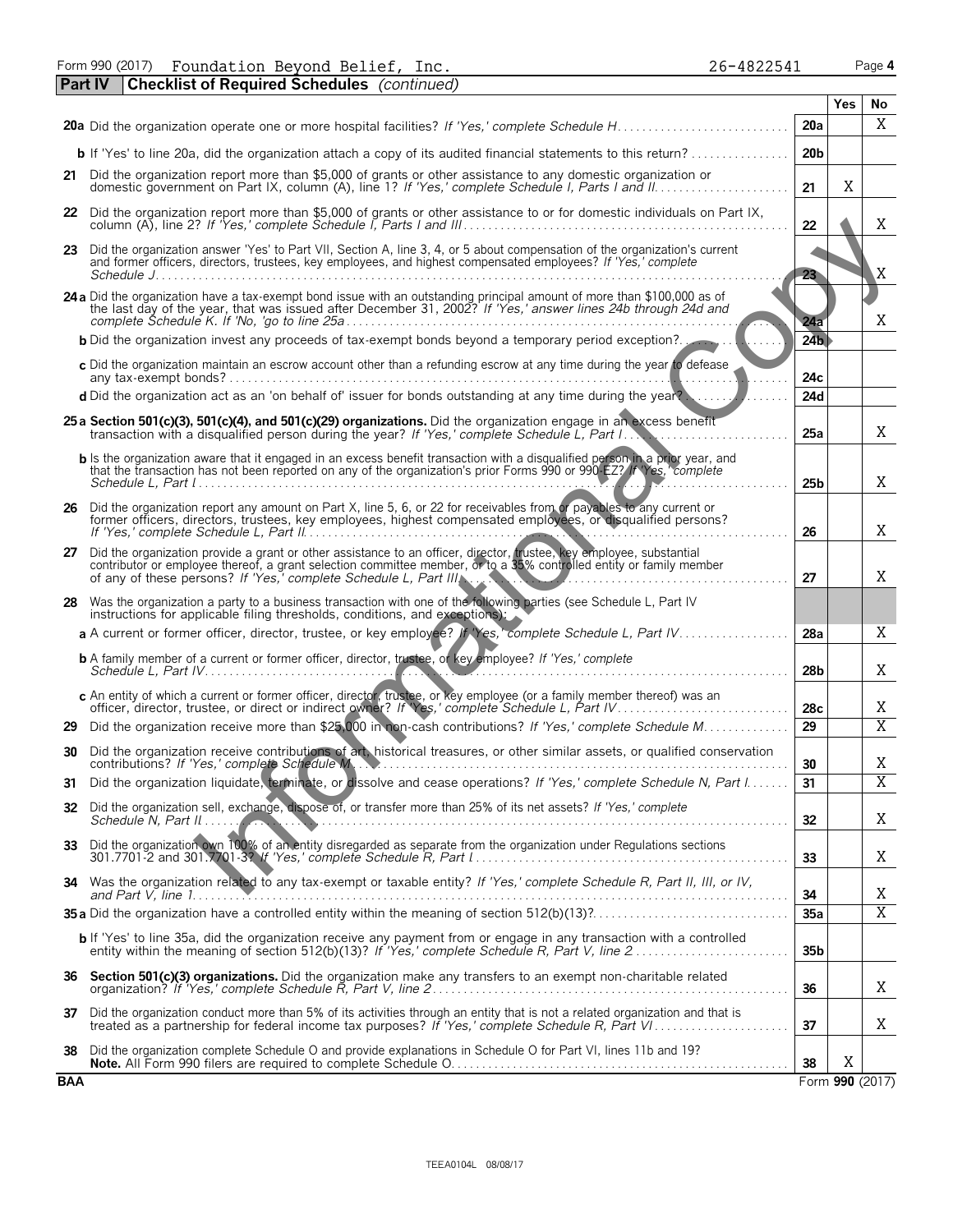|            | Form 990 (2017) Foundation Beyond Belief, Inc.<br>26-4822541                                                                                                                                                                   |                 |                 | Page 5 |
|------------|--------------------------------------------------------------------------------------------------------------------------------------------------------------------------------------------------------------------------------|-----------------|-----------------|--------|
|            | <b>Statements Regarding Other IRS Filings and Tax Compliance</b><br><b>Part V</b>                                                                                                                                              |                 |                 |        |
|            | Check if Schedule O contains a response or note to any line in this Part V                                                                                                                                                     |                 |                 |        |
|            |                                                                                                                                                                                                                                |                 | Yes             | No     |
|            | <b>1a</b> Enter the number reported in Box 3 of Form 1096. Enter -0- if not applicable<br>1 a                                                                                                                                  |                 |                 |        |
|            | <b>b</b> Enter the number of Forms W-2G included in line 1a. Enter -0- if not applicable<br>1 <sub>b</sub><br>O                                                                                                                |                 |                 |        |
|            | c Did the organization comply with backup withholding rules for reportable payments to vendors and reportable gaming                                                                                                           | 1 с             | Χ               |        |
|            | 2a Enter the number of employees reported on Form W-3, Transmittal of Wage and Tax State-<br>ments, filed for the calendar year ending with or within the year covered by this return<br>2a<br>0                               |                 |                 |        |
|            | b If at least one is reported on line 2a, did the organization file all required federal employment tax returns?.                                                                                                              | 2 <sub>b</sub>  |                 |        |
|            | Note. If the sum of lines 1a and 2a is greater than 250, you may be required to e-file (see instructions)                                                                                                                      |                 |                 |        |
|            | 3a Did the organization have unrelated business gross income of \$1,000 or more during the year?                                                                                                                               | 3a              |                 | Χ      |
|            | <b>b</b> If 'Yes,' has it filed a Form 990-T for this year? If 'No' to line 3b, provide an explanation in Schedule 0                                                                                                           | 3 <sub>b</sub>  |                 |        |
|            | 4 a At any time during the calendar year, did the organization have an interest in, or a signature or other authority over, a financial account in a foreign country (such as a bank account, securities account, or other fin |                 |                 |        |
|            |                                                                                                                                                                                                                                | 4a              | Χ               |        |
|            | <b>b</b> If 'Yes,' enter the name of the foreign country: ►<br>Ghana                                                                                                                                                           |                 |                 |        |
|            | See instructions for filing requirements for FinCEN Form 114, Report of Foreign Bank and Financial Accounts (FBAR).                                                                                                            |                 |                 |        |
|            | <b>5a</b> Was the organization a party to a prohibited tax shelter transaction at any time during the tax year?                                                                                                                | 5а              |                 | Χ      |
|            | <b>b</b> Did any taxable party notify the organization that it was or is a party to a prohibited tax shelter transaction?                                                                                                      | 5 <sub>b</sub>  |                 | Χ      |
|            |                                                                                                                                                                                                                                | 5 c             |                 |        |
|            | 6 a Does the organization have annual gross receipts that are normally greater than \$100,000, and did the organization solicit any contributions that were not tax deductible as charitable contributions?                    |                 |                 |        |
|            |                                                                                                                                                                                                                                | 6а              |                 | X      |
|            | b If 'Yes,' did the organization include with every solicitation an express statement that such contributions or gifts were                                                                                                    | 6b              |                 |        |
|            | 7 Organizations that may receive deductible contributions under section 170(c).                                                                                                                                                |                 |                 |        |
|            | a Did the organization receive a payment in excess of \$75 made partly as a contribution and partly for goods and                                                                                                              | 7 a             |                 | Χ      |
|            |                                                                                                                                                                                                                                | 7 <sub>b</sub>  |                 |        |
|            | c Did the organization sell, exchange, or otherwise dispose of tangible personal property for which it was required to file                                                                                                    |                 |                 |        |
|            | Form 8282?                                                                                                                                                                                                                     | 7 с             |                 | Χ      |
|            | d If 'Yes,' indicate the number of Forms 8282 filed during the year.<br>7 d                                                                                                                                                    |                 |                 |        |
|            | e Did the organization receive any funds, directly or indirectly, to pay premiums on a personal benefit contract?                                                                                                              | <b>7e</b>       |                 | Χ      |
|            | f Did the organization, during the year, pay premiums, directly or indirectly, on a personal benefit contract?                                                                                                                 | 7f              |                 | Χ      |
|            | g If the organization received a contribution of qualified intellectual property, did the organization file Form 8899                                                                                                          | 7g              |                 |        |
|            | h If the organization received a contribution of cars, boats, airplanes, or other vehicles, did the organization file a                                                                                                        |                 |                 |        |
|            | Form 1098-C?                                                                                                                                                                                                                   | 7 h             |                 |        |
| 8          | Sponsoring organizations maintaining donor advised funds. Did a donor advised fund maintained by the sponsoring                                                                                                                |                 |                 |        |
|            |                                                                                                                                                                                                                                | 8               |                 |        |
|            | Sponsoring organizations maintaining donor advised funds.                                                                                                                                                                      |                 |                 |        |
|            |                                                                                                                                                                                                                                | 9a              |                 |        |
|            |                                                                                                                                                                                                                                | 9 <sub>b</sub>  |                 |        |
|            | 10 Section 501(c)(7) organizations. Enter:                                                                                                                                                                                     |                 |                 |        |
|            | a Initiation fees and capital contributions included on Part VIII, line 12<br>10a                                                                                                                                              |                 |                 |        |
|            | <b>b</b> Gross receipts, included on Form 990, Part VIII, line 12, for public use of club facilities<br>10 <sub>b</sub>                                                                                                        |                 |                 |        |
|            | 11 Section 501(c)(12) organizations. Enter:                                                                                                                                                                                    |                 |                 |        |
|            | 11a                                                                                                                                                                                                                            |                 |                 |        |
|            | <b>b</b> Gross income from other sources (Do not net amounts due or paid to other sources<br>  11 b                                                                                                                            |                 |                 |        |
|            | 12a Section 4947(a)(1) non-exempt charitable trusts. Is the organization filing Form 990 in lieu of Form 1041?                                                                                                                 | 12a             |                 |        |
|            | <b>b</b> If 'Yes,' enter the amount of tax-exempt interest received or accrued during the year<br>12 <sub>b</sub>                                                                                                              |                 |                 |        |
|            | 13 Section 501(c)(29) qualified nonprofit health insurance issuers.                                                                                                                                                            |                 |                 |        |
|            |                                                                                                                                                                                                                                | 13a             |                 |        |
|            | Note. See the instructions for additional information the organization must report on Schedule O.                                                                                                                              |                 |                 |        |
|            |                                                                                                                                                                                                                                |                 |                 |        |
|            | 73c                                                                                                                                                                                                                            |                 |                 |        |
|            |                                                                                                                                                                                                                                | 14 a            |                 | Χ      |
|            | <b>b</b> If 'Yes,' has it filed a Form 720 to report these payments? If 'No,' provide an explanation in Schedule O                                                                                                             | 14 <sub>b</sub> |                 |        |
| <b>BAA</b> | TEEA0105L 08/08/17                                                                                                                                                                                                             |                 | Form 990 (2017) |        |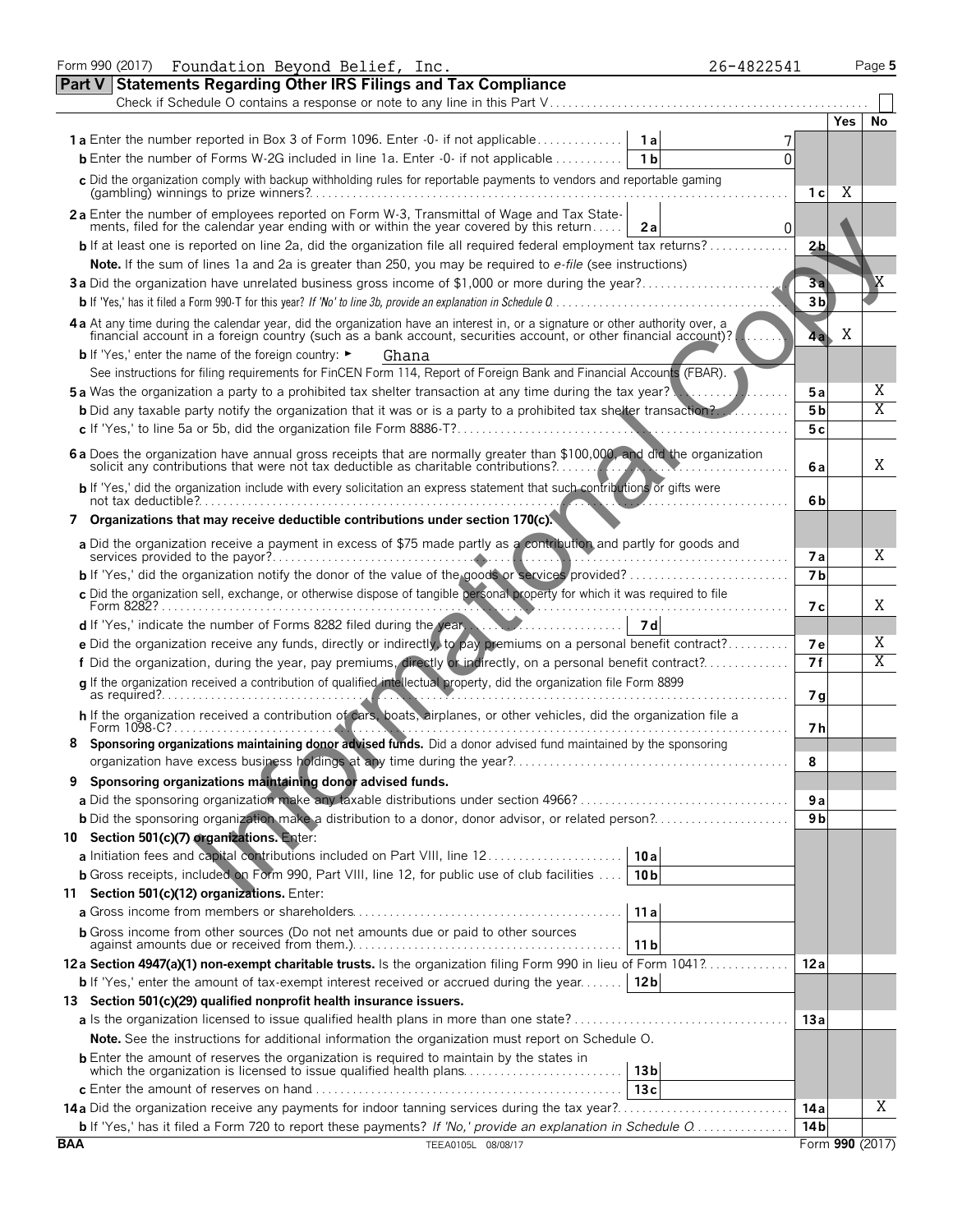|          | <b>Part VI</b><br><b>Governance, Management, and Disclosure</b> For each 'Yes' response to lines 2 through 7b below, and for<br>a 'No' response to line 8a, 8b, or 10b below, describe the circumstances, processes, or changes in                                                                                                                                                                                                           |                         |                         |                                  |
|----------|----------------------------------------------------------------------------------------------------------------------------------------------------------------------------------------------------------------------------------------------------------------------------------------------------------------------------------------------------------------------------------------------------------------------------------------------|-------------------------|-------------------------|----------------------------------|
|          | Schedule O. See instructions.                                                                                                                                                                                                                                                                                                                                                                                                                |                         |                         | X                                |
|          | <b>Section A. Governing Body and Management</b>                                                                                                                                                                                                                                                                                                                                                                                              |                         |                         |                                  |
|          | <b>1a</b> Enter the number of voting members of the governing body at the end of the tax year <b>1a</b><br>6<br>If there are material differences in voting rights among members<br>of the governing body, or if the governing body delegated broad<br>authority to an executive committee or similar committee, explain in Schedule O.<br><b>b</b> Enter the number of voting members included in line 1a, above, who are independent    1b |                         | Yes                     | No                               |
|          | 6<br>2 Did any officer, director, trustee, or key employee have a family relationship or a business relationship with any other                                                                                                                                                                                                                                                                                                              | $\overline{\mathbf{2}}$ |                         | X                                |
| 4        | Did the organization delegate control over management duties customarily performed by or under the direct supervision<br>of officers, directors, or trustees, or key employees to a management company or other person?<br>Did the organization make any significant changes to its governing documents                                                                                                                                      |                         |                         | Χ                                |
|          |                                                                                                                                                                                                                                                                                                                                                                                                                                              | 4                       |                         | Χ                                |
| 5<br>6   |                                                                                                                                                                                                                                                                                                                                                                                                                                              | 5<br>6                  |                         | $\overline{X}$<br>$\overline{X}$ |
|          | 7 a Did the organization have members, stockholders, or other persons who had the power to elect or appoint one or more                                                                                                                                                                                                                                                                                                                      | 7 a                     |                         | Χ                                |
|          | <b>b</b> Are any governance decisions of the organization reserved to (or subject to approval by) members,                                                                                                                                                                                                                                                                                                                                   | 7 b                     |                         | X                                |
| 8        | Did the organization contemporaneously document the meetings held or written actions undertaken during the year by<br>the following:                                                                                                                                                                                                                                                                                                         |                         |                         |                                  |
|          |                                                                                                                                                                                                                                                                                                                                                                                                                                              | 8 a<br>8b               | Χ<br>$\overline{X}$     |                                  |
|          | 9 Is there any officer, director, trustee, or key employee listed in Part VII, Section A, who cannot be reached at the                                                                                                                                                                                                                                                                                                                       | 9                       |                         | X                                |
|          | Section B. Policies (This Section B requests information about policies not required by the Internal Revenue Code.)                                                                                                                                                                                                                                                                                                                          |                         |                         |                                  |
|          | 10 a Did the organization have local chapters, branches, or affiliates? Martin Martin Martin Martin Martin Martin Martin Martin Martin Martin Martin Martin Martin Martin Martin Martin Martin Martin Martin Martin Martin Mar                                                                                                                                                                                                               | 10a                     | <b>Yes</b>              | No<br>$\overline{X}$             |
|          | b If 'Yes,' did the organization have written policies and procedures governing the activities of such chapters, affiliates, and branches to ensure their                                                                                                                                                                                                                                                                                    |                         |                         |                                  |
|          |                                                                                                                                                                                                                                                                                                                                                                                                                                              |                         |                         |                                  |
|          | operations are consistent with the organization's exempt purposes?                                                                                                                                                                                                                                                                                                                                                                           | 10 <sub>b</sub><br>11a  | $\overline{\mathbf{X}}$ |                                  |
|          | <b>b</b> Describe in Schedule O the process, if any, used by the organization to review this Form 990. See Schedule O                                                                                                                                                                                                                                                                                                                        |                         |                         |                                  |
|          |                                                                                                                                                                                                                                                                                                                                                                                                                                              | 12a                     | Χ                       |                                  |
|          | <b>b</b> Were officers, directors, or trustees, and key employees required to disclose annually interests that could give rise<br>to conflicts?<br>.                                                                                                                                                                                                                                                                                         | 12 <sub>b</sub>         | X                       |                                  |
|          | c Did the organization regularly and consistently monitor and enforce compliance with the policy? If 'Yes,' describe in                                                                                                                                                                                                                                                                                                                      | 12c                     | Χ                       |                                  |
|          |                                                                                                                                                                                                                                                                                                                                                                                                                                              | 13                      |                         | Χ                                |
| 14<br>15 | Did the process for determining compensation of the following persons include a review and approval by independent<br>persons, comparability data, and contemporaneous substantiation of the deliberation and decision?                                                                                                                                                                                                                      | 14                      |                         | Χ                                |
|          |                                                                                                                                                                                                                                                                                                                                                                                                                                              | 15 a                    | Χ                       |                                  |
|          |                                                                                                                                                                                                                                                                                                                                                                                                                                              | 15 <sub>b</sub>         |                         | X                                |
|          | If 'Yes' to line 15a or 15b, describe the process in Schedule O (see instructions).                                                                                                                                                                                                                                                                                                                                                          |                         |                         |                                  |
|          | <b>16a</b> Did the organization invest in, contribute assets to, or participate in a joint venture or similar arrangement with a                                                                                                                                                                                                                                                                                                             | 16 a                    |                         | Χ                                |
|          | <b>b</b> If 'Yes,' did the organization follow a written policy or procedure requiring the organization to evaluate its<br>participation in joint venture arrangements under applicable federal tax law, and take steps to safeguard the                                                                                                                                                                                                     | 16 b                    |                         |                                  |
|          | <b>Section C. Disclosure</b>                                                                                                                                                                                                                                                                                                                                                                                                                 |                         |                         |                                  |
| 17       | List the states with which a copy of this Form 990 is required to be filed ►<br>CA                                                                                                                                                                                                                                                                                                                                                           |                         |                         |                                  |
| 18       | Section 6104 requires an organization to make its Forms 1023 (or 1024 if applicable), 990, and 990-T (Section 501(c)(3)s only) available<br>for public inspection. Indicate how you made these available. Check all that apply.<br>Own website<br>Another's website<br>X<br>Upon request<br>Other (explain in Schedule O)<br>Χ                                                                                                               |                         |                         |                                  |
| 19.      | Describe in Schedule O whether (and if so, how) the organization made its governing documents, conflict of interest policy, and financial statements available to<br>the public during the tax year.                                                                                                                                                                                                                                         |                         |                         |                                  |
| 20       | See Schedule O<br>State the name, address, and telephone number of the person who possesses the organization's books and records:                                                                                                                                                                                                                                                                                                            |                         |                         |                                  |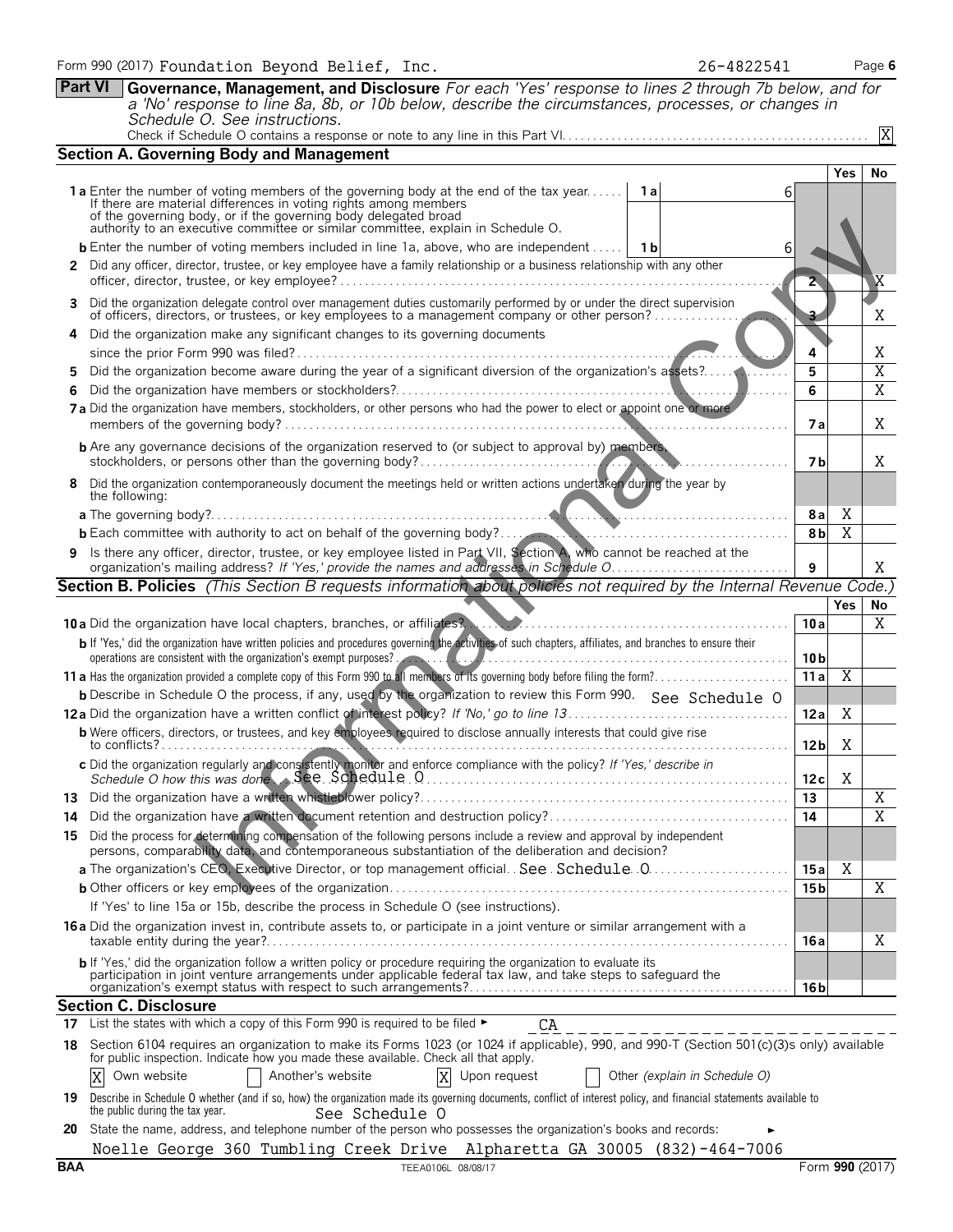| Form 990 (2017)<br>Foundation Beyond Belief, Inc.                                                                                                                                                                                                           |                                   |                             |                       |                   |              |                                                         |        |                                     | 26-4822541                               | Page 7                                       |
|-------------------------------------------------------------------------------------------------------------------------------------------------------------------------------------------------------------------------------------------------------------|-----------------------------------|-----------------------------|-----------------------|-------------------|--------------|---------------------------------------------------------|--------|-------------------------------------|------------------------------------------|----------------------------------------------|
| Part VII   Compensation of Officers, Directors, Trustees, Key Employees, Highest Compensated Employees, and                                                                                                                                                 |                                   |                             |                       |                   |              |                                                         |        |                                     |                                          |                                              |
| <b>Independent Contractors</b>                                                                                                                                                                                                                              |                                   |                             |                       |                   |              |                                                         |        |                                     |                                          |                                              |
| Section A. Officers, Directors, Trustees, Key Employees, and Highest Compensated Employees                                                                                                                                                                  |                                   |                             |                       |                   |              |                                                         |        |                                     |                                          |                                              |
| 1 a Complete this table for all persons required to be listed. Report compensation for the calendar year ending with or within the                                                                                                                          |                                   |                             |                       |                   |              |                                                         |        |                                     |                                          |                                              |
| organization's tax year.<br>• List all of the organization's <b>current</b> officers, directors, trustees (whether individuals or organizations), regardless of amount of                                                                                   |                                   |                             |                       |                   |              |                                                         |        |                                     |                                          |                                              |
| compensation. Enter -0- in columns (D), (E), and (F) if no compensation was paid.                                                                                                                                                                           |                                   |                             |                       |                   |              |                                                         |        |                                     |                                          |                                              |
| • List all of the organization's current key employees, if any. See instructions for definition of 'key employee.'                                                                                                                                          |                                   |                             |                       |                   |              |                                                         |        |                                     |                                          |                                              |
| • List the organization's five current highest compensated employees (other than an officer, director, trustee, or key employee)<br>who received reportable compensation (Box 5 of Form W-2 and/or Box 7 of Form 1099-MISC) of more than \$100,000 from the |                                   |                             |                       |                   |              |                                                         |        |                                     |                                          |                                              |
| organization and any related organizations.<br>• List all of the organization's former officers, key employees, and highest compensated employees who received more than \$100,000                                                                          |                                   |                             |                       |                   |              |                                                         |        |                                     |                                          |                                              |
| of reportable compensation from the organization and any related organizations.                                                                                                                                                                             |                                   |                             |                       |                   |              |                                                         |        |                                     |                                          |                                              |
| • List all of the organization's former directors or trustees that received, in the capacity as a former director or trustee of the<br>organization, more than \$10,000 of reportable compensation from the organization and any related organizations.     |                                   |                             |                       |                   |              |                                                         |        |                                     |                                          |                                              |
| List persons in the following order: individual trustees or directors; institutional trustees; officers; key employees; highest compensated                                                                                                                 |                                   |                             |                       |                   |              |                                                         |        |                                     |                                          |                                              |
| employees; and former such persons.<br>Check this box if neither the organization nor any related organization compensated any current officer, director, or trustee.                                                                                       |                                   |                             |                       |                   |              |                                                         |        |                                     |                                          |                                              |
|                                                                                                                                                                                                                                                             |                                   |                             |                       | (C)               |              |                                                         |        |                                     |                                          |                                              |
| (A)                                                                                                                                                                                                                                                         | (B)                               |                             |                       |                   |              | Position (do not check more                             |        | (D)                                 | (E)                                      | (F)                                          |
| Name and Title                                                                                                                                                                                                                                              | Average<br>hours                  |                             |                       | director/trustee) |              | than one box, unless person<br>is both an officer and a |        | Reportable<br>compensation from     | Reportable<br>compensation from          | Estimated<br>amount of other                 |
|                                                                                                                                                                                                                                                             | per<br>week                       |                             |                       |                   | $\mathbb{R}$ |                                                         |        | the organization<br>(W-2/1099-MISC) | related organizations<br>(W-2/1099-MISC) | compensation<br>from the                     |
|                                                                                                                                                                                                                                                             | (list any<br>hours for<br>related | əətsut laubivibni<br>direct |                       | Officer           |              | Highest compensa<br>employee                            | Former |                                     |                                          | organization<br>and related<br>organizations |
|                                                                                                                                                                                                                                                             | organiza-<br>tions                |                             |                       |                   | enployee     |                                                         |        |                                     |                                          |                                              |
|                                                                                                                                                                                                                                                             | below<br>dotted<br>line)          |                             | Institutional trustee |                   |              |                                                         |        |                                     |                                          |                                              |
|                                                                                                                                                                                                                                                             |                                   |                             |                       |                   |              | ଞ୍ଚି                                                    |        |                                     |                                          |                                              |
| (1) Trish Howtze Cowan<br>Secretary                                                                                                                                                                                                                         | 1<br>0                            | Χ                           |                       |                   |              |                                                         |        | 0                                   | 0                                        | $0$ .                                        |
| (2) Clare Wuellner                                                                                                                                                                                                                                          | $\overline{1}$                    |                             |                       |                   |              |                                                         |        |                                     |                                          |                                              |
| Treasurer                                                                                                                                                                                                                                                   | 0                                 | Χ                           |                       |                   |              |                                                         |        | 0                                   | 0                                        | 0.                                           |
| (3) Greta Christina                                                                                                                                                                                                                                         | 1                                 |                             |                       |                   |              |                                                         |        |                                     |                                          |                                              |
| Trustee                                                                                                                                                                                                                                                     | Ռ                                 | 'X                          |                       |                   |              |                                                         |        | 0                                   | 0                                        | 0.                                           |
| (4) Vic Wang<br>Trustee                                                                                                                                                                                                                                     |                                   | $\overline{\mathbf{X}}$     |                       |                   |              |                                                         |        | 0                                   | 0                                        | $0$ .                                        |
| Rajani Gudlavaletti<br>(5)                                                                                                                                                                                                                                  |                                   |                             |                       |                   |              |                                                         |        |                                     |                                          |                                              |
| Trustee                                                                                                                                                                                                                                                     |                                   | Χ                           |                       |                   |              |                                                         |        | 0                                   | 0                                        | 0.                                           |
| (6) Zach Moore                                                                                                                                                                                                                                              | $\overline{z}$                    |                             |                       |                   |              |                                                         |        |                                     |                                          |                                              |
| President<br>(7) Noelle George                                                                                                                                                                                                                              | 0<br>20                           | X                           |                       |                   |              |                                                         |        | 0.                                  | $0$ .                                    | $0$ .                                        |
| Executive Dir.                                                                                                                                                                                                                                              | 0                                 |                             |                       | $\mathbf X$       |              |                                                         |        | 0 <sub>1</sub>                      | 0.                                       | $0$ .                                        |
| (8) Noelle George                                                                                                                                                                                                                                           | 20                                |                             |                       |                   |              |                                                         |        |                                     |                                          |                                              |
| Executive Director                                                                                                                                                                                                                                          | 0                                 |                             |                       |                   | X            |                                                         |        | 9,750                               | 0.                                       | $0$ .                                        |
| (9) Conor Robinson<br>HSC Director                                                                                                                                                                                                                          | $2\sqrt{8}$                       |                             |                       |                   |              | X                                                       |        |                                     |                                          |                                              |
| (10) Emma J Renfrew                                                                                                                                                                                                                                         | 0<br>10                           |                             |                       |                   |              |                                                         |        | 28,310                              | 0.                                       | $0$ .                                        |
| Development Dir                                                                                                                                                                                                                                             | 0                                 |                             |                       |                   |              | X                                                       |        | 11,938.                             | 0.                                       | $0$ .                                        |
| (11) Wendy B Webber                                                                                                                                                                                                                                         | 10                                |                             |                       |                   |              |                                                         |        |                                     |                                          |                                              |
| Programs Dir                                                                                                                                                                                                                                                | 0                                 |                             |                       |                   |              | Χ                                                       |        | 9,763                               | 0.                                       | $0$ .                                        |
| (12) Mary J Rigler<br>Dir of Marketing                                                                                                                                                                                                                      | 11<br>$\pmb{0}$                   |                             |                       |                   |              | X                                                       |        | 8,663                               | 0.                                       | $0$ .                                        |
| (13) Alison J Chalom                                                                                                                                                                                                                                        | 15                                |                             |                       |                   |              |                                                         |        |                                     |                                          |                                              |
| HG Coordinator                                                                                                                                                                                                                                              | 0                                 |                             |                       |                   |              | Χ                                                       |        | 8,455                               | 0                                        | 0.                                           |
| (14)                                                                                                                                                                                                                                                        |                                   |                             |                       |                   |              |                                                         |        |                                     |                                          |                                              |
|                                                                                                                                                                                                                                                             |                                   |                             |                       |                   |              |                                                         |        |                                     |                                          |                                              |

TEEA0107L 08/08/17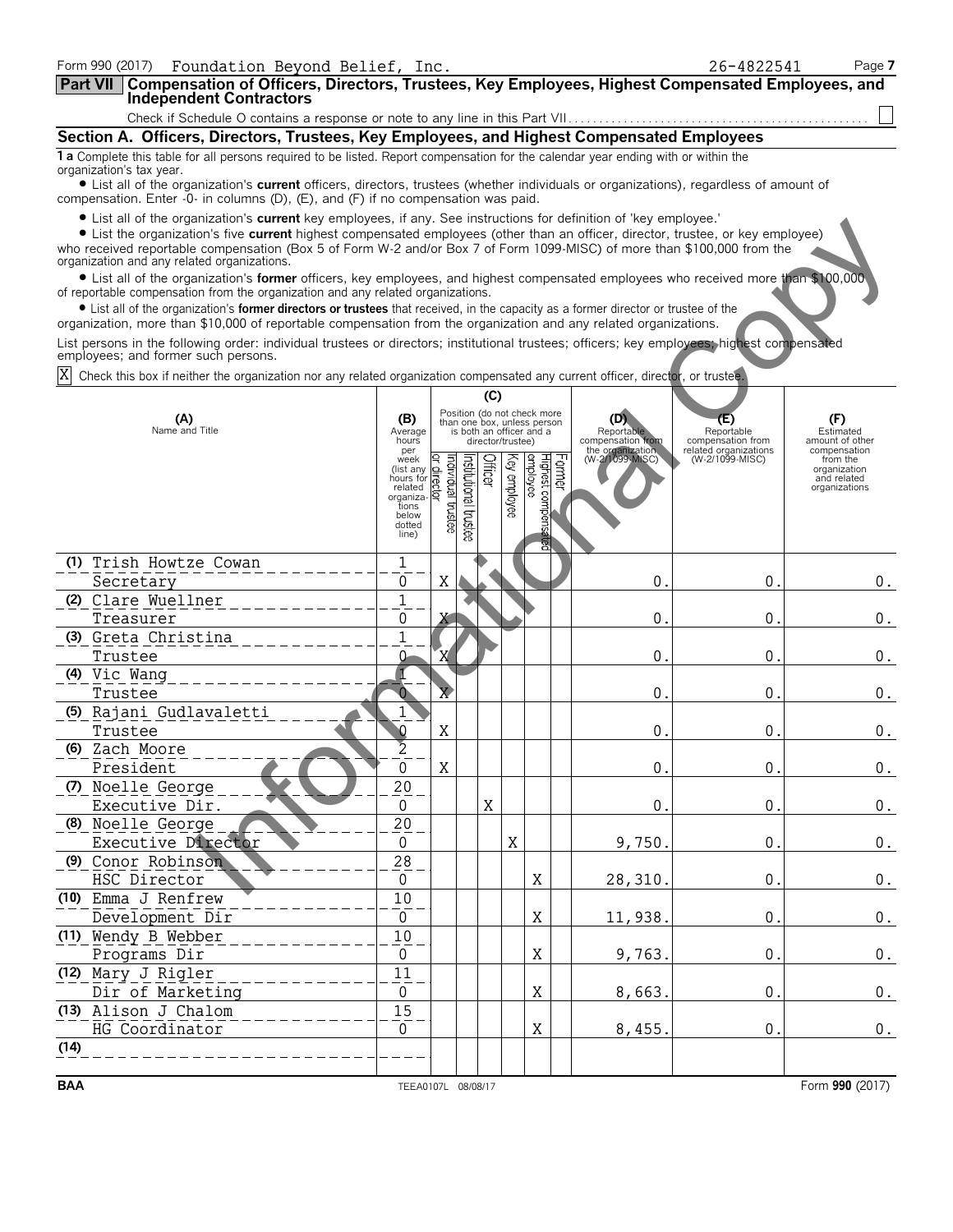#### Form 990 (2017) Foundation Beyond Belief, Inc.

26-4822541

| Form 990 (2017) Foundation Beyond Belief, Inc.                                                                                                                                                                                                         |                                                |                                  |                                 |              |                                                                                                             |                                                            | 26-4822541                                                      |                     | Page 8                                                   |
|--------------------------------------------------------------------------------------------------------------------------------------------------------------------------------------------------------------------------------------------------------|------------------------------------------------|----------------------------------|---------------------------------|--------------|-------------------------------------------------------------------------------------------------------------|------------------------------------------------------------|-----------------------------------------------------------------|---------------------|----------------------------------------------------------|
| Part VII Section A. Officers, Directors, Trustees, Key Employees, and Highest Compensated Employees (continued)                                                                                                                                        |                                                |                                  |                                 |              |                                                                                                             |                                                            |                                                                 |                     |                                                          |
|                                                                                                                                                                                                                                                        | (B)                                            |                                  |                                 | (C)          |                                                                                                             |                                                            |                                                                 |                     |                                                          |
| (A)<br>Name and title                                                                                                                                                                                                                                  | Average<br>hours<br>per<br>week<br>(list any   |                                  |                                 |              | Position<br>(do not check more than one<br>box, unless person is both an<br>officer and a director/trustee) | (D)<br>Reportable<br>compensation from<br>the organization | (E)<br>Reportable<br>compensation from<br>related organizations |                     | (F)<br>Estimated<br>amount of other<br>compensation      |
|                                                                                                                                                                                                                                                        | hours<br>for<br>related<br>organiza<br>- tions | or director<br>ndividual trustee | nstitutional trustee<br>Officer | Key employee | Highest compensated<br>employee<br>Former                                                                   | (W-2/1099-MISC)                                            | (W-2/1099-MISC)                                                 |                     | from the<br>organization<br>and related<br>organizations |
|                                                                                                                                                                                                                                                        | below<br>dotted<br>line)                       |                                  |                                 |              |                                                                                                             |                                                            |                                                                 |                     |                                                          |
| (15)                                                                                                                                                                                                                                                   |                                                |                                  |                                 |              |                                                                                                             |                                                            |                                                                 |                     |                                                          |
| (16)                                                                                                                                                                                                                                                   |                                                |                                  |                                 |              |                                                                                                             |                                                            |                                                                 |                     |                                                          |
| (17)                                                                                                                                                                                                                                                   |                                                |                                  |                                 |              |                                                                                                             |                                                            |                                                                 |                     |                                                          |
| (18)                                                                                                                                                                                                                                                   |                                                |                                  |                                 |              |                                                                                                             |                                                            |                                                                 |                     |                                                          |
| (19)                                                                                                                                                                                                                                                   |                                                |                                  |                                 |              |                                                                                                             |                                                            |                                                                 |                     |                                                          |
| (20)                                                                                                                                                                                                                                                   |                                                |                                  |                                 |              |                                                                                                             |                                                            |                                                                 |                     |                                                          |
| (21)                                                                                                                                                                                                                                                   |                                                |                                  |                                 |              |                                                                                                             |                                                            |                                                                 |                     |                                                          |
| (22)                                                                                                                                                                                                                                                   |                                                |                                  |                                 |              |                                                                                                             |                                                            |                                                                 |                     |                                                          |
| (23)                                                                                                                                                                                                                                                   |                                                |                                  |                                 |              |                                                                                                             |                                                            |                                                                 |                     |                                                          |
| (24)                                                                                                                                                                                                                                                   |                                                |                                  |                                 |              |                                                                                                             |                                                            |                                                                 |                     |                                                          |
| (25)                                                                                                                                                                                                                                                   |                                                |                                  |                                 |              |                                                                                                             |                                                            |                                                                 |                     |                                                          |
| 1 b Sub-total.                                                                                                                                                                                                                                         |                                                |                                  |                                 |              |                                                                                                             | 76,879.                                                    | 0.                                                              |                     | $0$ .                                                    |
| c Total from continuation sheets to Part VII, Section A.                                                                                                                                                                                               |                                                |                                  |                                 |              |                                                                                                             | 0.                                                         | 0.                                                              |                     | 0.                                                       |
|                                                                                                                                                                                                                                                        |                                                |                                  |                                 |              |                                                                                                             | 76,879.                                                    | $\overline{0}$ .                                                |                     | 0.                                                       |
| 2 Total number of individuals (including but not limited to those listed above) who received more than \$100,000 of reportable compensation<br>from the organization $\blacktriangleright$                                                             |                                                |                                  |                                 |              |                                                                                                             |                                                            |                                                                 |                     |                                                          |
| 3                                                                                                                                                                                                                                                      |                                                |                                  |                                 |              |                                                                                                             |                                                            |                                                                 | 3                   | Yes<br>No<br>X                                           |
| For any individual listed on line 1a, is the sum of reportable compensation and other compensation from the organization and related organizations greater than \$150,000? If 'Yes,' complete Schedule J for<br>4<br>such individual                   |                                                |                                  |                                 |              |                                                                                                             |                                                            |                                                                 | 4                   | Χ                                                        |
| Did any person listed on line 1a receive or accrue compensation from any unrelated organization or individual<br>5                                                                                                                                     |                                                |                                  |                                 |              |                                                                                                             |                                                            |                                                                 | 5                   | Χ                                                        |
| <b>Section B. Independent Contractors</b>                                                                                                                                                                                                              |                                                |                                  |                                 |              |                                                                                                             |                                                            |                                                                 |                     |                                                          |
| Complete this table for your five highest compensated independent contractors that received more than \$100,000 of<br>compensation from the organization. Report compensation for the calendar year ending with or within the organization's tax year. |                                                |                                  |                                 |              |                                                                                                             |                                                            |                                                                 |                     |                                                          |
| (A)<br>Name and business address                                                                                                                                                                                                                       |                                                |                                  |                                 |              |                                                                                                             | (B)<br>Description of services                             |                                                                 | (C)<br>Compensation |                                                          |
|                                                                                                                                                                                                                                                        |                                                |                                  |                                 |              |                                                                                                             |                                                            |                                                                 |                     |                                                          |
|                                                                                                                                                                                                                                                        |                                                |                                  |                                 |              |                                                                                                             |                                                            |                                                                 |                     |                                                          |
|                                                                                                                                                                                                                                                        |                                                |                                  |                                 |              |                                                                                                             |                                                            |                                                                 |                     |                                                          |
|                                                                                                                                                                                                                                                        |                                                |                                  |                                 |              |                                                                                                             |                                                            |                                                                 |                     |                                                          |
| 2 Total number of independent contractors (including but not limited to those listed above) who received more than<br>\$100,000 of compensation from the organization $\blacktriangleright$ 0                                                          |                                                |                                  |                                 |              |                                                                                                             |                                                            |                                                                 |                     |                                                          |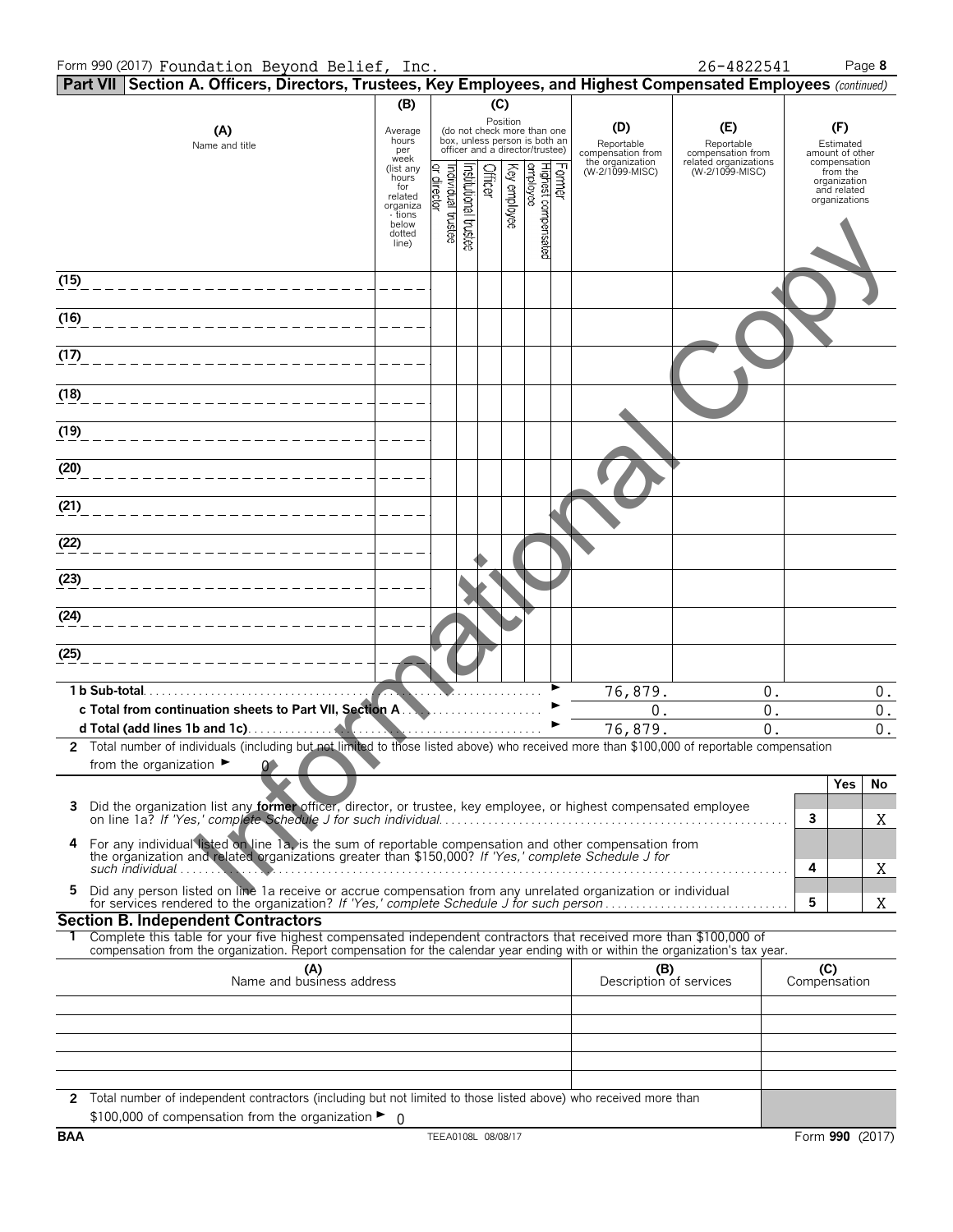26-4822541

Page  $9$ 

|                                                           |      |                                                                                                                                                                                       |                                                    |                      | (A)<br>Total revenue | (B)<br>Related or<br>exempt<br>function<br>revenue | (C)<br>Unrelated<br>business<br>revenue | (D)<br>Revenue<br>excluded from tax<br>under sections<br>512-514 |
|-----------------------------------------------------------|------|---------------------------------------------------------------------------------------------------------------------------------------------------------------------------------------|----------------------------------------------------|----------------------|----------------------|----------------------------------------------------|-----------------------------------------|------------------------------------------------------------------|
| Contributions, Gifts, Grants<br>and Other Similar Amounts |      | 1a Federated campaigns<br><b>b</b> Membership dues<br>c Fundraising events<br>d Related organizations<br><b>e</b> Government grants (contributions) $\ldots$                          | 1a<br>1 <sub>b</sub><br>1 <sub>c</sub><br>1d<br>1e |                      |                      |                                                    |                                         |                                                                  |
|                                                           |      | f All other contributions, gifts, grants, and<br>similar amounts not included above<br><b>g</b> Noncash contributions included in lines $1a-1f$ : $\zeta$<br>h Total. Add lines 1a-1f | 1f                                                 | 560, 374.            |                      |                                                    |                                         |                                                                  |
|                                                           |      |                                                                                                                                                                                       |                                                    | <b>Business Code</b> | 560, 374.            |                                                    |                                         |                                                                  |
| Program Service Revenue                                   | 2a   |                                                                                                                                                                                       |                                                    |                      |                      |                                                    |                                         |                                                                  |
|                                                           | b    |                                                                                                                                                                                       |                                                    |                      |                      |                                                    |                                         |                                                                  |
|                                                           |      |                                                                                                                                                                                       |                                                    |                      |                      |                                                    |                                         |                                                                  |
|                                                           |      |                                                                                                                                                                                       |                                                    |                      |                      |                                                    |                                         |                                                                  |
|                                                           |      | f All other program service revenue                                                                                                                                                   |                                                    |                      |                      |                                                    |                                         |                                                                  |
|                                                           |      |                                                                                                                                                                                       |                                                    |                      |                      |                                                    |                                         |                                                                  |
|                                                           | 3    | Investment income (including dividends, interest and                                                                                                                                  |                                                    |                      | 785                  |                                                    |                                         | 785.                                                             |
|                                                           | 4    | Income from investment of tax-exempt bond proceeds.▶                                                                                                                                  |                                                    |                      |                      |                                                    |                                         |                                                                  |
|                                                           | 5    |                                                                                                                                                                                       |                                                    |                      |                      |                                                    |                                         |                                                                  |
|                                                           |      | (i) Real<br>6a Gross rents                                                                                                                                                            |                                                    | (ii) Personal        |                      |                                                    |                                         |                                                                  |
|                                                           |      | <b>b</b> Less: rental expenses                                                                                                                                                        |                                                    |                      |                      |                                                    |                                         |                                                                  |
|                                                           |      | <b>c</b> Rental income or (loss) $\ldots$                                                                                                                                             |                                                    |                      |                      |                                                    |                                         |                                                                  |
|                                                           |      | d Net rental income or (loss)                                                                                                                                                         |                                                    |                      |                      |                                                    |                                         |                                                                  |
|                                                           |      | (i) Securities<br>7 a Gross amount from sales of<br>assets other than inventory                                                                                                       |                                                    | (ii) Other           |                      |                                                    |                                         |                                                                  |
|                                                           |      | <b>b</b> Less: cost or other basis<br>and sales expenses                                                                                                                              |                                                    |                      |                      |                                                    |                                         |                                                                  |
|                                                           |      | c Gain or $(loss)$                                                                                                                                                                    |                                                    |                      |                      |                                                    |                                         |                                                                  |
|                                                           |      | 8a Gross income from fundraising events                                                                                                                                               |                                                    |                      |                      |                                                    |                                         |                                                                  |
| <b>Other Revenue</b>                                      |      | (not including. \$<br>of contributions reported on line 1c).                                                                                                                          |                                                    |                      |                      |                                                    |                                         |                                                                  |
|                                                           |      | b Less: direct expenses.                                                                                                                                                              | b                                                  |                      |                      |                                                    |                                         |                                                                  |
|                                                           |      | c Net income or (loss) from fundraising events                                                                                                                                        |                                                    |                      |                      |                                                    |                                         |                                                                  |
|                                                           |      | 9 a Gross income from gaming activities.<br>See Part IV, line 19. a                                                                                                                   |                                                    |                      |                      |                                                    |                                         |                                                                  |
|                                                           |      | <b>b</b> Less: direct expenses <b>b</b>                                                                                                                                               |                                                    |                      |                      |                                                    |                                         |                                                                  |
|                                                           |      | c Net income or (loss) from gaming activities                                                                                                                                         |                                                    |                      |                      |                                                    |                                         |                                                                  |
|                                                           |      | 10a Gross sales of inventory, less returns                                                                                                                                            |                                                    |                      |                      |                                                    |                                         |                                                                  |
|                                                           |      | <b>b</b> Less: cost of goods sold <b>b</b>                                                                                                                                            |                                                    |                      |                      |                                                    |                                         |                                                                  |
|                                                           |      | c Net income or (loss) from sales of inventory<br>Miscellaneous Revenue                                                                                                               |                                                    | <b>Business Code</b> |                      |                                                    |                                         |                                                                  |
|                                                           | 11 a |                                                                                                                                                                                       |                                                    |                      |                      |                                                    |                                         |                                                                  |
|                                                           | b    |                                                                                                                                                                                       |                                                    |                      |                      |                                                    |                                         |                                                                  |
|                                                           |      |                                                                                                                                                                                       |                                                    |                      |                      |                                                    |                                         |                                                                  |
|                                                           |      | <b>d</b> All other revenue $\ldots \ldots \ldots \ldots \ldots$                                                                                                                       |                                                    |                      |                      |                                                    |                                         |                                                                  |
|                                                           |      | e Total. Add lines 11a-11d                                                                                                                                                            |                                                    |                      |                      |                                                    |                                         |                                                                  |
|                                                           |      |                                                                                                                                                                                       |                                                    |                      | 561,159.             | 0 <sub>1</sub>                                     | 0.                                      | 785.                                                             |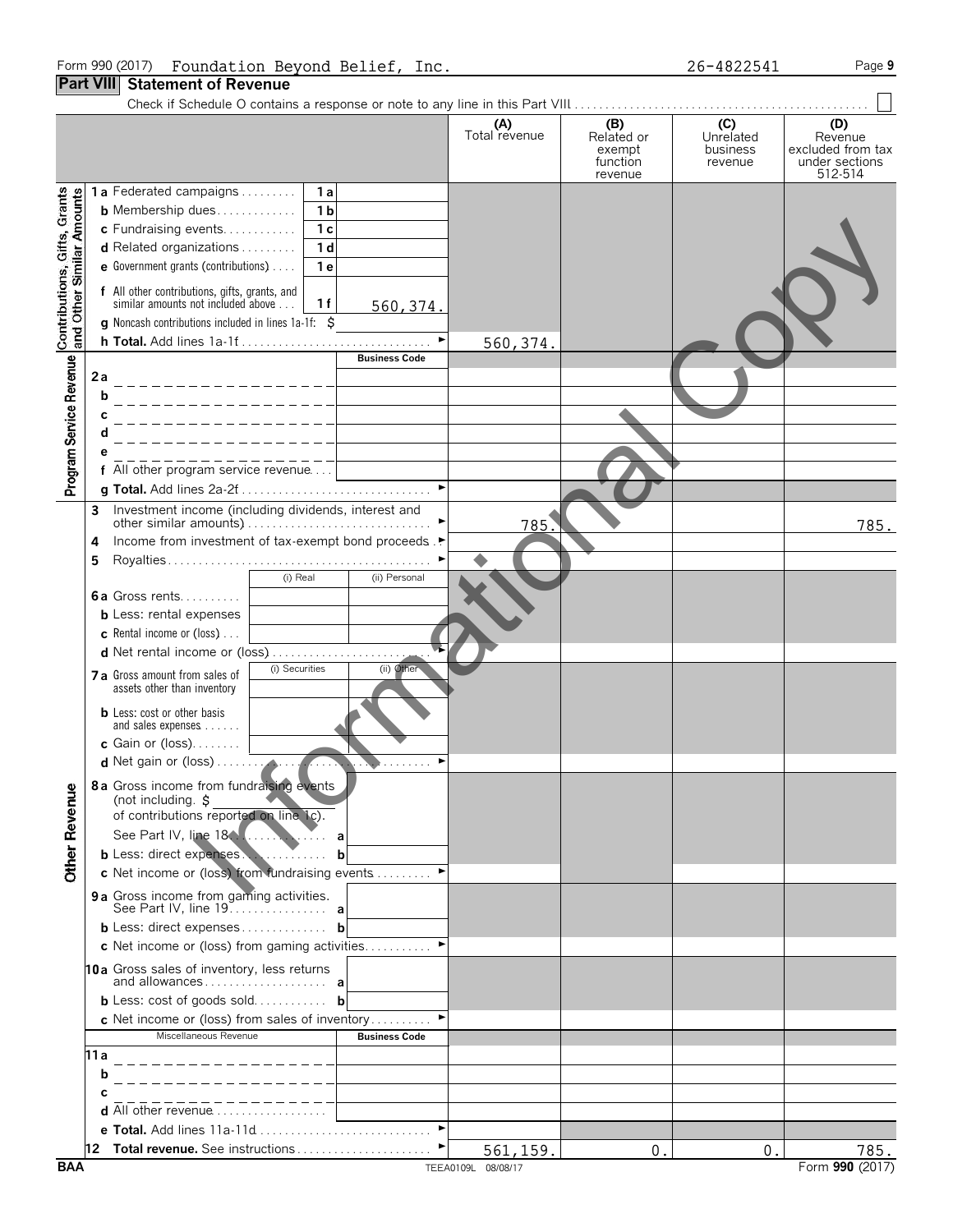| Section 501(c)(3) and 501(c)(4) organizations must complete all columns. All other organizations must complete column (A). |                                                                                                                                                                                                                                                              |                       |                                    |                                                      |                                |  |  |  |  |
|----------------------------------------------------------------------------------------------------------------------------|--------------------------------------------------------------------------------------------------------------------------------------------------------------------------------------------------------------------------------------------------------------|-----------------------|------------------------------------|------------------------------------------------------|--------------------------------|--|--|--|--|
|                                                                                                                            |                                                                                                                                                                                                                                                              |                       |                                    |                                                      |                                |  |  |  |  |
|                                                                                                                            | Do not include amounts reported on lines<br>6b, 7b, 8b, 9b, and 10b of Part VIII.                                                                                                                                                                            | (A)<br>Total expenses | (B)<br>Program service<br>expenses | $\overline{C}$<br>Management and<br>general expenses | (D)<br>Fundraising<br>expenses |  |  |  |  |
| 1.                                                                                                                         | Grants and other assistance to domestic                                                                                                                                                                                                                      |                       |                                    |                                                      |                                |  |  |  |  |
|                                                                                                                            | organizations and domestic governments.                                                                                                                                                                                                                      | 267,057.              | 267,057.                           |                                                      |                                |  |  |  |  |
| 2                                                                                                                          | Grants and other assistance to domestic<br>individuals. See Part IV, line 22                                                                                                                                                                                 |                       |                                    |                                                      |                                |  |  |  |  |
|                                                                                                                            | 3 Grants and other assistance to foreign                                                                                                                                                                                                                     |                       |                                    |                                                      |                                |  |  |  |  |
|                                                                                                                            | organizations, foreign governments, and for-<br>eign individuals. See Part IV, lines 15 and 16                                                                                                                                                               | 28,548.               | 28,548.                            |                                                      |                                |  |  |  |  |
|                                                                                                                            | 4 Benefits paid to or for members                                                                                                                                                                                                                            |                       |                                    |                                                      |                                |  |  |  |  |
| 5                                                                                                                          | Compensation of current officers, directors,<br>trustees, and key employees                                                                                                                                                                                  | 93,678.               | 45,128.                            | 36,612.                                              | 11,938.                        |  |  |  |  |
| 6                                                                                                                          | Compensation not included above, to<br>disqualified persons (as defined under                                                                                                                                                                                |                       |                                    |                                                      |                                |  |  |  |  |
|                                                                                                                            |                                                                                                                                                                                                                                                              | 0.                    | 0.                                 |                                                      | $0$ .                          |  |  |  |  |
|                                                                                                                            | 7 Other salaries and wages                                                                                                                                                                                                                                   |                       |                                    |                                                      |                                |  |  |  |  |
| 8                                                                                                                          | Pension plan accruals and contributions<br>(include section $401(k)$ and $403(b)$ )                                                                                                                                                                          |                       |                                    |                                                      |                                |  |  |  |  |
| 9                                                                                                                          | Other employee benefits                                                                                                                                                                                                                                      | 22,037.               | 22,037.                            |                                                      |                                |  |  |  |  |
| 10                                                                                                                         | Payroll taxes                                                                                                                                                                                                                                                | 8,296.                |                                    | 8,296.                                               |                                |  |  |  |  |
|                                                                                                                            | 11 Fees for services (non-employees):                                                                                                                                                                                                                        |                       |                                    |                                                      |                                |  |  |  |  |
|                                                                                                                            |                                                                                                                                                                                                                                                              |                       |                                    |                                                      |                                |  |  |  |  |
|                                                                                                                            |                                                                                                                                                                                                                                                              | 540.                  |                                    | 540.                                                 |                                |  |  |  |  |
|                                                                                                                            |                                                                                                                                                                                                                                                              | 8,375.                |                                    | 8,375.                                               |                                |  |  |  |  |
|                                                                                                                            |                                                                                                                                                                                                                                                              |                       |                                    |                                                      |                                |  |  |  |  |
|                                                                                                                            | e Professional fundraising services. See Part IV, line 17                                                                                                                                                                                                    |                       |                                    |                                                      |                                |  |  |  |  |
|                                                                                                                            | f Investment management fees                                                                                                                                                                                                                                 |                       |                                    |                                                      |                                |  |  |  |  |
|                                                                                                                            | <b>g</b> Other. (If line 11q amount exceeds 10% of line 25, column                                                                                                                                                                                           |                       |                                    |                                                      |                                |  |  |  |  |
|                                                                                                                            | (A) amount, list line 11g expenses on Schedule $0.$ )                                                                                                                                                                                                        | 31,613.               | 7,574.                             | 22,079.                                              | 1,960.                         |  |  |  |  |
|                                                                                                                            | 12 Advertising and promotion                                                                                                                                                                                                                                 | 5,146.                | 920.                               | 3,211.                                               | 1,015.                         |  |  |  |  |
| 13                                                                                                                         | Office expenses                                                                                                                                                                                                                                              | 205.                  | 34.                                | 171.                                                 |                                |  |  |  |  |
| 14                                                                                                                         | Information technology                                                                                                                                                                                                                                       | 1,291.                | 552.                               | 739.                                                 |                                |  |  |  |  |
| 15                                                                                                                         |                                                                                                                                                                                                                                                              |                       |                                    |                                                      |                                |  |  |  |  |
| 16                                                                                                                         |                                                                                                                                                                                                                                                              | 10,469.               | 10,443.                            | 26.                                                  |                                |  |  |  |  |
| 17                                                                                                                         | Travel                                                                                                                                                                                                                                                       | 16,363.               | 14,924.                            | 308.                                                 | 1,131.                         |  |  |  |  |
| 18                                                                                                                         | Payments of travel or entertainment<br>expenses for any federal, state, or local                                                                                                                                                                             |                       |                                    |                                                      |                                |  |  |  |  |
| 19.                                                                                                                        | Conferences, conventions, and meetings                                                                                                                                                                                                                       | 2,127.                | 104.                               | 263.                                                 | 1,760.                         |  |  |  |  |
| 20                                                                                                                         |                                                                                                                                                                                                                                                              |                       |                                    |                                                      |                                |  |  |  |  |
| 21                                                                                                                         | Payments to affiliates                                                                                                                                                                                                                                       |                       |                                    |                                                      |                                |  |  |  |  |
| 22                                                                                                                         | Depreciation, depletion, and amortization                                                                                                                                                                                                                    |                       |                                    |                                                      |                                |  |  |  |  |
| 23                                                                                                                         |                                                                                                                                                                                                                                                              | 6,974.                | 2,518.                             | 4,456.                                               |                                |  |  |  |  |
|                                                                                                                            | 24 Other expenses. Itemize expenses not<br>covered above (List miscellaneous expenses<br>in line 24e. If line 24e amount exceeds 10%<br>of line 25, column (A) amount, list line 24e                                                                         |                       |                                    |                                                      |                                |  |  |  |  |
|                                                                                                                            | a <u>Postage and Shipping</u>                                                                                                                                                                                                                                | 430.                  | 216.                               | 144                                                  | 70.                            |  |  |  |  |
|                                                                                                                            | <b>b</b> Dues & Subscriptions                                                                                                                                                                                                                                | 38.                   |                                    | 38.                                                  |                                |  |  |  |  |
| C                                                                                                                          |                                                                                                                                                                                                                                                              |                       |                                    |                                                      |                                |  |  |  |  |
|                                                                                                                            | _ _ _ _ _ _ _ _ _ _ _ _ _ _ _ _ _                                                                                                                                                                                                                            |                       |                                    |                                                      |                                |  |  |  |  |
|                                                                                                                            | . <u>.</u>                                                                                                                                                                                                                                                   |                       |                                    |                                                      |                                |  |  |  |  |
|                                                                                                                            | 25 Total functional expenses. Add lines 1 through 24e                                                                                                                                                                                                        | 503,187.              | 400,055.                           | 85,258.                                              | 17,874.                        |  |  |  |  |
|                                                                                                                            |                                                                                                                                                                                                                                                              |                       |                                    |                                                      |                                |  |  |  |  |
|                                                                                                                            | 26 Joint costs. Complete this line only if<br>the organization reported in column (B)<br>joint costs from a combined educational<br>campaign and fundraising solicitation.<br>Check here $\blacktriangleright$<br>    if following<br>SOP 98-2 (ASC 958-720) |                       |                                    |                                                      |                                |  |  |  |  |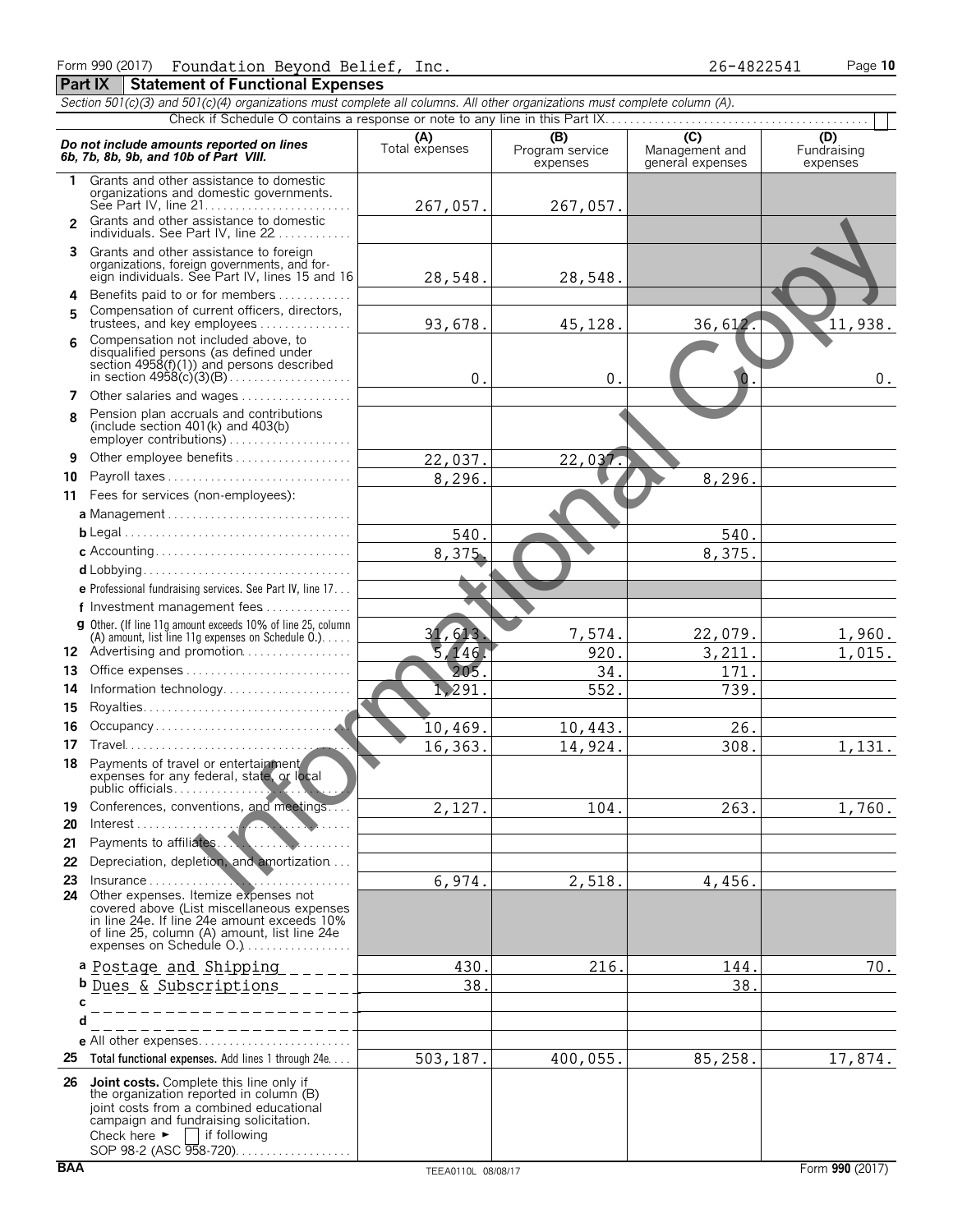# Form 990 (2017) Foundation Beyond Belief, Inc.<br>Part X Balance Sheet

|                             |    |                                                                                                                                                                                                                                                                                                                      | (A)<br>Beginning of year |                 | $( B )$<br>End of year |
|-----------------------------|----|----------------------------------------------------------------------------------------------------------------------------------------------------------------------------------------------------------------------------------------------------------------------------------------------------------------------|--------------------------|-----------------|------------------------|
|                             | 1  |                                                                                                                                                                                                                                                                                                                      | 63,829.                  | 1               | 160,326.               |
|                             | 2  |                                                                                                                                                                                                                                                                                                                      | 16,289.                  | $\overline{2}$  | 27,701.                |
|                             | 3  |                                                                                                                                                                                                                                                                                                                      |                          | 3               | 10,000.                |
|                             | 4  |                                                                                                                                                                                                                                                                                                                      |                          | 4               | 738.                   |
|                             | 5  | Loans and other receivables from current and former officers, directors, trustees, key employees, and highest compensated employees. Complete                                                                                                                                                                        |                          |                 |                        |
|                             |    | Loans and other receivables from other disqualified persons (as defined under<br>section 4958(f)(1)), persons described in section 4958(c)(3)(B), and contributing<br>employers and sponsoring organizations of section 501(c)(9) voluntary employees'<br>beneficiary organizations (see instructions). Complete Par |                          | 5               |                        |
|                             | 7  |                                                                                                                                                                                                                                                                                                                      |                          | 7               |                        |
|                             | 8  |                                                                                                                                                                                                                                                                                                                      |                          | 8               |                        |
| Assets                      | 9  |                                                                                                                                                                                                                                                                                                                      |                          | 9               |                        |
|                             |    |                                                                                                                                                                                                                                                                                                                      |                          |                 |                        |
|                             |    | <b>10a</b> Land, buildings, and equipment: cost or other basis.                                                                                                                                                                                                                                                      |                          |                 |                        |
|                             |    |                                                                                                                                                                                                                                                                                                                      |                          | 10c             |                        |
|                             | 11 |                                                                                                                                                                                                                                                                                                                      |                          | 11              |                        |
|                             | 12 |                                                                                                                                                                                                                                                                                                                      |                          | 12              |                        |
|                             | 13 |                                                                                                                                                                                                                                                                                                                      |                          | 13              |                        |
|                             | 14 |                                                                                                                                                                                                                                                                                                                      |                          | 14              |                        |
|                             | 15 |                                                                                                                                                                                                                                                                                                                      |                          | 15              |                        |
|                             | 16 |                                                                                                                                                                                                                                                                                                                      | 80,118                   | 16              | 198,765.               |
|                             | 17 | Accounts payable and accrued expenses<br>$\mathbf{r}$                                                                                                                                                                                                                                                                | 63,225.                  | 17              |                        |
|                             | 18 |                                                                                                                                                                                                                                                                                                                      | 7,453.                   | 18              | 131, 353.              |
|                             | 19 |                                                                                                                                                                                                                                                                                                                      |                          | $\overline{19}$ |                        |
|                             | 20 |                                                                                                                                                                                                                                                                                                                      |                          | 20              |                        |
|                             | 21 | Escrow or custodial account liability. Complete Part IV of Schedule D.                                                                                                                                                                                                                                               |                          | 21              |                        |
| <b>Liabilities</b>          | 22 | Loans and other payables to current and former officers, directors, trustees, key employees, highest compensated employees, and disqualitied persons.                                                                                                                                                                |                          | 22              |                        |
|                             | 23 | Secured mortgages and notes payable to unrelated third parties                                                                                                                                                                                                                                                       |                          | 23              |                        |
|                             | 24 | Unsecured notes and loans payable to unrelated third parties                                                                                                                                                                                                                                                         |                          | 24              |                        |
|                             | 25 | Other liabilities (including federal income tax, payables to related third parties, and other liabilities not included on tines 17-24). Complete Part X of Schedule D.                                                                                                                                               |                          | 25              |                        |
|                             | 26 |                                                                                                                                                                                                                                                                                                                      | 70,678.                  | 26              | 131, 353.              |
|                             |    | Organizations that follow SFAS 117 (ASC 958), check here $\blacktriangleright$ $\boxed{X}$ and complete                                                                                                                                                                                                              |                          |                 |                        |
|                             |    | lines 27 through 29, and lines 33 and 34.                                                                                                                                                                                                                                                                            |                          |                 |                        |
|                             | 27 |                                                                                                                                                                                                                                                                                                                      | 9,440.                   | 27              | 67,412.                |
|                             | 28 |                                                                                                                                                                                                                                                                                                                      |                          | 28              |                        |
|                             | 29 |                                                                                                                                                                                                                                                                                                                      |                          | 29              |                        |
| Net Assets or Fund Balances |    | Organizations that do not follow SFAS 117 (ASC 958), check here ►<br>and complete lines 30 through 34.                                                                                                                                                                                                               |                          |                 |                        |
|                             | 30 | Capital stock or trust principal, or current funds                                                                                                                                                                                                                                                                   |                          | 30              |                        |
|                             | 31 | Paid-in or capital surplus, or land, building, or equipment fund                                                                                                                                                                                                                                                     |                          | 31              |                        |
|                             | 32 | Retained earnings, endowment, accumulated income, or other funds                                                                                                                                                                                                                                                     |                          | 32              |                        |
|                             | 33 |                                                                                                                                                                                                                                                                                                                      | 9,440.                   | 33              | 67, 412.               |
|                             | 34 | Total liabilities and net assets/fund balances                                                                                                                                                                                                                                                                       | 80,118                   | 34              | 198,765.               |
| <b>BAA</b>                  |    |                                                                                                                                                                                                                                                                                                                      |                          |                 | Form 990 (2017)        |

26-4822541

Page 11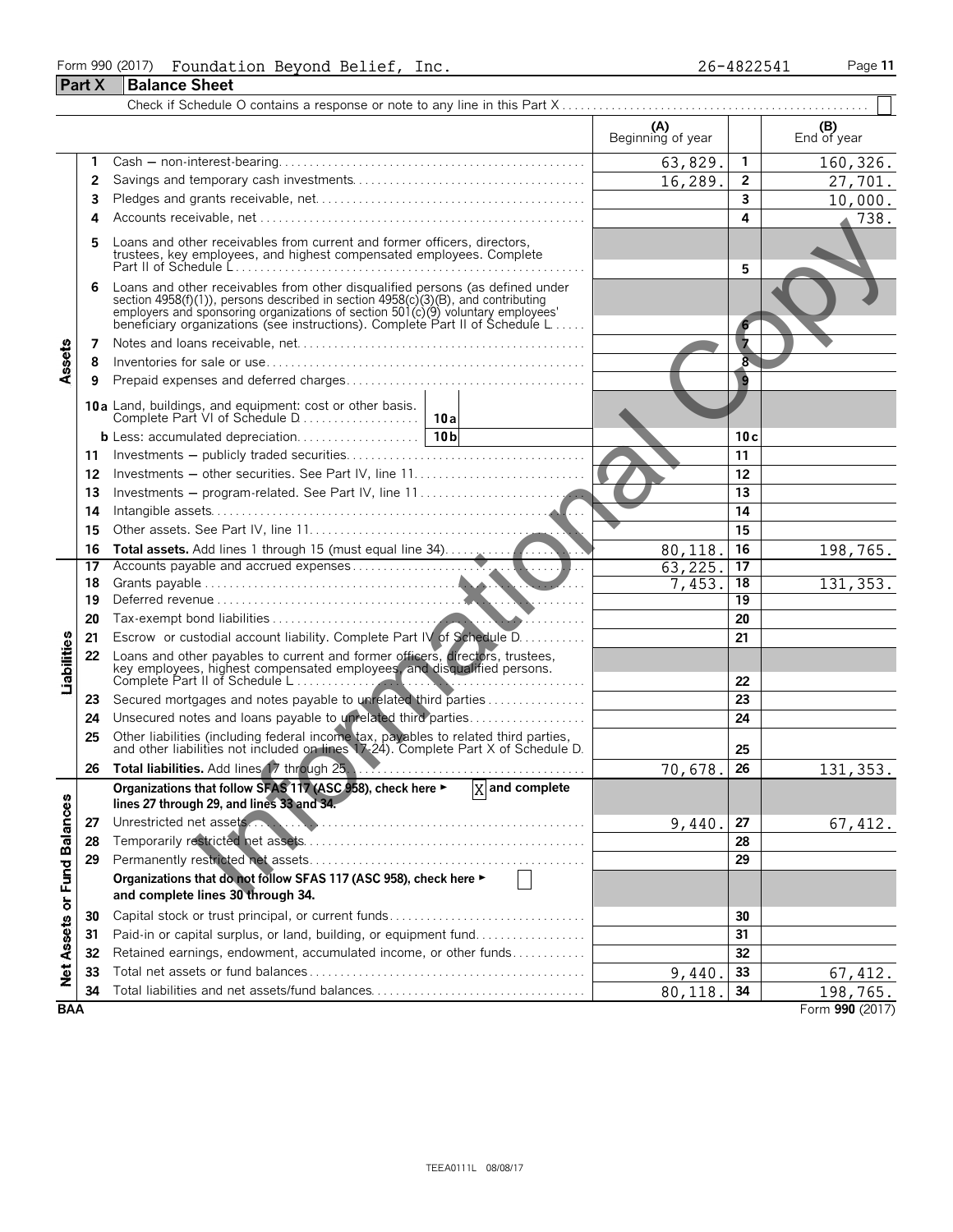|     | Form 990 (2017) Foundation Beyond Belief, Inc.<br>26-4822541                                                                                                                                                                                         |                |                 | Page 12 |
|-----|------------------------------------------------------------------------------------------------------------------------------------------------------------------------------------------------------------------------------------------------------|----------------|-----------------|---------|
|     | <b>Part XI Reconciliation of Net Assets</b>                                                                                                                                                                                                          |                |                 |         |
|     |                                                                                                                                                                                                                                                      |                |                 |         |
| 1   |                                                                                                                                                                                                                                                      | $\mathbf{1}$   | 561,159.        |         |
| 2   | $\overline{2}$                                                                                                                                                                                                                                       |                | 503, 187.       |         |
| 3   | $\mathbf{3}$                                                                                                                                                                                                                                         |                |                 | 57,972. |
| 4   | 4<br>Net assets or fund balances at beginning of year (must equal Part X, line 33, column (A)).                                                                                                                                                      |                |                 | 9,440.  |
| 5   |                                                                                                                                                                                                                                                      | 5              |                 |         |
| 6   |                                                                                                                                                                                                                                                      | 6              |                 |         |
| 7   |                                                                                                                                                                                                                                                      | $\overline{7}$ |                 |         |
| 8   | 8                                                                                                                                                                                                                                                    |                |                 |         |
| 9   | 9                                                                                                                                                                                                                                                    |                |                 | .0      |
| 10  | Net assets or fund balances at end of year. Combine lines 3 through 9 (must equal Part X, line 33,<br>10                                                                                                                                             |                |                 | 67,412. |
|     | <b>Part XII Financial Statements and Reporting</b>                                                                                                                                                                                                   |                |                 |         |
|     |                                                                                                                                                                                                                                                      |                |                 |         |
|     |                                                                                                                                                                                                                                                      |                | Yes             | No      |
| 1.  | Accounting method used to prepare the Form 990:<br>X Accrual<br>  Cash<br>Other                                                                                                                                                                      |                |                 |         |
|     | If the organization changed its method of accounting from a prior year or checked 'Other,' explain<br>in Schedule O.                                                                                                                                 |                |                 |         |
|     | 2a Were the organization's financial statements compiled or reviewed by an independent accountant?                                                                                                                                                   |                | 2a              | Χ       |
|     | If 'Yes,' check a box below to indicate whether the financial statements for the year were compiled or reviewed on a<br>separate basis, consolidated basis, or both:<br>Consolidated basis<br>Both consolidated and separate basis<br>Separate basis |                |                 |         |
|     | <b>b</b> Were the organization's financial statements audited by an independent accountant?                                                                                                                                                          |                | 2 <sub>b</sub>  | Χ       |
|     | If 'Yes,' check a box below to indicate whether the financial statements for the year were audited on a separate                                                                                                                                     |                |                 |         |
|     | basis, consolidated basis, or both:<br>Both consolidated and separate basis<br>Consolidated basis<br>Separate basis                                                                                                                                  |                |                 |         |
|     |                                                                                                                                                                                                                                                      |                |                 |         |
|     | c If 'Yes' to line 2a or 2b, does the organization have a committee that assumes responsibility for oversight of the audit,<br>review, or compilation of its financial statements and selection of an independent accountant?                        |                | 2c              |         |
|     | If the organization changed either its oversight process or selection process during the tax year, explain<br>in Schedule O.                                                                                                                         |                |                 |         |
|     | 3a As a result of a federal award, was the organization required to undergo an audit or audits as set forth in the Single                                                                                                                            |                | Зa              | Χ       |
|     | b If 'Yes,' did the organization undergo the required audit or audits? If the organization did not undergo the required audit<br>or audits, explain why in Schedule O and describe any steps taken to undergo such audits                            |                | 3b              |         |
| BAA |                                                                                                                                                                                                                                                      |                | Form 990 (2017) |         |
|     | FRON                                                                                                                                                                                                                                                 |                |                 |         |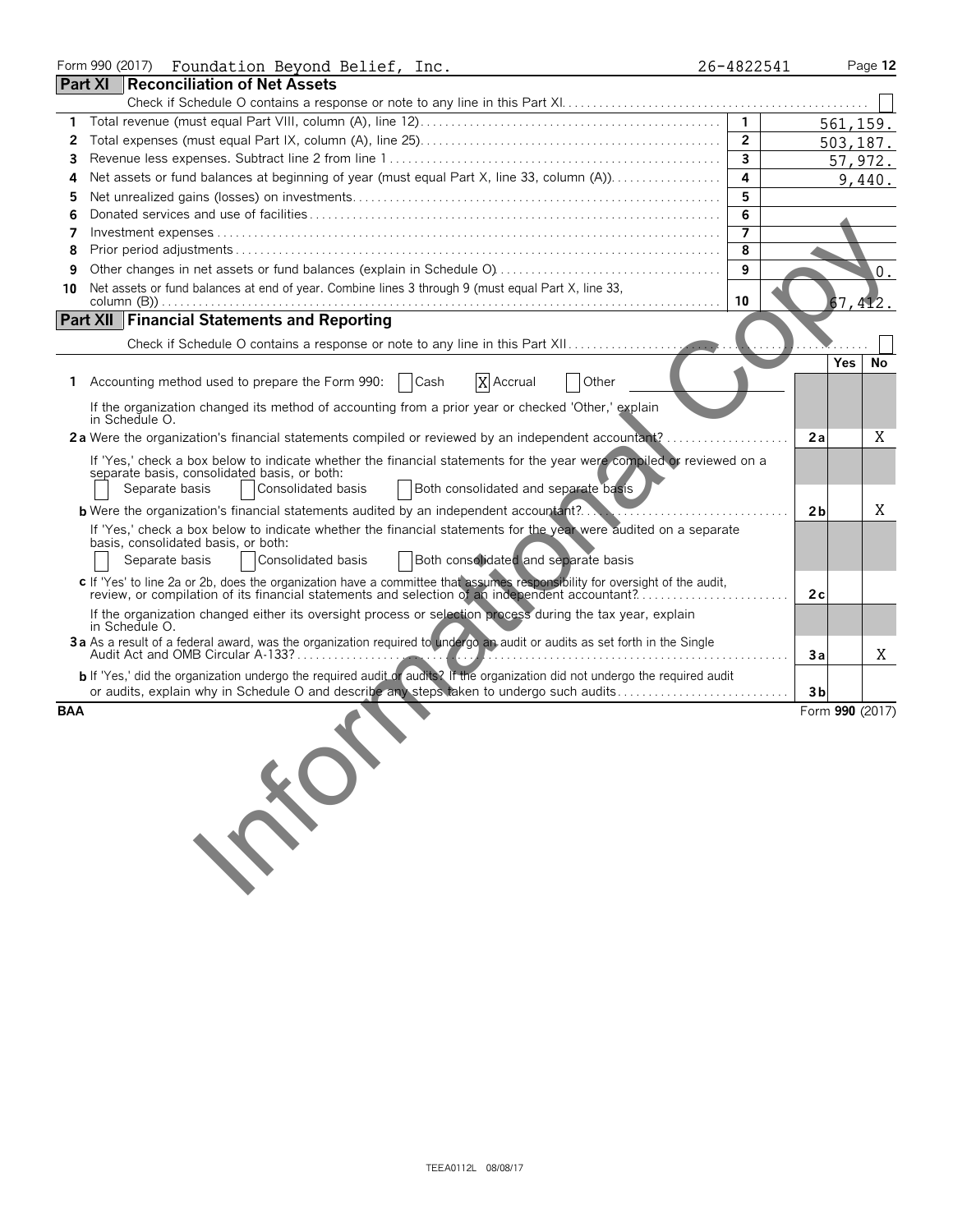| <b>SCHEDULE A</b> |                      |
|-------------------|----------------------|
|                   | (Form 990 or 990-EZ) |

Department of the Treasury<br>Internal Revenue Service

## **Public Charity Status and Public Support**

Complete if the organization is a section 501(c)(3) organization or a section<br>4947(a)(1) nonexempt charitable trust.

Attach to Form 990 or Form 990-EZ.

**Open to Public<br>Inspection** 

OMB No. 1545-0047 2017

| ► Go to www.irs.gov/Form990 for instructions and the latest information. |
|--------------------------------------------------------------------------|
|--------------------------------------------------------------------------|

|                     | Name of the organization<br><b>Employer identification number</b>                                                                                                                               |                                                                                                                                                                                                                                                                                                                                                                                                                                                                                  |  |                                                       |                                                       |    |                            |                                                    |  |
|---------------------|-------------------------------------------------------------------------------------------------------------------------------------------------------------------------------------------------|----------------------------------------------------------------------------------------------------------------------------------------------------------------------------------------------------------------------------------------------------------------------------------------------------------------------------------------------------------------------------------------------------------------------------------------------------------------------------------|--|-------------------------------------------------------|-------------------------------------------------------|----|----------------------------|----------------------------------------------------|--|
|                     | Foundation Beyond Belief, Inc.<br>26-4822541                                                                                                                                                    |                                                                                                                                                                                                                                                                                                                                                                                                                                                                                  |  |                                                       |                                                       |    |                            |                                                    |  |
| Part I              |                                                                                                                                                                                                 | <b>Reason for Public Charity Status</b> (All organizations must complete this part.) See instructions.                                                                                                                                                                                                                                                                                                                                                                           |  |                                                       |                                                       |    |                            |                                                    |  |
|                     |                                                                                                                                                                                                 | The organization is not a private foundation because it is: (For lines 1 through 12, check only one box.)                                                                                                                                                                                                                                                                                                                                                                        |  |                                                       |                                                       |    |                            |                                                    |  |
| 1                   |                                                                                                                                                                                                 | A church, convention of churches, or association of churches described in section 170(b)(1)(A)(i).                                                                                                                                                                                                                                                                                                                                                                               |  |                                                       |                                                       |    |                            |                                                    |  |
| 2                   |                                                                                                                                                                                                 | A school described in section 170(b)(1)(A)(ii). (Attach Schedule E (Form 990 or 990-EZ).)                                                                                                                                                                                                                                                                                                                                                                                        |  |                                                       |                                                       |    |                            |                                                    |  |
| 3                   |                                                                                                                                                                                                 | A hospital or a cooperative hospital service organization described in section 170(b)(1)(A)(iii).                                                                                                                                                                                                                                                                                                                                                                                |  |                                                       |                                                       |    |                            |                                                    |  |
| 4                   |                                                                                                                                                                                                 | A medical research organization operated in conjunction with a hospital described in section 170(b)(1)(A)(iii). Enter the hospital's                                                                                                                                                                                                                                                                                                                                             |  |                                                       |                                                       |    |                            |                                                    |  |
|                     |                                                                                                                                                                                                 | name, city, and state:                                                                                                                                                                                                                                                                                                                                                                                                                                                           |  |                                                       |                                                       |    |                            |                                                    |  |
| 5                   | An organization operated for the benefit of a college or university owned or operated by a governmental unit described in<br>section 170(b)(1)(A)(iv). (Complete Part II.)                      |                                                                                                                                                                                                                                                                                                                                                                                                                                                                                  |  |                                                       |                                                       |    |                            |                                                    |  |
| 6                   |                                                                                                                                                                                                 | A federal, state, or local government or governmental unit described in section 170(b)(1)(A)(v).                                                                                                                                                                                                                                                                                                                                                                                 |  |                                                       |                                                       |    |                            |                                                    |  |
| 7                   | Χ<br>An organization that normally receives a substantial part of its support from a governmental unit or from the general public described<br>in section 170(b)(1)(A)(vi). (Complete Part II.) |                                                                                                                                                                                                                                                                                                                                                                                                                                                                                  |  |                                                       |                                                       |    |                            |                                                    |  |
| 8                   |                                                                                                                                                                                                 | A community trust described in section 170(b)(1)(A)(vi). (Complete Part II.)                                                                                                                                                                                                                                                                                                                                                                                                     |  |                                                       |                                                       |    |                            |                                                    |  |
| 9                   |                                                                                                                                                                                                 | An agricultural research organization described in section 170(b)(1)(A)(ix) operated in conjunction with a land-grant college                                                                                                                                                                                                                                                                                                                                                    |  |                                                       |                                                       |    |                            |                                                    |  |
|                     |                                                                                                                                                                                                 | or university or a non-land-grant college of agriculture (see instructions). Enter the name, city, and state of the college or                                                                                                                                                                                                                                                                                                                                                   |  |                                                       |                                                       |    |                            |                                                    |  |
|                     |                                                                                                                                                                                                 | university:                                                                                                                                                                                                                                                                                                                                                                                                                                                                      |  |                                                       |                                                       |    |                            |                                                    |  |
| 10                  |                                                                                                                                                                                                 | An organization that normally receives: (1) more than 33-1/3% of its support from contributions, membership fees, and gross receipts<br>from activities related to its exempt functions-subject to certain exceptions, and (2) no more than 33-1/3% of its support from gross<br>investment income and unrelated business taxable income (less section 511 tax) from businesses acquired by the organization after<br>June 30, 1975. See section 509(a)(2). (Complete Part III.) |  |                                                       |                                                       |    |                            |                                                    |  |
| 11                  |                                                                                                                                                                                                 | An organization organized and operated exclusively to test for public safety. See section 509(a)(4).                                                                                                                                                                                                                                                                                                                                                                             |  |                                                       |                                                       |    |                            |                                                    |  |
| 12                  |                                                                                                                                                                                                 | An organization organized and operated exclusively for the benefit of, to perform the functions of, or to carry out the purposes of one<br>or more publicly supported organizations described in section 509(a)(1) or section 509(a)(2). See section 509(a)(3). Check the box in                                                                                                                                                                                                 |  |                                                       |                                                       |    |                            |                                                    |  |
| а                   |                                                                                                                                                                                                 | lines 12a through 12d that describes the type of supporting organization and complete lines 12e, 12f, and 12g.<br>Type I. A supporting organization operated, supervised, or controlled by its supported organization(s), typically by giving the supported organization(s) the power to regularly appoint or elect a majority of the directors                                                                                                                                  |  |                                                       |                                                       |    |                            |                                                    |  |
|                     |                                                                                                                                                                                                 | complete Part IV, Sections A and B.                                                                                                                                                                                                                                                                                                                                                                                                                                              |  |                                                       |                                                       |    |                            |                                                    |  |
| b                   |                                                                                                                                                                                                 | Type II. A supporting organization supervised or controlled in connection with its supported organization(s), by having control or<br>management of the supporting organization vested in the same persons that control or manage the supported organization(s). You<br>must complete Part IV, Sections A and C.                                                                                                                                                                 |  |                                                       |                                                       |    |                            |                                                    |  |
| c                   |                                                                                                                                                                                                 | Type III functionally integrated. A supporting organization operated in connection with, and functionally integrated with, its supported<br>organization(s) (see instructions). You must complete Part IV, Sections A, D, and E.                                                                                                                                                                                                                                                 |  |                                                       |                                                       |    |                            |                                                    |  |
| d                   |                                                                                                                                                                                                 | Type III non-functionally integrated. A supporting organization operated in connection with its supported organization(s) that is not<br>functionally integrated. The organization generally must satisfy a distribution requirement and an attentiveness requirement (see instructions). You must complete Part IV, Sections A and D, and Part V.                                                                                                                               |  |                                                       |                                                       |    |                            |                                                    |  |
| e                   |                                                                                                                                                                                                 | Check this box if the organization received a written determination from the IRS that it is a Type I, Type II, Type III functionally                                                                                                                                                                                                                                                                                                                                             |  |                                                       |                                                       |    |                            |                                                    |  |
|                     |                                                                                                                                                                                                 | integrated, or Type III non-functionally integrated supporting organization.                                                                                                                                                                                                                                                                                                                                                                                                     |  |                                                       |                                                       |    |                            |                                                    |  |
|                     |                                                                                                                                                                                                 | f Enter the number of supported organizations                                                                                                                                                                                                                                                                                                                                                                                                                                    |  |                                                       |                                                       |    |                            |                                                    |  |
|                     |                                                                                                                                                                                                 | g Provide the following information about the supported organization(s).<br>(i) Name of supported organization (ii) EIN                                                                                                                                                                                                                                                                                                                                                          |  | (iii) Type of organization                            | (iv) Is the                                           |    | (v) Amount of monetary     |                                                    |  |
|                     |                                                                                                                                                                                                 |                                                                                                                                                                                                                                                                                                                                                                                                                                                                                  |  | (described on lines 1-10<br>above (see instructions)) | organization listed<br>in your governing<br>document? |    | support (see instructions) | (vi) Amount of other<br>support (see instructions) |  |
|                     |                                                                                                                                                                                                 |                                                                                                                                                                                                                                                                                                                                                                                                                                                                                  |  |                                                       | Yes                                                   | No |                            |                                                    |  |
|                     |                                                                                                                                                                                                 |                                                                                                                                                                                                                                                                                                                                                                                                                                                                                  |  |                                                       |                                                       |    |                            |                                                    |  |
| (A)                 |                                                                                                                                                                                                 |                                                                                                                                                                                                                                                                                                                                                                                                                                                                                  |  |                                                       |                                                       |    |                            |                                                    |  |
|                     |                                                                                                                                                                                                 |                                                                                                                                                                                                                                                                                                                                                                                                                                                                                  |  |                                                       |                                                       |    |                            |                                                    |  |
| (B)                 |                                                                                                                                                                                                 |                                                                                                                                                                                                                                                                                                                                                                                                                                                                                  |  |                                                       |                                                       |    |                            |                                                    |  |
|                     |                                                                                                                                                                                                 |                                                                                                                                                                                                                                                                                                                                                                                                                                                                                  |  |                                                       |                                                       |    |                            |                                                    |  |
| (C)                 |                                                                                                                                                                                                 |                                                                                                                                                                                                                                                                                                                                                                                                                                                                                  |  |                                                       |                                                       |    |                            |                                                    |  |
| (D)                 |                                                                                                                                                                                                 |                                                                                                                                                                                                                                                                                                                                                                                                                                                                                  |  |                                                       |                                                       |    |                            |                                                    |  |
| (E)                 |                                                                                                                                                                                                 |                                                                                                                                                                                                                                                                                                                                                                                                                                                                                  |  |                                                       |                                                       |    |                            |                                                    |  |
|                     |                                                                                                                                                                                                 |                                                                                                                                                                                                                                                                                                                                                                                                                                                                                  |  |                                                       |                                                       |    |                            |                                                    |  |
| Total<br><b>DAA</b> | Calcedule A (Feuro 000 ex 000 F7) 2017<br>$0.00 - 0.00$ $F7$                                                                                                                                    |                                                                                                                                                                                                                                                                                                                                                                                                                                                                                  |  |                                                       |                                                       |    |                            |                                                    |  |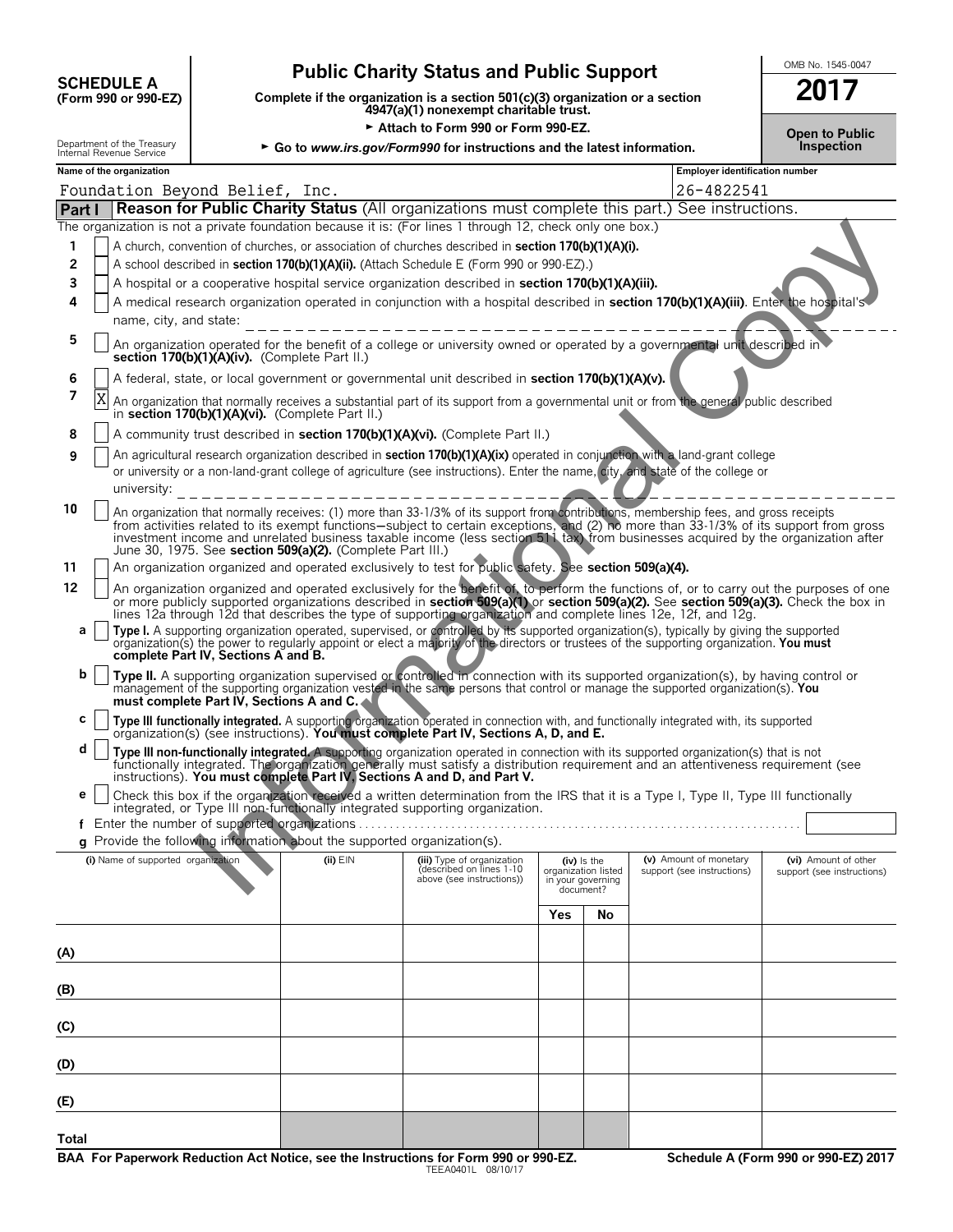| Schedule A (Form 990 or 990-EZ) 2017  Foundation Beyond Belief, Inc. |  |  |  |  |
|----------------------------------------------------------------------|--|--|--|--|
|----------------------------------------------------------------------|--|--|--|--|

**Part II** Support Schedule for Organizations Described in Sections 170(b)(1)(A)(iv) and 170(b)(1)(A)(vi) (Complete only if you checked the box on line 5, 7, or 8 of Part I or if the organization failed to qualify under Par

|            | Section A. Public Support                                                                                                                                                                                                                                                                                                                                                                       |            |            |            |            |           |                                      |  |  |
|------------|-------------------------------------------------------------------------------------------------------------------------------------------------------------------------------------------------------------------------------------------------------------------------------------------------------------------------------------------------------------------------------------------------|------------|------------|------------|------------|-----------|--------------------------------------|--|--|
|            | Calendar year (or fiscal year<br>beginning in) $\rightarrow$                                                                                                                                                                                                                                                                                                                                    | (a) $2013$ | (b) $2014$ | $(c)$ 2015 | $(d)$ 2016 | (e) 2017  | (f) Total                            |  |  |
| 1.         | Gifts, grants, contributions, and<br>membership fees received. (Do not<br>include any 'unusual grants.'). $\dots$                                                                                                                                                                                                                                                                               | 717,077.   | 439,712.   | 390,170.   | 516, 172.  | 560,270.  | 2,623,401.                           |  |  |
|            | 2 Tax revenues levied for the<br>organization's benefit and<br>either paid to or expended<br>on its behalf                                                                                                                                                                                                                                                                                      |            |            |            |            |           | $0$ .                                |  |  |
| 3          | The value of services or<br>facilities furnished by a<br>governmental unit to the<br>organization without charge                                                                                                                                                                                                                                                                                |            |            |            |            |           | 0.                                   |  |  |
| 4          | Total. Add lines 1 through 3                                                                                                                                                                                                                                                                                                                                                                    | 717,077.   | 439,712.   | 390,170.   | 516, 172.  | 560, 270. | 2,623,401.                           |  |  |
| 5          | The portion of total<br>contributions by each person<br>(other than a governmental<br>unit or publicly supported<br>organization) included on line 1<br>that exceeds 2% of the amount<br>shown on line 11, column (f)                                                                                                                                                                           |            |            |            |            |           | 0.                                   |  |  |
| 6          | <b>Public support.</b> Subtract line 5<br>from line $4$                                                                                                                                                                                                                                                                                                                                         |            |            |            |            |           | 2,623,401.                           |  |  |
|            | <b>Section B. Total Support</b>                                                                                                                                                                                                                                                                                                                                                                 |            |            |            |            |           |                                      |  |  |
|            | Calendar year (or fiscal year<br>beginning in) $\rightarrow$                                                                                                                                                                                                                                                                                                                                    | (a) $2013$ | $(b)$ 2014 | (c) 2015   | $(d)$ 2016 | (e) 2017  | (f) Total                            |  |  |
| 7          | Amounts from line 4                                                                                                                                                                                                                                                                                                                                                                             | 717,077.   | 439,712.   | 390,170.   | 516, 172.  | 560,270.  | $\overline{2}$ , 623, 401.           |  |  |
| 8          | Gross income from interest,<br>dividends, payments received<br>on securities loans, rents,<br>royalties, and income from<br>similar sources                                                                                                                                                                                                                                                     |            |            |            | 136.       |           | 136.                                 |  |  |
| 9          | Net income from unrelated<br>business activities, whether or<br>not the business is regularly<br>carried on                                                                                                                                                                                                                                                                                     |            |            |            |            |           | $0$ .                                |  |  |
|            | <b>10</b> Other income. Do not include<br>gain or loss from the sale of<br>capital assets (Explain in<br>Part VI.)                                                                                                                                                                                                                                                                              |            |            |            |            |           | $0$ .                                |  |  |
|            | 11 Total support. Add lines 7<br>through $10$                                                                                                                                                                                                                                                                                                                                                   |            |            |            |            |           | 2,623,537.                           |  |  |
| 12         |                                                                                                                                                                                                                                                                                                                                                                                                 |            |            |            |            | 12        | $0$ .                                |  |  |
| 13.        | First five years. If the Form 990 is for the organization's first, second, third, fourth, or fifth tax year as a section 501(c)(3)                                                                                                                                                                                                                                                              |            |            |            |            |           |                                      |  |  |
|            | <b>Section C. Computation of Public Support Percentage</b>                                                                                                                                                                                                                                                                                                                                      |            |            |            |            |           |                                      |  |  |
| 14<br>15   |                                                                                                                                                                                                                                                                                                                                                                                                 |            |            |            |            | 15        | 99.99%<br>$0.00\%$                   |  |  |
|            | 16a 33-1/3% support test-2017. If the organization did not check the box on line 13, and line 14 is 33-1/3% or more, check this box                                                                                                                                                                                                                                                             |            |            |            |            |           | $\mathbf X$                          |  |  |
|            | <b>b 33-1/3% support test-2016.</b> If the organization did not check a box on line 13 or 16a, and line 15 is 33-1/3% or more, check this box                                                                                                                                                                                                                                                   |            |            |            |            |           |                                      |  |  |
|            | 17a 10%-facts-and-circumstances test-2017. If the organization did not check a box on line 13, 16a, or 16b, and line 14 is 10%<br>or more, and if the organization meets the 'facts-and-circumstances' test, check this box and stop here. Explain in Part VI how<br>the organization meets the 'facts-and-circumstances' test. The organization qualifies as a publicly supported organization |            |            |            |            |           |                                      |  |  |
|            | <b>b 10%-facts-and-circumstances test-2016.</b> If the organization did not check a box on line 13, 16a, 16b, or 17a, and line 15 is 10%<br>or more, and if the organization meets the 'facts-and-circumstances' test, check this box and stop here. Explain in Part VI how the organization meets the 'facts-and-circumstances' test. The organization qualifies as a pub                      |            |            |            |            |           |                                      |  |  |
|            | 18 Private foundation. If the organization did not check a box on line 13, 16a, 16b, 17a, or 17b, check this box and see instructions                                                                                                                                                                                                                                                           |            |            |            |            |           |                                      |  |  |
| <b>BAA</b> |                                                                                                                                                                                                                                                                                                                                                                                                 |            |            |            |            |           | Schedule A (Form 990 or 990-EZ) 2017 |  |  |

Schedule A (Form 990 or 990-EZ) 2017

26-4822541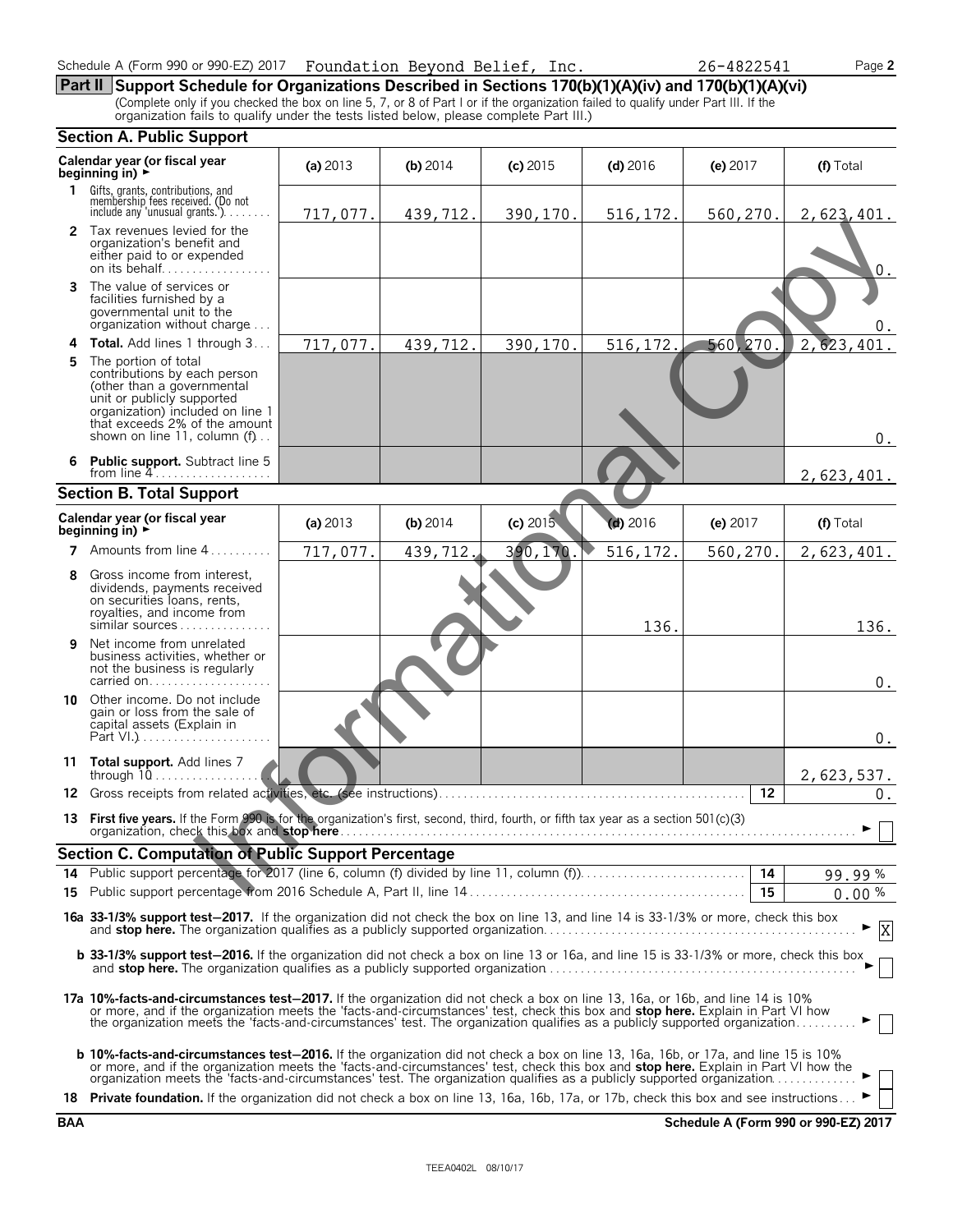**Part III** Support Schedule for Organizations Described in Section 509(a)(2)<br>(Complete only if you checked the box on line 10 of Part I or if the organization failed to qualify under Part II. If the organization fails to qualify under the tests listed below, please complete Part II.)

|    | Section A. Public Support                                                                                                                                     |          |            |            |            |          |           |
|----|---------------------------------------------------------------------------------------------------------------------------------------------------------------|----------|------------|------------|------------|----------|-----------|
|    | Calendar year (or fiscal year beginning in) $\blacktriangleright$                                                                                             | (a) 2013 | (b) $2014$ | $(c)$ 2015 | $(d)$ 2016 | (e) 2017 | (f) Total |
| 1. | Gifts, grants, contributions,<br>and membership fees                                                                                                          |          |            |            |            |          |           |
|    | received. (Do not include<br>any 'unusual grants.')                                                                                                           |          |            |            |            |          |           |
| 2  | Gross receipts from admissions,                                                                                                                               |          |            |            |            |          |           |
|    | merchandise sold or services<br>performed, or facilities                                                                                                      |          |            |            |            |          |           |
|    | furnished in any activity that is                                                                                                                             |          |            |            |            |          |           |
|    | related to the organization's                                                                                                                                 |          |            |            |            |          |           |
| 3. | tax-exempt purpose<br>Gross receipts from activities                                                                                                          |          |            |            |            |          |           |
|    | that are not an unrelated trade                                                                                                                               |          |            |            |            |          |           |
| 4  | or business under section 513.<br>Tax revenues levied for the                                                                                                 |          |            |            |            |          |           |
|    | organization's benefit and                                                                                                                                    |          |            |            |            |          |           |
|    | either paid to or expended on                                                                                                                                 |          |            |            |            |          |           |
| 5  | The value of services or                                                                                                                                      |          |            |            |            |          |           |
|    | facilities furnished by a<br>governmental unit to the                                                                                                         |          |            |            |            |          |           |
|    | organization without charge                                                                                                                                   |          |            |            |            |          |           |
| 6  | <b>Total.</b> Add lines 1 through 5                                                                                                                           |          |            |            |            |          |           |
|    | <b>7a</b> Amounts included on lines 1,<br>2, and 3 received from                                                                                              |          |            |            |            |          |           |
|    | disqualified persons                                                                                                                                          |          |            |            |            |          |           |
|    | <b>b</b> Amounts included on lines 2                                                                                                                          |          |            |            |            |          |           |
|    | and 3 received from other than<br>disqualified persons that                                                                                                   |          |            |            |            |          |           |
|    | exceed the greater of \$5,000 or<br>1% of the amount on line 13                                                                                               |          |            |            |            |          |           |
|    |                                                                                                                                                               |          |            |            |            |          |           |
|    | c Add lines $7a$ and $7b$                                                                                                                                     |          |            |            |            |          |           |
| 8  | <b>Public support.</b> (Subtract line                                                                                                                         |          |            |            |            |          |           |
|    | 7c from line 6.)<br><b>Section B. Total Support</b>                                                                                                           |          |            |            |            |          |           |
|    |                                                                                                                                                               | (a) 2013 | (b) $2014$ | $(c)$ 2015 |            |          |           |
| 9  | Calendar year (or fiscal year beginning in) ►<br>Amounts from line 6                                                                                          |          |            |            | $(d)$ 2016 | (e) 2017 | (f) Total |
|    | <b>10a</b> Gross income from interest, dividends,                                                                                                             |          |            |            |            |          |           |
|    | payments received on securities loans,                                                                                                                        |          |            |            |            |          |           |
|    | rents, royalties, and income from<br>similar sources                                                                                                          |          |            |            |            |          |           |
|    | <b>b</b> Unrelated business taxable                                                                                                                           |          |            |            |            |          |           |
|    | income (less section 511<br>taxes) from businesses                                                                                                            |          |            |            |            |          |           |
|    | acquired after June 30, 1975                                                                                                                                  |          |            |            |            |          |           |
|    | c Add lines 10a and 10b                                                                                                                                       |          |            |            |            |          |           |
| 11 | Net income from unrelated business<br>activities not included in line 10b.                                                                                    |          |            |            |            |          |           |
|    | whether or not the business is $\sim$                                                                                                                         |          |            |            |            |          |           |
|    | regularly carried on<br>12 Other income. Do not include                                                                                                       |          |            |            |            |          |           |
|    | gain or loss from the sale of                                                                                                                                 |          |            |            |            |          |           |
|    | capital assets (Explain in<br>Part VI.)                                                                                                                       |          |            |            |            |          |           |
|    | 13 Total support. (Add lines 9,                                                                                                                               |          |            |            |            |          |           |
|    | 10c, 11, and $12.$ )<br>14 First five years. If the Form 990 is for the organization's first, second, third, fourth, or fifth tax year as a section 501(c)(3) |          |            |            |            |          |           |
|    |                                                                                                                                                               |          |            |            |            |          |           |
|    | <b>Section C. Computation of Public Support Percentage</b>                                                                                                    |          |            |            |            |          |           |
| 15 | Public support percentage for 2017 (line 8, column (f) divided by line 13, column (f)                                                                         |          |            |            |            | 15       | g,        |
| 16 |                                                                                                                                                               |          |            |            |            | 16       | ०७        |
|    | Section D. Computation of Investment Income Percentage                                                                                                        |          |            |            |            | 17       |           |
| 17 | Investment income percentage for 2017 (line 10c, column (f) divided by line 13, column (f)                                                                    |          |            |            |            | 18       | g,<br>४   |
| 18 | 19a 33-1/3% support tests-2017. If the organization did not check the box on line 14, and line 15 is more than 33-1/3%, and line 17                           |          |            |            |            |          |           |
|    | is not more than 33-1/3%, check this box and stop here. The organization qualifies as a publicly supported organization                                       |          |            |            |            |          |           |
|    | <b>b</b> 33-1/3% support tests-2016. If the organization did not check a box on line 14 or line 19a, and line 16 is more than 33-1/3%, and                    |          |            |            |            |          |           |
|    | line 18 is not more than 33-1/3%, check this box and stop here. The organization qualifies as a publicly supported organization                               |          |            |            |            |          |           |
|    | 20 Private foundation. If the organization did not check a box on line 14, 19a, or 19b, check this box and see instructions                                   |          |            |            |            |          |           |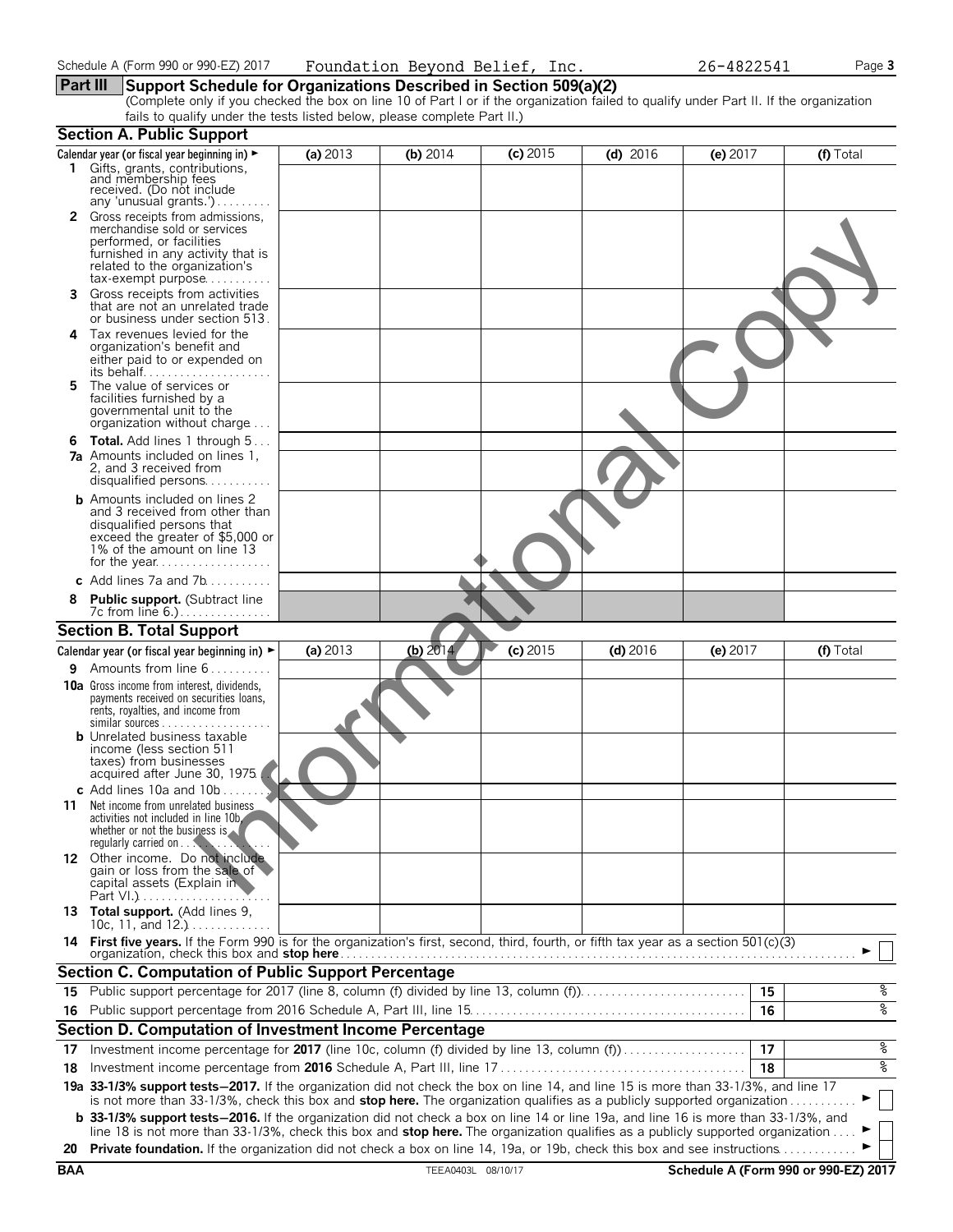26-4822541

Page 4

#### **Part IV | Supporting Organizations**

Complete only if you checked a box in line 12 on Part I. If you checked 12a of Part I, complete Sections A and B. If you checked 12b of Part I, complete Sections A and C. If you checked 12c of Part I, complete Sections A,

#### **Section A. All Supporting Organizations**

|              |                                                                                                                                                                                                                                                                                                                                                                                                                                                                                                                                          |                 | <b>Yes</b> | No |
|--------------|------------------------------------------------------------------------------------------------------------------------------------------------------------------------------------------------------------------------------------------------------------------------------------------------------------------------------------------------------------------------------------------------------------------------------------------------------------------------------------------------------------------------------------------|-----------------|------------|----|
|              | 1 Are all of the organization's supported organizations listed by name in the organization's governing documents?<br>If 'No,' describe in Part VI how the supported organizations are designated. If designated by class or purpose, describe<br>the designation. If historic and continuing relationship, explain.                                                                                                                                                                                                                      | 1               |            |    |
| $\mathbf{2}$ | Did the organization have any supported organization that does not have an IRS determination of status under section<br>$509(a)(1)$ or (2)? If 'Yes,' explain in Part VI how the organization determined that the supported organization was<br>described in section $509(a)(1)$ or (2).                                                                                                                                                                                                                                                 |                 |            |    |
|              | <b>3a</b> Did the organization have a supported organization described in section 501(c)(4), (5), or (6)? If 'Yes,' answer (b)<br>and (c) below.                                                                                                                                                                                                                                                                                                                                                                                         | <b>3a</b>       |            |    |
|              | <b>b</b> Did the organization confirm that each supported organization qualified under section 501(c)(4), (5), or (6) and<br>satisfied the public support tests under section 509(a)(2)? If 'Yes,' describe in Part VI when and how the organization<br>made the determination.                                                                                                                                                                                                                                                          | 3b              |            |    |
|              | c Did the organization ensure that all support to such organizations was used exclusively for section $170(c)(2)(B)$<br>purposes? If 'Yes,' explain in <b>Part VI</b> what controls the organization put in place to ensure such use.                                                                                                                                                                                                                                                                                                    | 3c              |            |    |
|              | 4a Was any supported organization not organized in the United States ('foreign supported organization')? If 'Yes' and<br>if you checked 12a or 12b in Part I, answer (b) and (c) below.                                                                                                                                                                                                                                                                                                                                                  | 4a              |            |    |
|              | <b>b</b> Did the organization have ultimate control and discretion in deciding whether to make grants to the foreign supported<br>organization? If 'Yes,' describe in Part VI how the organization had such control and discretion despite being controlled<br>or supervised by or in connection with its supported organizations.                                                                                                                                                                                                       | 4b              |            |    |
|              | c Did the organization support any foreign supported organization that does not have an IRS determination under<br>sections 501(c)(3) and 509(a)(1) or (2)? If 'Yes,' explain in <b>Part VI</b> what controls the organization used to ensure that<br>all support to the foreign supported organization was used exclusively for section $170(c)(2)(B)$ purposes.                                                                                                                                                                        | 4с              |            |    |
|              | 5a Did the organization add, substitute, or remove any supported organizations during the tax year? If 'Yes,' answer (b)<br>and (c) below (if applicable). Also, provide detail in Part VI, including (i) the names and EIN numbers of the supported<br>organizations added, substituted, or removed; (ii) the reasons for each such action; (iii) the authority under the<br>organization's organizing document authorizing such action; and (iv) how the action was accomplished (such as by<br>amendment to the organizing document). | 5a              |            |    |
|              | <b>b Type I or Type II only.</b> Was any added or substituted supported organization part of a class already designated in the<br>organization's organizing document?                                                                                                                                                                                                                                                                                                                                                                    | 5b              |            |    |
|              | c Substitutions only. Was the substitution the result of an event beyond the organization's control?                                                                                                                                                                                                                                                                                                                                                                                                                                     | 5c              |            |    |
|              | 6 Did the organization provide support (whether in the form of grants or the provision of services or facilities) to<br>anyone other than (i) its supported organizations, (ii) individuals that are part of the charitable class benefited by one<br>or more of its supported organizations, of (iii) other supporting organizations that also support or benefit one or more of<br>the filing organization's supported organizations? If 'Yes,' provide detail in Part VI.                                                             | 6               |            |    |
|              | 7 Did the organization provide a grant, loan, compensation, or other similar payment to a substantial contributor<br>(defined in section $4958(c)(3)(\zeta)$ ), a family member of a substantial contributor, or a 35% controlled entity with<br>regard to a substantial contributor? If Yes,' complete Part I of Schedule L (Form 990 or 990-EZ).                                                                                                                                                                                       | $\overline{7}$  |            |    |
|              | 8 Did the organization make a loan to a disqualified person (as defined in section 4958) not described in line 7? If 'Yes,'<br>complete Part 1 of Schedule L (Form 990 or 990-EZ).                                                                                                                                                                                                                                                                                                                                                       | ୪               |            |    |
|              | 9a Was the organization controlled directly or indirectly at any time during the tax year by one or more disqualified persons<br>as defined in section 4946 (other than foundation managers and organizations described in section 509(a)(1) or (2))?<br>If 'Yes,' provide detail in Part VI.                                                                                                                                                                                                                                            | 9а              |            |    |
|              | <b>b</b> Did one or more disqualified persons (as defined in line 9a) hold a controlling interest in any entity in which the<br>supporting organization had an interest? If 'Yes,' provide detail in Part VI.                                                                                                                                                                                                                                                                                                                            | 9b              |            |    |
|              | c Did a disqualified person (as defined in line 9a) have an ownership interest in, or derive any personal benefit from,<br>assets in which the supporting organization also had an interest? If 'Yes,' provide detail in Part VI.                                                                                                                                                                                                                                                                                                        | 9с              |            |    |
|              | 10a Was the organization subject to the excess business holdings rules of section 4943 because of section 4943(f) (regarding<br>certain Type II supporting organizations, and all Type III non-functionally integrated supporting organizations)? If 'Yes,'<br>answer 10b below.                                                                                                                                                                                                                                                         | 10a             |            |    |
|              |                                                                                                                                                                                                                                                                                                                                                                                                                                                                                                                                          |                 |            |    |
|              | <b>b</b> Did the organization have any excess business holdings in the tax year? (Use Schedule C, Form 4720, to determine<br>whether the organization had excess business holdings.)                                                                                                                                                                                                                                                                                                                                                     | 10 <sub>b</sub> |            |    |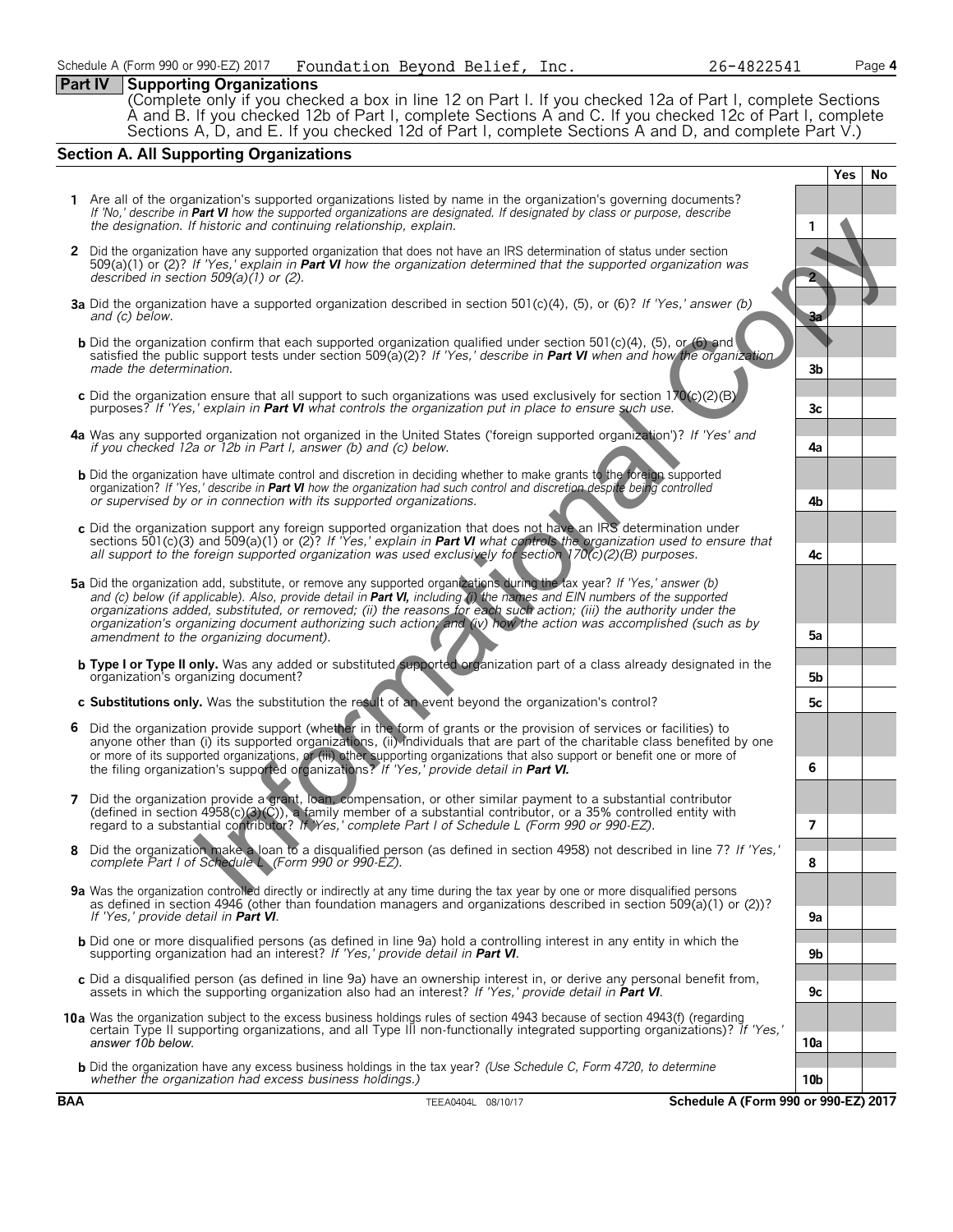Page 5

 $V_{\text{ac}}$   $N_{\text{A}}$ 

Yes

3

Yes

 $2a$ 

 $2<sub>b</sub>$ 

 $\mathbf{a}$ 

 $3<sub>b</sub>$ 

No

**No** 

**Part IV Supporting Organizations (continued)** Yes **No** 11 Has the organization accepted a gift or contribution from any of the following persons? a A person who directly or indirectly controls, either alone or together with persons described in (b) and (c) below, the governing body of a supported organization?  $11a$  $11<sub>b</sub>$ **b** A family member of a person described in (a) above?  $11c$ c A 35% controlled entity of a person described in (a) or (b) above? If 'Yes' to a, b, or c, provide detail in Part VI. **Section B. Type I Supporting Organizations** Yes **No** 1 Did the directors, trustees, or membership of one or more supported organizations have the power to regularly appoint or elect at least a majority of the organization's directors or trustees at all times during the tax year? If No,' describe in **Part VI** how the supported organization(s) effectively operated, supervised, or controlled the organization's activities. If the organization had more than one supported organization, describe how the powers to appoint and/or remove directors or trustees were allocated among the supported organizations and what conditions or restrictions, if any applied to such powers during the tax year. 2 Did the organization operate for the benefit of any supported organization other than the supported organization that operated, supervised, or controlled the supporting organization? If 'Yes,' explain in Part VI how providing suc benefit carried out the purposes of the supported organization(s) that operated, supervised, or controlled the  $\overline{2}$ supporting organization.

#### **Section C. Type II Supporting Organizations**

| Were a majority of the organization's directors or trustees during the tax year also a majority of the directors or trustees                                                                                                                      |  |  |
|---------------------------------------------------------------------------------------------------------------------------------------------------------------------------------------------------------------------------------------------------|--|--|
| of each of the organization's supported organization(s)? If 'No,' describe in <b>Part VI</b> how control or management of the<br>supporting organization was vested in the same persons that controlled or managed the supported organization(s). |  |  |
|                                                                                                                                                                                                                                                   |  |  |

#### **Section D. All Type III Supporting Organizations**

- 1 Did the organization provide to each of its supported organizations, by the last day of the fifth month of the organization's tax year, (i) a written notice describing the type and amount of support provided during the p organization's governing documents in effect on the date of notification, to the extent not previously provided?  $\mathbf{1}$ 2 Were any of the organization's officers, directors, or trustees either (i) appointed or elected by the supported organization(s) or (ii) serving on the governing body of a supported organization? If 'No,' explain in Part  $\mathfrak{p}$
- 3 By reason of the relationship described in (2), did the organization's supported organizations have a significant voice in the organization's investment policies and in directing the use of the organization's income or a all times during the tax year? If 'Yes,' describe in **Part VI**, the role the organization's supported organizations played in this regard.

#### Section E. Type III Functionally Integrated Supporting Organizations

- 1 Check the box next to the method that the organization used to satisfy the Integral Part Test during the year (see instructions).
- The organization satisfied the Activities Test. Complete line 2 below. a
- The organization is the parent of each of its supported organizations. Complete line 3 below.  $\mathbf{h}$
- The organization supported a governmental entity. Describe in Part VI how you supported a government entity (see instructions).  $\mathbf{c}$

#### 2 Activities Test. Answer (a) and (b) below.

- a Did substantially all of the organization's activities during the tax year directly further the exempt purposes of the supported organization(s) to which the organization was responsive? If 'Yes,' then in Part VI identif organizations and explain how these activities directly furthered their exempt purposes, how the organization was responsive to those supported organizations, and how the organization determined that these activities constituted substantially all of its activities.
- **b** Did the activities described in (a) constitute activities that, but for the organization's involvement, one or more of the organization's supported organization(s) would have been engaged in? If 'Yes,' explain in Part VI the reasons for the organization's position that its supported organization(s) would have engaged in these activities but for the organization's involvement.
- 3 Parent of Supported Organizations. Answer (a) and (b) below.
- a Did the organization have the power to regularly appoint or elect a majority of the officers, directors, or trustees of each of the supported organizations? Provide details in Part VI.
- **b** Did the organization exercise a substantial degree of direction over the policies, programs, and activities of each of its supported organizations? If 'Yes,' describe in Part VI the role played by the organization in this regard.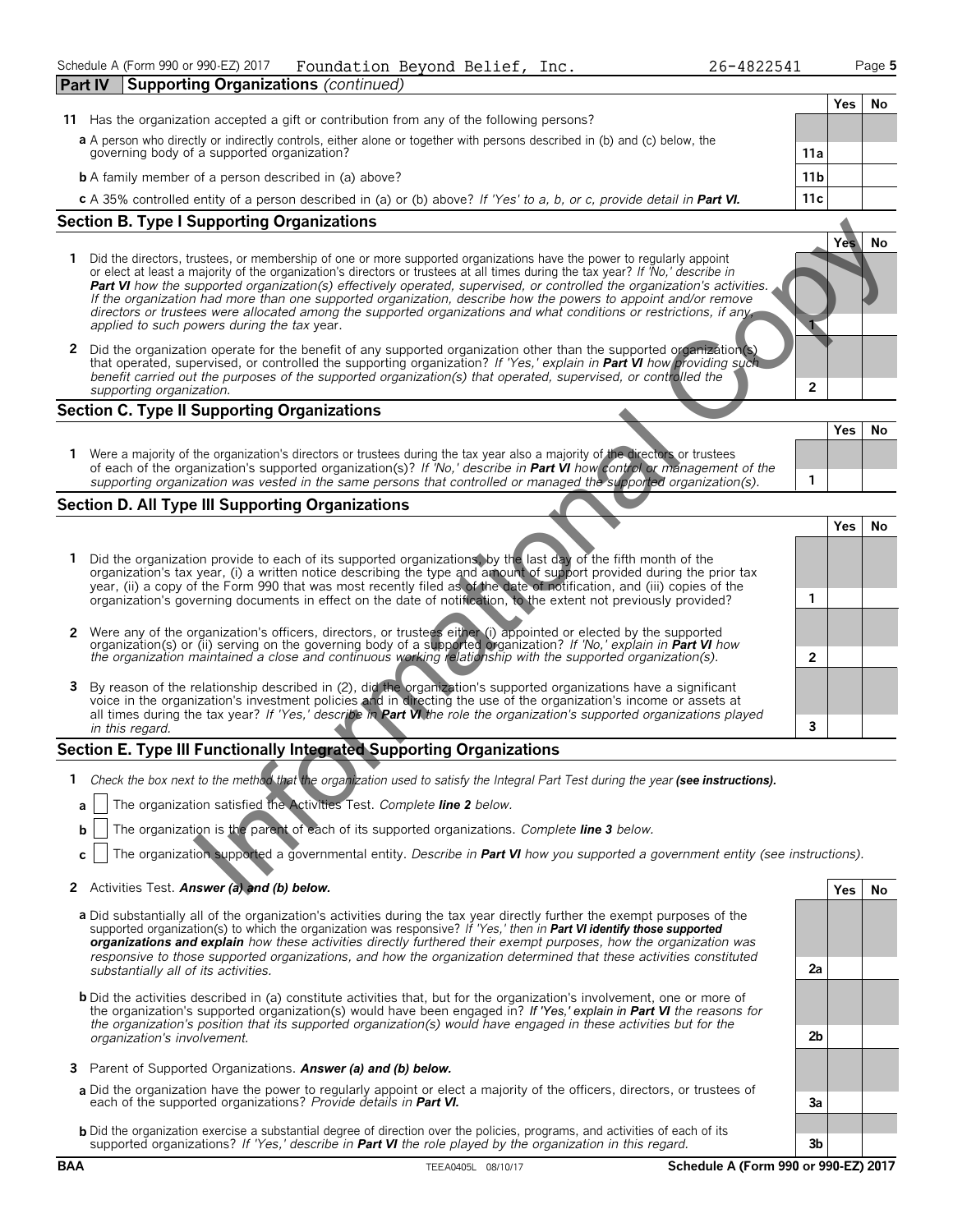| Schedule A (Form 990 or 990-EZ) 2017                                                  | Foundation Beyond Belief, Inc. |  |  |
|---------------------------------------------------------------------------------------|--------------------------------|--|--|
| <b>Part V</b> Type III Non-Functionally Integrated 509(a)(3) Supporting Organizations |                                |  |  |

Page 6

| $\mathbf{1}$ | Check here if the organization satisfied the Integral Part Test as a qualifying trust on Nov. 20, 1970 (explain in Part VI). See<br><b>instructions.</b> All other Type III non-functionally integrated supporting organizations must complete Sections A through E. |                         |                |                                |  |  |  |  |
|--------------|----------------------------------------------------------------------------------------------------------------------------------------------------------------------------------------------------------------------------------------------------------------------|-------------------------|----------------|--------------------------------|--|--|--|--|
|              | Section A - Adjusted Net Income                                                                                                                                                                                                                                      |                         | (A) Prior Year | (B) Current Year<br>(optional) |  |  |  |  |
|              | <b>1</b> Net short-term capital gain                                                                                                                                                                                                                                 | $\mathbf{1}$            |                |                                |  |  |  |  |
| $\mathbf{2}$ | Recoveries of prior-year distributions                                                                                                                                                                                                                               | $\overline{2}$          |                |                                |  |  |  |  |
| 3            | Other gross income (see instructions)                                                                                                                                                                                                                                | 3                       |                |                                |  |  |  |  |
| 4            | Add lines 1 through 3.                                                                                                                                                                                                                                               | 4                       |                |                                |  |  |  |  |
| 5.           | Depreciation and depletion                                                                                                                                                                                                                                           | 5                       |                |                                |  |  |  |  |
|              | 6 Portion of operating expenses paid or incurred for production or collection of gross<br>income or for management, conservation, or maintenance of property held for<br>production of income (see instructions)                                                     | 6                       |                |                                |  |  |  |  |
| $7^{\circ}$  | Other expenses (see instructions)                                                                                                                                                                                                                                    | $\overline{7}$          |                |                                |  |  |  |  |
| 8            | <b>Adjusted Net Income</b> (subtract lines 5, 6, and 7 from line 4).                                                                                                                                                                                                 | 8                       |                |                                |  |  |  |  |
|              | <b>Section B - Minimum Asset Amount</b>                                                                                                                                                                                                                              |                         | (A) Prior Year | (B) Current Year<br>(optional) |  |  |  |  |
| 1.           | Aggregate fair market value of all non-exempt-use assets (see instructions for short<br>tax year or assets held for part of year):                                                                                                                                   |                         |                |                                |  |  |  |  |
|              | a Average monthly value of securities                                                                                                                                                                                                                                | 1a                      |                |                                |  |  |  |  |
|              | <b>b</b> Average monthly cash balances                                                                                                                                                                                                                               | 1b                      |                |                                |  |  |  |  |
|              | c Fair market value of other non-exempt-use assets                                                                                                                                                                                                                   | 1c                      |                |                                |  |  |  |  |
|              | <b>d Total</b> (add lines 1a, 1b, and 1c)                                                                                                                                                                                                                            | 1d                      |                |                                |  |  |  |  |
|              | <b>e Discount</b> claimed for blockage or other<br>factors (explain in detail in Part VI):                                                                                                                                                                           |                         |                |                                |  |  |  |  |
|              | 2 Acquisition indebtedness applicable to non-exempt-use assets                                                                                                                                                                                                       | $\overline{2}$          |                |                                |  |  |  |  |
| 3            | Subtract line 2 from line 1d.                                                                                                                                                                                                                                        | $\overline{\mathbf{3}}$ |                |                                |  |  |  |  |
| 4            | Cash deemed held for exempt use. Enter 1-1/2% of line 3 (for greater amount,<br>see instructions).                                                                                                                                                                   | 4                       |                |                                |  |  |  |  |
| 5            | Net value of non-exempt-use assets (subtract line 4 from line 3)                                                                                                                                                                                                     | 5                       |                |                                |  |  |  |  |
| 6            | Multiply line 5 by .035.                                                                                                                                                                                                                                             | 6                       |                |                                |  |  |  |  |
| 7            | Recoveries of prior-year distributions                                                                                                                                                                                                                               | $\overline{7}$          |                |                                |  |  |  |  |
| 8            | Minimum Asset Amount (add line 7 to line 6)                                                                                                                                                                                                                          | 8                       |                |                                |  |  |  |  |
|              | Section C - Distributable Amount                                                                                                                                                                                                                                     |                         |                | <b>Current Year</b>            |  |  |  |  |
| 1.           | Adjusted net income for prior year (from Section A, line 8, Column A)                                                                                                                                                                                                | 1                       |                |                                |  |  |  |  |
| $\mathbf{2}$ | Enter 85% of line 1.                                                                                                                                                                                                                                                 | $\overline{2}$          |                |                                |  |  |  |  |
| 3            | Minimum asset amount for prior year (from Section B, line 8, Column A)                                                                                                                                                                                               | $\overline{\mathbf{3}}$ |                |                                |  |  |  |  |
| 4            | Enter greater of line 2 or line 3.                                                                                                                                                                                                                                   | 4                       |                |                                |  |  |  |  |
| 5            | Income tax imposed in prior year                                                                                                                                                                                                                                     | 5                       |                |                                |  |  |  |  |
| 6            | Distributable Amount. Subtract line 5 from line 4, unless subject to emergency<br>temporary reduction (see instructions).                                                                                                                                            | 6                       |                |                                |  |  |  |  |

Check here if the current year is the organization's first as a non-functionally integrated Type III supporting organization (see instructions).  $\overline{7}$ 

Schedule A (Form 990 or 990-EZ) 2017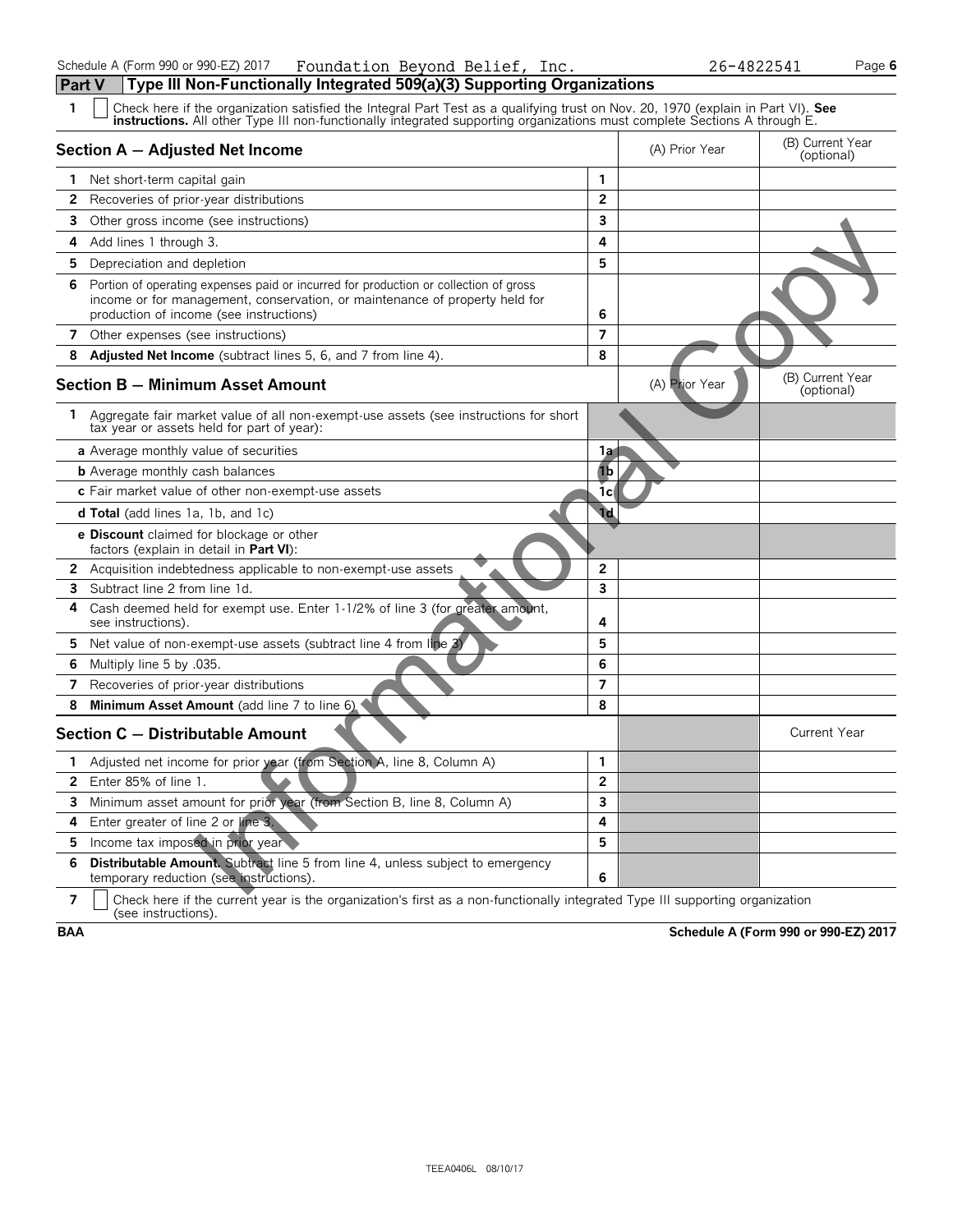| <b>Part V</b>  | $\parallel$ Lype III Non-Functionally integrated 509(a)(3) Supporting Organizations (continued)                                                                               |                                              |                                               |                                           |
|----------------|-------------------------------------------------------------------------------------------------------------------------------------------------------------------------------|----------------------------------------------|-----------------------------------------------|-------------------------------------------|
|                | <b>Section D - Distributions</b>                                                                                                                                              |                                              |                                               | <b>Current Year</b>                       |
| 1              | Amounts paid to supported organizations to accomplish exempt purposes                                                                                                         |                                              |                                               |                                           |
| 2              | Amounts paid to perform activity that directly furthers exempt purposes of supported organizations,<br>in excess of income from activity                                      |                                              |                                               |                                           |
|                | 3 Administrative expenses paid to accomplish exempt purposes of supported organizations                                                                                       |                                              |                                               |                                           |
| 4              | Amounts paid to acquire exempt-use assets                                                                                                                                     |                                              |                                               |                                           |
| 5              | Qualified set-aside amounts (prior IRS approval required)                                                                                                                     |                                              |                                               |                                           |
| 6              | Other distributions (describe in Part VI). See instructions.                                                                                                                  |                                              |                                               |                                           |
|                | 7 Total annual distributions. Add lines 1 through 6.                                                                                                                          |                                              |                                               |                                           |
| 8              | Distributions to attentive supported organizations to which the organization is responsive (provide details<br>in Part VI). See instructions.                                 |                                              |                                               |                                           |
| 9              | Distributable amount for 2017 from Section C, line 6                                                                                                                          |                                              |                                               |                                           |
|                | 10 Line 8 amount divided by line 9 amount                                                                                                                                     |                                              |                                               |                                           |
|                | Section E - Distribution Allocations (see instructions)                                                                                                                       | (i)<br><b>Excess</b><br><b>Distributions</b> | (ii)<br><b>Underdistributions</b><br>Pre-2017 | (iii)<br>Distributable<br>Amount for 2017 |
|                | Distributable amount for 2017 from Section C, line 6                                                                                                                          |                                              |                                               |                                           |
| $\overline{2}$ | Underdistributions, if any, for years prior to 2017 (reasonable<br>cause required - explain in Part VI). See instructions.                                                    |                                              |                                               |                                           |
|                | 3 Excess distributions carryover, if any, to 2017                                                                                                                             |                                              |                                               |                                           |
| a              |                                                                                                                                                                               |                                              |                                               |                                           |
|                | <b>b</b> From 2013                                                                                                                                                            |                                              |                                               |                                           |
|                | c From 2014                                                                                                                                                                   |                                              |                                               |                                           |
|                | d From 2015                                                                                                                                                                   |                                              |                                               |                                           |
|                | e From 2016                                                                                                                                                                   |                                              |                                               |                                           |
|                | f Total of lines 3a through e                                                                                                                                                 |                                              |                                               |                                           |
|                | g Applied to underdistributions of prior years                                                                                                                                |                                              |                                               |                                           |
|                | h Applied to 2017 distributable amount                                                                                                                                        |                                              |                                               |                                           |
|                | <i>i</i> Carryover from 2012 not applied (see instructions)                                                                                                                   |                                              |                                               |                                           |
|                | Remainder. Subtract lines 3g, 3h, and 3i from 3f.                                                                                                                             |                                              |                                               |                                           |
| 4              | Distributions for 2017 from Section D,<br>\$<br>line 7:                                                                                                                       |                                              |                                               |                                           |
|                | a Applied to underdistributions of prior years                                                                                                                                |                                              |                                               |                                           |
|                | <b>b</b> Applied to 2017 distributable amount                                                                                                                                 |                                              |                                               |                                           |
|                | c Remainder. Subtract lines 4a and 4b from 4.                                                                                                                                 |                                              |                                               |                                           |
| 5.             | Remaining underdistributions for years prior to 2017, if any.<br>Subtract lines 3g and 4a from line 2. For result greater than<br>zero, explain in Part VI. See instructions. |                                              |                                               |                                           |
|                | 6 Remaining underdistributions for 2017. Subtract lines 3h and 4b<br>from line 1. For result greater than zero, explain in Part VI. See<br>instructions.                      |                                              |                                               |                                           |
|                | 7 Excess distributions carryover to 2018. Add lines 3j and 4c.                                                                                                                |                                              |                                               |                                           |
|                | 8 Breakdown of line 7:                                                                                                                                                        |                                              |                                               |                                           |
|                | <b>a</b> Excess from 2013                                                                                                                                                     |                                              |                                               |                                           |
|                | <b>b</b> Excess from 2014                                                                                                                                                     |                                              |                                               |                                           |
|                | <b>c</b> Excess from 2015                                                                                                                                                     |                                              |                                               |                                           |
|                | $d$ Excess from 2016                                                                                                                                                          |                                              |                                               |                                           |
|                | e Excess from 2017.                                                                                                                                                           |                                              |                                               |                                           |

Schedule A (Form 990 or 990-EZ) 2017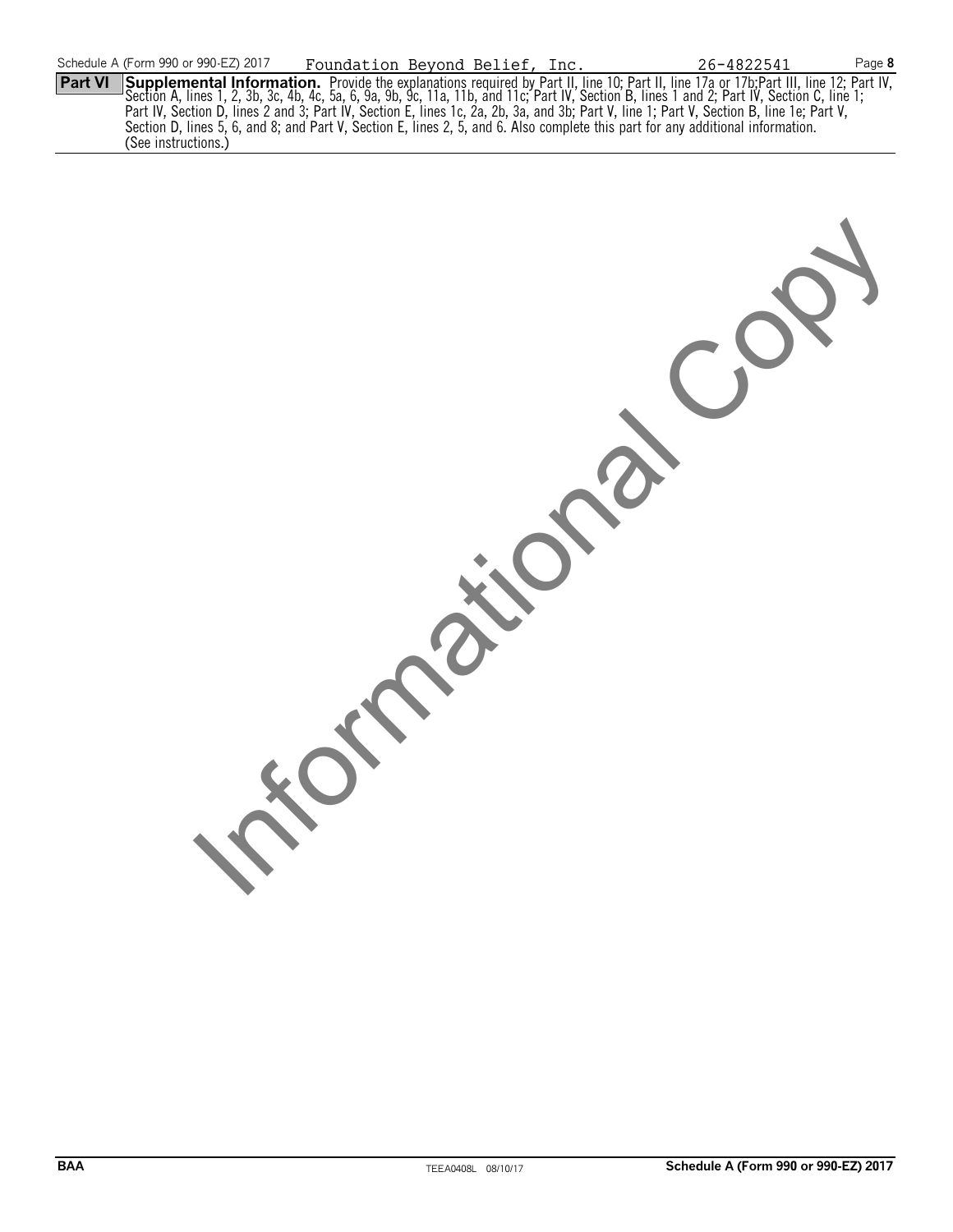| <b>SCHEDULE F</b><br>(Form 990)                                        |                                           |                                                                                           | <b>Statement of Activities Outside the United States</b><br>> Complete if the organization answered 'Yes' on Form 990, Part IV, line 14b, 15, or 16.                                                                                                                  |                                                                                                                       | OMB No. 1545-0047                                                 |  |  |  |  |  |  |
|------------------------------------------------------------------------|-------------------------------------------|-------------------------------------------------------------------------------------------|-----------------------------------------------------------------------------------------------------------------------------------------------------------------------------------------------------------------------------------------------------------------------|-----------------------------------------------------------------------------------------------------------------------|-------------------------------------------------------------------|--|--|--|--|--|--|
| Department of the Treasury                                             |                                           | $\blacktriangleright$ Attach to Form 990.                                                 |                                                                                                                                                                                                                                                                       |                                                                                                                       |                                                                   |  |  |  |  |  |  |
| Internal Revenue Service                                               |                                           |                                                                                           | ► Go to www.irs.gov/Form990 for instructions and the latest information                                                                                                                                                                                               |                                                                                                                       | <b>Open to Public</b><br><b>Inspection</b>                        |  |  |  |  |  |  |
| Name of the organization                                               | Foundation Beyond Belief, Inc.            |                                                                                           |                                                                                                                                                                                                                                                                       | 26-4822541                                                                                                            | <b>Employer identification number</b>                             |  |  |  |  |  |  |
| Part I                                                                 | on Form 990, Part IV, line 14b.           |                                                                                           | General Information on Activities Outside the United States. Complete if the organization answered 'Yes'                                                                                                                                                              |                                                                                                                       |                                                                   |  |  |  |  |  |  |
|                                                                        |                                           |                                                                                           | 1 For grantmakers. Does the organization maintain records to substantiate the amount of its grants and other assistance,<br>the grantees' eligibility for the grants or assistance, and the selection criteria used to award the grants or assistance? $\ldots$ X Yes |                                                                                                                       | N <sub>o</sub>                                                    |  |  |  |  |  |  |
| United States.                                                         |                                           |                                                                                           | 2 For grantmakers. Describe in Part V the organization's procedures for monitoring the use of its grants and other assistance outside the                                                                                                                             |                                                                                                                       |                                                                   |  |  |  |  |  |  |
|                                                                        |                                           |                                                                                           | 3 Activities per Region. (The following Part I, line 3 table can be duplicated if additional space is needed.)                                                                                                                                                        |                                                                                                                       |                                                                   |  |  |  |  |  |  |
| (a) Region                                                             | (b) Number of<br>offices in the<br>region | (c) Number of<br>employees,<br>agents, and<br>independent<br>contractors<br>in the region | (d) Activities conducted in<br>the region (by type) (such<br>as, fundraising, program<br>services, investments,<br>grants to recipients<br>located in the region)                                                                                                     | (e) If activity listed in<br>(d) is a program<br>service, describe<br>specific type of<br>service(s) in<br>the region | (f) Total<br>expenditures for<br>and investments<br>in the region |  |  |  |  |  |  |
| Ghana, Northern                                                        |                                           |                                                                                           |                                                                                                                                                                                                                                                                       | Relief of the                                                                                                         |                                                                   |  |  |  |  |  |  |
| $(1)$ Region                                                           |                                           |                                                                                           | 1 Program Services                                                                                                                                                                                                                                                    | poor, distressed<br>Humanist                                                                                          | 64,258.                                                           |  |  |  |  |  |  |
| (2)                                                                    |                                           |                                                                                           |                                                                                                                                                                                                                                                                       | Disaster                                                                                                              |                                                                   |  |  |  |  |  |  |
| Puerto Rico                                                            |                                           |                                                                                           | Program Services                                                                                                                                                                                                                                                      | Recovery                                                                                                              | 20,000.                                                           |  |  |  |  |  |  |
| (3)                                                                    |                                           |                                                                                           |                                                                                                                                                                                                                                                                       | Humanist                                                                                                              |                                                                   |  |  |  |  |  |  |
| (4) United Kingdom                                                     |                                           |                                                                                           |                                                                                                                                                                                                                                                                       | Disaster                                                                                                              | 7,453.                                                            |  |  |  |  |  |  |
|                                                                        |                                           |                                                                                           | Program Services                                                                                                                                                                                                                                                      | Recovery<br>Humanist                                                                                                  |                                                                   |  |  |  |  |  |  |
| (5)                                                                    |                                           |                                                                                           |                                                                                                                                                                                                                                                                       | Disaster                                                                                                              |                                                                   |  |  |  |  |  |  |
| Ireland<br>(6)                                                         |                                           |                                                                                           | Program Services                                                                                                                                                                                                                                                      | Recovery                                                                                                              | 1,096.                                                            |  |  |  |  |  |  |
|                                                                        |                                           |                                                                                           |                                                                                                                                                                                                                                                                       |                                                                                                                       |                                                                   |  |  |  |  |  |  |
| (7)                                                                    |                                           |                                                                                           |                                                                                                                                                                                                                                                                       |                                                                                                                       |                                                                   |  |  |  |  |  |  |
| (8)                                                                    |                                           |                                                                                           |                                                                                                                                                                                                                                                                       |                                                                                                                       |                                                                   |  |  |  |  |  |  |
| (9)                                                                    |                                           |                                                                                           |                                                                                                                                                                                                                                                                       |                                                                                                                       |                                                                   |  |  |  |  |  |  |
| (10)                                                                   |                                           |                                                                                           |                                                                                                                                                                                                                                                                       |                                                                                                                       |                                                                   |  |  |  |  |  |  |
| (11)                                                                   |                                           |                                                                                           |                                                                                                                                                                                                                                                                       |                                                                                                                       |                                                                   |  |  |  |  |  |  |
| (12)                                                                   |                                           |                                                                                           |                                                                                                                                                                                                                                                                       |                                                                                                                       |                                                                   |  |  |  |  |  |  |
| (13)                                                                   |                                           |                                                                                           |                                                                                                                                                                                                                                                                       |                                                                                                                       |                                                                   |  |  |  |  |  |  |
| (14)                                                                   |                                           |                                                                                           |                                                                                                                                                                                                                                                                       |                                                                                                                       |                                                                   |  |  |  |  |  |  |
|                                                                        |                                           |                                                                                           |                                                                                                                                                                                                                                                                       |                                                                                                                       |                                                                   |  |  |  |  |  |  |
| (15)                                                                   |                                           |                                                                                           |                                                                                                                                                                                                                                                                       |                                                                                                                       |                                                                   |  |  |  |  |  |  |
| (16)                                                                   |                                           |                                                                                           |                                                                                                                                                                                                                                                                       |                                                                                                                       |                                                                   |  |  |  |  |  |  |
| (17)                                                                   |                                           |                                                                                           |                                                                                                                                                                                                                                                                       |                                                                                                                       |                                                                   |  |  |  |  |  |  |
| 3 a Sub-total                                                          |                                           | 1                                                                                         |                                                                                                                                                                                                                                                                       |                                                                                                                       | 92,807.                                                           |  |  |  |  |  |  |
| <b>b</b> Total from continuation<br>sheets to Part $1, \ldots, \ldots$ |                                           |                                                                                           |                                                                                                                                                                                                                                                                       |                                                                                                                       |                                                                   |  |  |  |  |  |  |
| c Totals (add lines 3a and 3b)                                         | 0                                         | $\mathbf 1$                                                                               |                                                                                                                                                                                                                                                                       |                                                                                                                       | 92,807.                                                           |  |  |  |  |  |  |

BAA For Paperwork Reduction Act Notice, see the Instructions for Form 990.

Schedule F (Form 990) 2017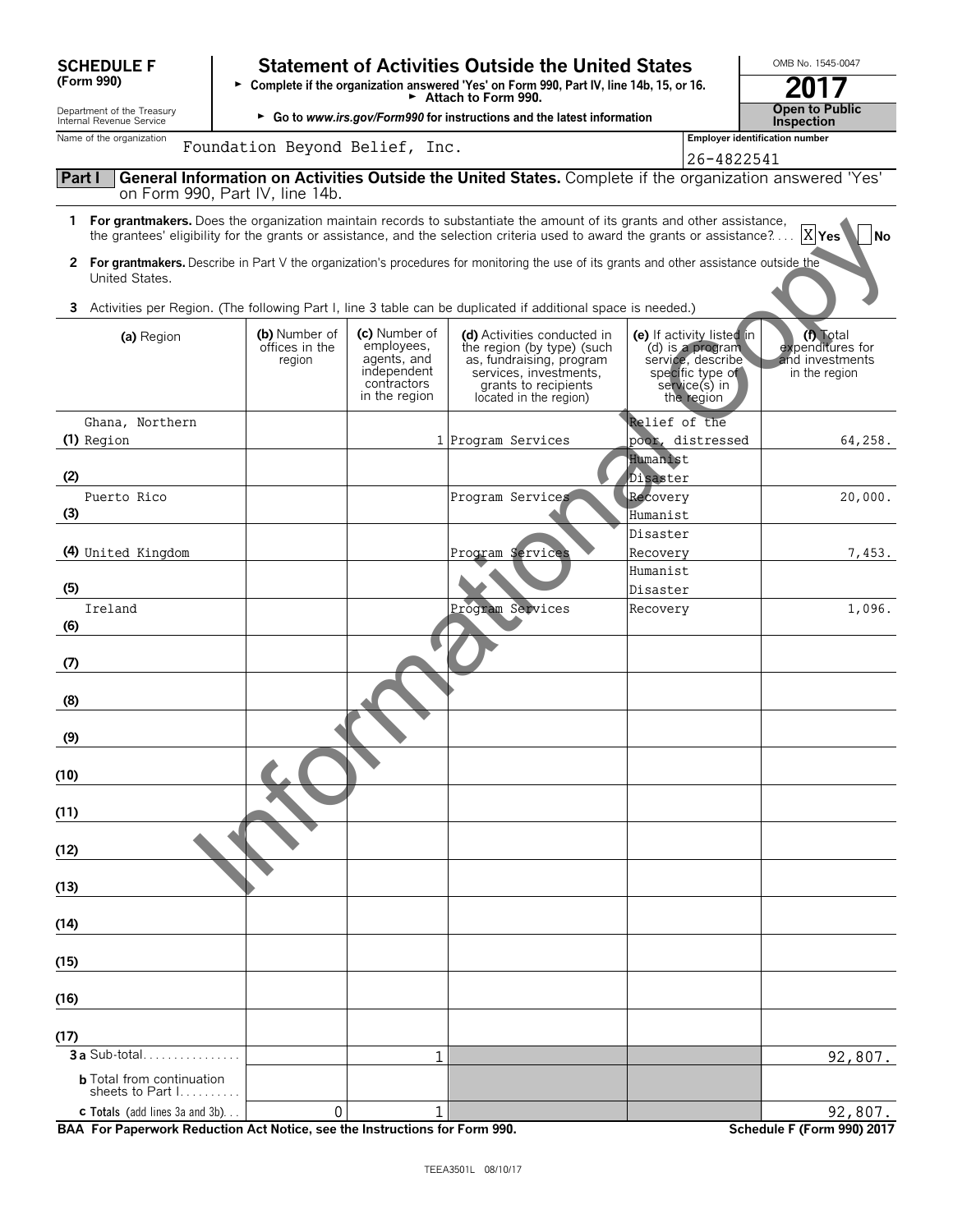26-4822541

◥

Page 2

**Part II** Grants and Other Assistance to Organizations or Entities Outside the United States. Complete if the organization answered 'Yes' on Form 990, Part IV, line 15, for any recipient who received more than \$5,000. Part

| -1         | (a) Name of organization                                                                                                                                                                                                          | (b) IRS code<br>section and EIN<br>(if applicable) | (c) Region  | (d) Purpose<br>of grant | (e) Amount of<br>cash grant | (f) Manner of<br>cash<br>disbursement | (g) Amount of<br>noncash<br>assistance | (h) Description of<br>noncash<br>assistance | (i) Method of<br>valuation (book,<br>FMV, appraisal,<br>other) |
|------------|-----------------------------------------------------------------------------------------------------------------------------------------------------------------------------------------------------------------------------------|----------------------------------------------------|-------------|-------------------------|-----------------------------|---------------------------------------|----------------------------------------|---------------------------------------------|----------------------------------------------------------------|
|            |                                                                                                                                                                                                                                   |                                                    |             | General                 |                             |                                       |                                        |                                             |                                                                |
| (1)        |                                                                                                                                                                                                                                   |                                                    | Ireland     | Support                 | 1,095. Wire                 |                                       |                                        |                                             |                                                                |
|            |                                                                                                                                                                                                                                   |                                                    |             | General                 |                             |                                       |                                        |                                             |                                                                |
| (2)        |                                                                                                                                                                                                                                   |                                                    | Puerto Rico | Support                 | 20,000. Wire                |                                       |                                        |                                             |                                                                |
|            |                                                                                                                                                                                                                                   |                                                    | United      | General                 |                             |                                       |                                        |                                             |                                                                |
| (3)        |                                                                                                                                                                                                                                   |                                                    | Kingdom     | Support                 | 7,453. Wire                 |                                       |                                        |                                             |                                                                |
| (4)        |                                                                                                                                                                                                                                   |                                                    |             |                         |                             |                                       |                                        |                                             |                                                                |
|            |                                                                                                                                                                                                                                   |                                                    |             |                         |                             |                                       |                                        |                                             |                                                                |
| (5)        |                                                                                                                                                                                                                                   |                                                    |             |                         |                             |                                       |                                        |                                             |                                                                |
| (6)        |                                                                                                                                                                                                                                   |                                                    |             |                         |                             |                                       |                                        |                                             |                                                                |
| (7)        |                                                                                                                                                                                                                                   |                                                    |             |                         |                             |                                       |                                        |                                             |                                                                |
| (8)        |                                                                                                                                                                                                                                   |                                                    |             |                         |                             |                                       |                                        |                                             |                                                                |
| (9)        |                                                                                                                                                                                                                                   |                                                    |             |                         |                             |                                       |                                        |                                             |                                                                |
| (10)       |                                                                                                                                                                                                                                   |                                                    |             |                         |                             |                                       |                                        |                                             |                                                                |
| (11)       |                                                                                                                                                                                                                                   |                                                    |             |                         |                             |                                       |                                        |                                             |                                                                |
| (12)       |                                                                                                                                                                                                                                   |                                                    |             |                         |                             |                                       |                                        |                                             |                                                                |
| (13)       |                                                                                                                                                                                                                                   |                                                    |             |                         |                             |                                       |                                        |                                             |                                                                |
| (14)       |                                                                                                                                                                                                                                   |                                                    |             |                         |                             |                                       |                                        |                                             |                                                                |
| (15)       |                                                                                                                                                                                                                                   |                                                    |             |                         |                             |                                       |                                        |                                             |                                                                |
| (16)       |                                                                                                                                                                                                                                   |                                                    |             |                         |                             |                                       |                                        |                                             |                                                                |
|            | 2 Enter total number of recipient organizations listed above that are recognized as charities by the foreign country, recognized as tax-exempt by the IRS, or for which<br>the grantee or counsel has provided a section 501(c)(3 |                                                    |             |                         |                             |                                       |                                        |                                             | 0                                                              |
|            |                                                                                                                                                                                                                                   |                                                    |             |                         |                             |                                       |                                        |                                             | $\overline{3}$                                                 |
| <b>BAA</b> |                                                                                                                                                                                                                                   |                                                    |             |                         |                             |                                       |                                        |                                             | Schedule F (Form 990) 2017                                     |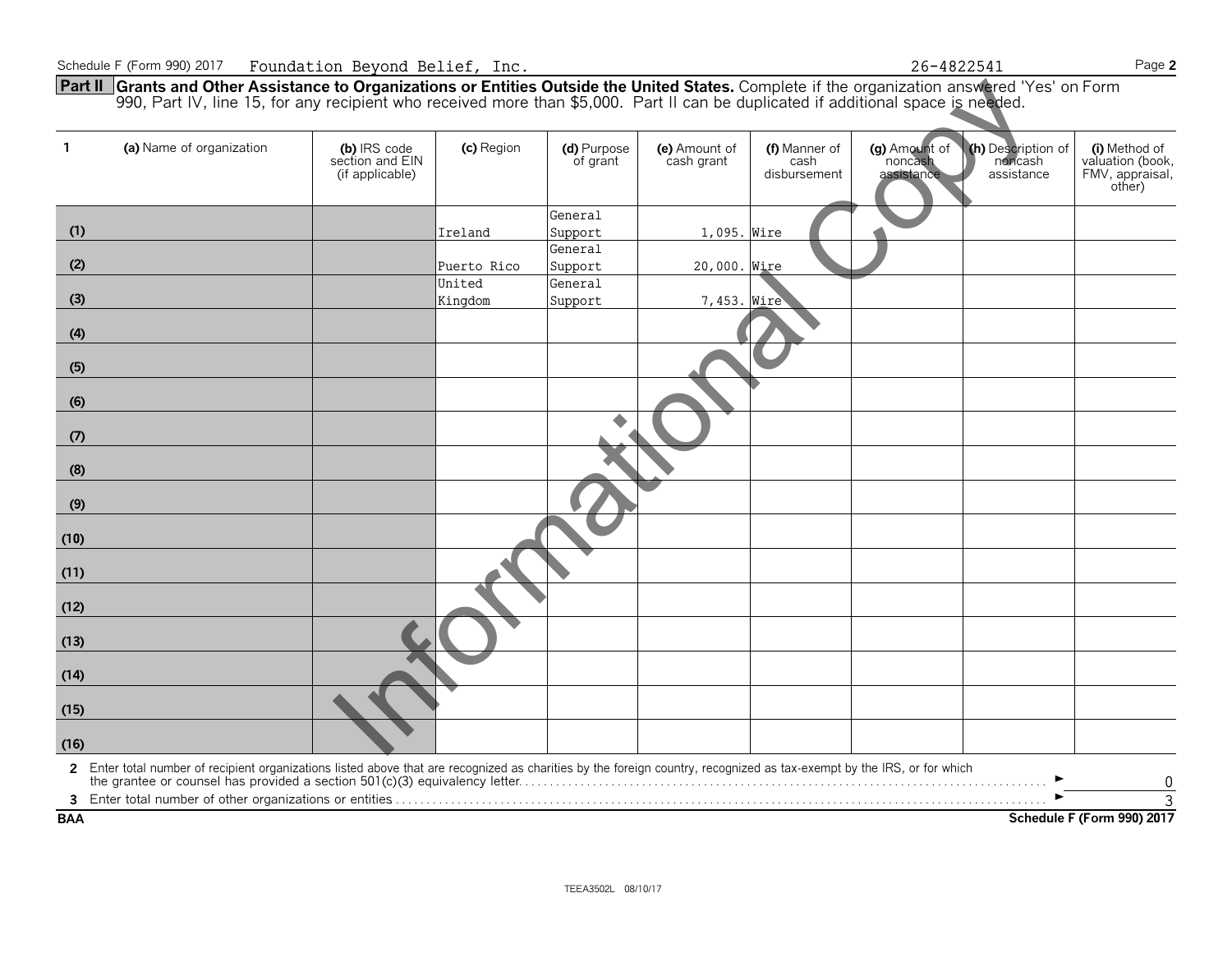| Part TV, first To. Part III can be duplicated if additional space is needed. |            |                             |                             |                                       |                                     |                                          |                                                                |
|------------------------------------------------------------------------------|------------|-----------------------------|-----------------------------|---------------------------------------|-------------------------------------|------------------------------------------|----------------------------------------------------------------|
| (a) Type of grant or assistance                                              | (b) Region | (c) Number<br>of recipients | (d) Amount of<br>cash grant | (e) Manner of<br>cash<br>disbursement | (f) Amount of<br>noncash assistance | (g) Description of<br>noncash assistance | (h) Method of<br>valuation (book,<br>FMV, appraisal,<br>other) |
| (1)                                                                          |            |                             |                             |                                       |                                     |                                          |                                                                |
| (2)                                                                          |            |                             |                             |                                       |                                     |                                          |                                                                |
| (3)                                                                          |            |                             |                             |                                       |                                     |                                          |                                                                |
| (4)                                                                          |            |                             |                             |                                       |                                     |                                          |                                                                |
| (5)                                                                          |            |                             |                             |                                       |                                     |                                          |                                                                |
| (6)                                                                          |            |                             |                             |                                       |                                     |                                          |                                                                |
| (7)                                                                          |            |                             |                             |                                       |                                     |                                          |                                                                |
| (8)                                                                          |            |                             |                             |                                       |                                     |                                          |                                                                |
| (9)                                                                          |            |                             |                             |                                       |                                     |                                          |                                                                |
| (10)                                                                         |            |                             |                             |                                       |                                     |                                          |                                                                |
| (11)                                                                         |            |                             |                             |                                       |                                     |                                          |                                                                |
| (12)                                                                         |            |                             |                             |                                       |                                     |                                          |                                                                |
| (13)                                                                         |            |                             |                             |                                       |                                     |                                          |                                                                |
| (14)                                                                         |            |                             |                             |                                       |                                     |                                          |                                                                |
| (15)                                                                         |            |                             |                             |                                       |                                     |                                          |                                                                |
| (16)                                                                         |            |                             |                             |                                       |                                     |                                          |                                                                |
| (17)                                                                         |            |                             |                             |                                       |                                     |                                          |                                                                |
| (18)                                                                         |            |                             |                             |                                       |                                     |                                          |                                                                |
| <b>BAA</b>                                                                   |            |                             |                             |                                       |                                     |                                          | Schedule F (Form 990) 2017                                     |

26-4822541

Page 3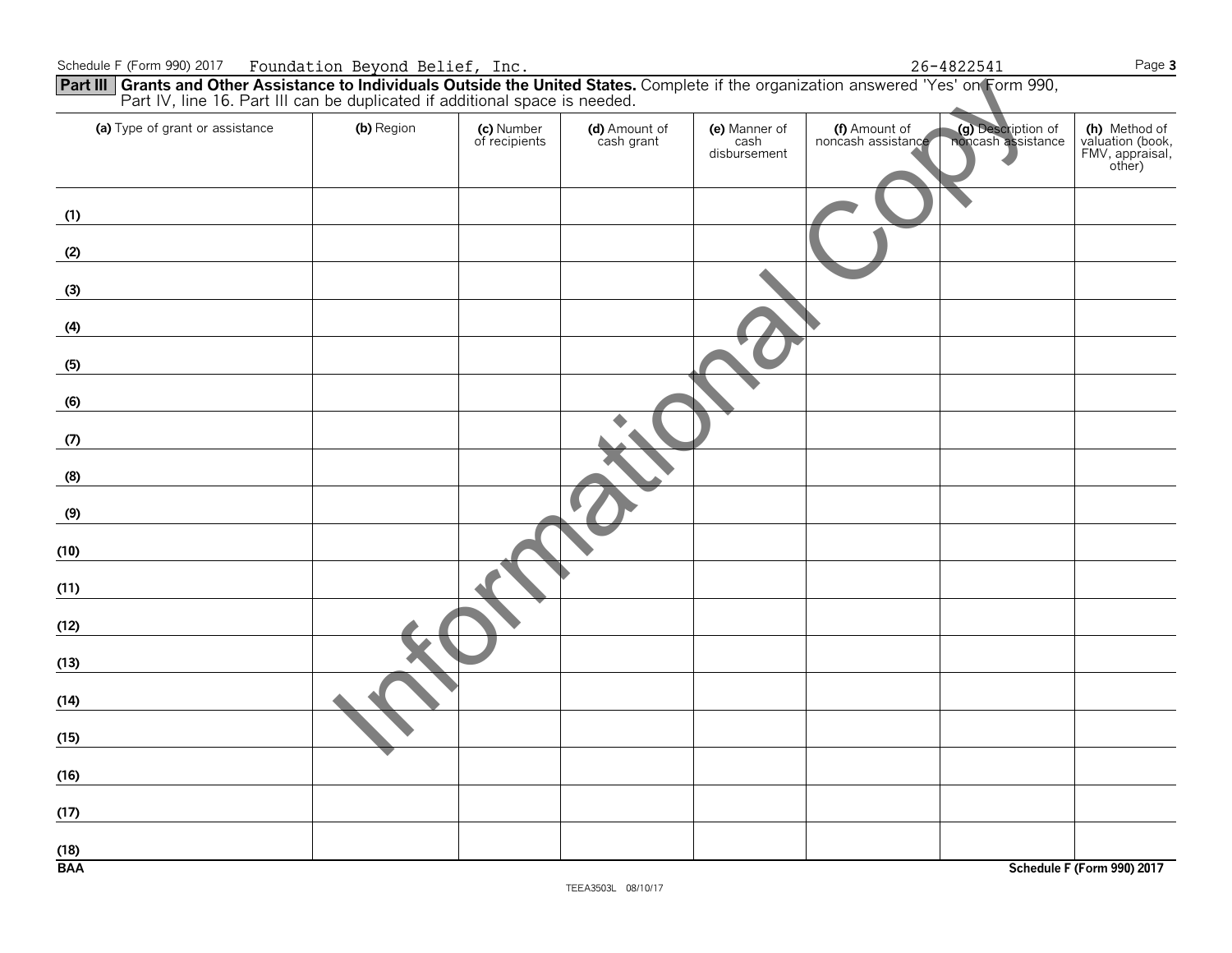| Schedule F (Form 990) 2017 Foundation Beyond Belief, Inc. |  |  |  |  |  |
|-----------------------------------------------------------|--|--|--|--|--|
|-----------------------------------------------------------|--|--|--|--|--|

|   | rodnaacron beyond berrer,                                                                                                                                                                                                                                                                                                                                                                                               |                    |      |
|---|-------------------------------------------------------------------------------------------------------------------------------------------------------------------------------------------------------------------------------------------------------------------------------------------------------------------------------------------------------------------------------------------------------------------------|--------------------|------|
|   | <b>Foreign Forms</b><br><b>Part IV</b>                                                                                                                                                                                                                                                                                                                                                                                  |                    |      |
| 1 | Was the organization a U.S. transferor of property to a foreign corporation during the tax year? If 'Yes,' the<br>organization may be required to file Form 926, Return by a U.S. Transferor of Property to a Foreign                                                                                                                                                                                                   | $\overline{X}$ Yes | No   |
| 2 | Did the organization have an interest in a foreign trust during the tax year? If 'Yes,' the organization may be<br>required to separately file Form 3520, Annual Return To Report Transactions with Foreign Trusts and Receipt<br>of Certain Foreign Gifts, and/or Form 3520-A Annual Information Return of Foreign Trust With a U.S.<br>Owner (see Instructions for Forms 3520 and 3520-A; do not file with Form 990). | Yes                | X No |
| 3 | Did the organization have an ownership interest in a foreign corporation during the tax year? If 'Yes,' the<br>organization may be required to file Form 5471, Information Return of U.S. Persons With Respect To Certain                                                                                                                                                                                               | Yes                |      |
|   | Was the organization a direct or indirect shareholder of a passive foreign investment company or a qualified<br>electing fund during the tax year? If 'Yes,' the organization may be required to file Form 8621, Information<br>Return by a Shareholder of a Passive Foreign Investment Company or Qualified Electing Fund (see                                                                                         |                    | X No |
| 5 | Did the organization have an ownership interest in a foreign partnership during the tax year? If 'Yes,' the<br>organization may be required to file Form 8865, Return of U.S. Persons With Respect to Certain Foreign                                                                                                                                                                                                   | Yes                | X No |
| 6 | Did the organization have any operations in or related to any boycotting countries during the tax year?<br>If 'Yes,' the organization may be required to separately file Form 5713, International Boycott Report (see<br>Instructions for Form 5713; do not file with Form 990).                                                                                                                                        | Yes                | X No |
|   |                                                                                                                                                                                                                                                                                                                                                                                                                         |                    |      |
|   |                                                                                                                                                                                                                                                                                                                                                                                                                         |                    |      |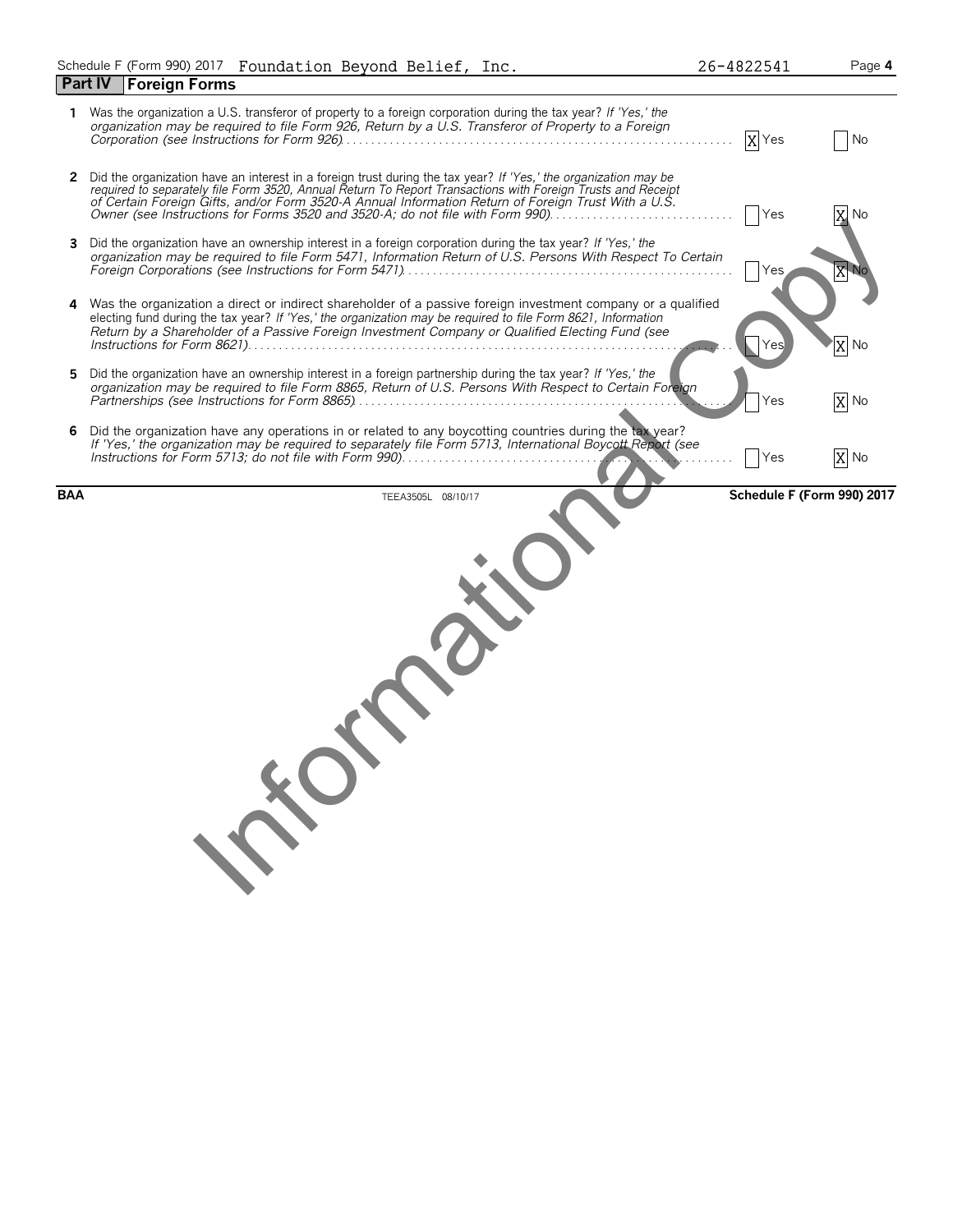Provide the information required by Part I, line 2 (monitoring of funds); Part I, line 3, column (f) (accounting method; amounts of investments vs. expenditures per region); Part II, line 1 (accounting method); Part III (a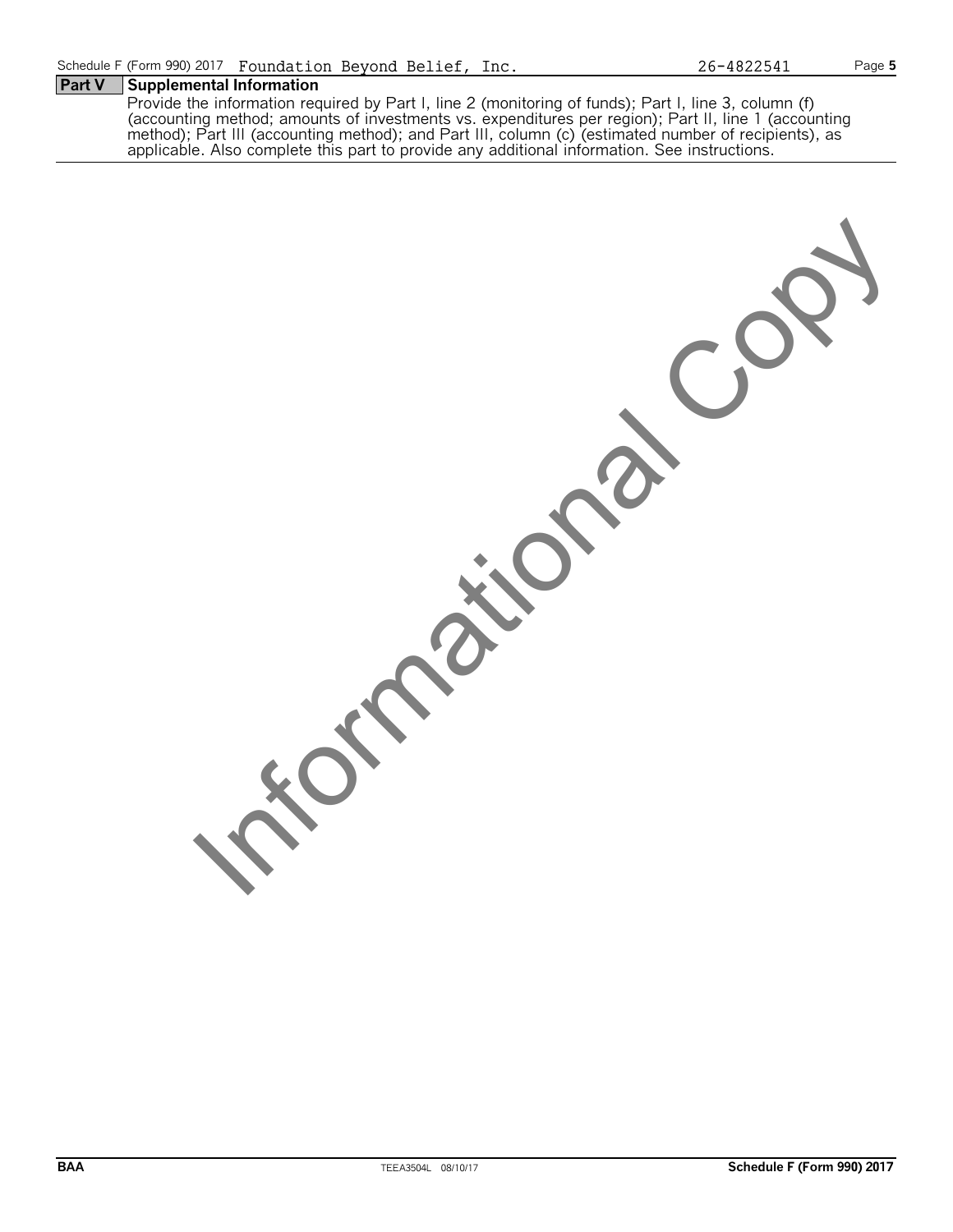| <b>SCHEDULE I</b>                                                                                                                                                          | <b>Grants and Other Assistance to Organizations,</b>                                                                                                              |                                                     |                                    |                                                                                                                                         |                                      |                                                             |                                                     | OMB No. 1545-0047                     |  |  |
|----------------------------------------------------------------------------------------------------------------------------------------------------------------------------|-------------------------------------------------------------------------------------------------------------------------------------------------------------------|-----------------------------------------------------|------------------------------------|-----------------------------------------------------------------------------------------------------------------------------------------|--------------------------------------|-------------------------------------------------------------|-----------------------------------------------------|---------------------------------------|--|--|
| (Form 990)                                                                                                                                                                 |                                                                                                                                                                   |                                                     |                                    | Governments, and Individuals in the United States                                                                                       |                                      |                                                             |                                                     | 2017                                  |  |  |
| Department of the Treasury<br>Internal Revenue Service                                                                                                                     | Complete if the organization answered 'Yes' on Form 990, Part IV, line 21 or 22.<br>Attach to Form 990.<br>► Go to www.irs.gov/Form990 for the latest information |                                                     |                                    |                                                                                                                                         |                                      |                                                             |                                                     |                                       |  |  |
| Name of the organization                                                                                                                                                   |                                                                                                                                                                   | Foundation Beyond Belief, Inc.                      |                                    |                                                                                                                                         |                                      |                                                             | <b>Employer identification number</b><br>26-4822541 |                                       |  |  |
| <b>Part I</b>                                                                                                                                                              |                                                                                                                                                                   | <b>General Information on Grants and Assistance</b> |                                    |                                                                                                                                         |                                      |                                                             |                                                     |                                       |  |  |
| Does the organization maintain records to substantiate the amount of the grants or assistance, the grantees' eligibility for the grants or assistance, and<br>$\mathbf{1}$ |                                                                                                                                                                   |                                                     |                                    |                                                                                                                                         |                                      |                                                             |                                                     | X No<br>Yes                           |  |  |
| 2 Describe in Part IV the organization's procedures for monitoring the use of grant funds in the United States.                                                            |                                                                                                                                                                   |                                                     |                                    |                                                                                                                                         |                                      |                                                             |                                                     |                                       |  |  |
| Part II Grants and Other Assistance to Domestic Organizations and Domestic Governments. Complete if the organization answered 'Yes' on                                     |                                                                                                                                                                   |                                                     |                                    | Form 990, Part IV, line 21, for any recipient that received more than \$5,000. Part II can be duplicated if additional space is needed. |                                      |                                                             |                                                     |                                       |  |  |
| 1 (a) Name and address of organization<br>or government                                                                                                                    |                                                                                                                                                                   | $(b)$ $E$ IN                                        | (c) IRC section<br>(if applicable) | (d) Amount of cash grant                                                                                                                | (e) Amount of non-cash<br>assistance | (f) Method of valuation<br>(book, FMV, appraisal,<br>other) | (g) Description of<br>noncash assistance            | (h) Purpose of grant<br>or assistance |  |  |
| (1) All Hands and Hearts                                                                                                                                                   |                                                                                                                                                                   |                                                     |                                    |                                                                                                                                         |                                      |                                                             |                                                     |                                       |  |  |
| 6 Country Road, Suite 6                                                                                                                                                    |                                                                                                                                                                   |                                                     |                                    |                                                                                                                                         |                                      |                                                             |                                                     |                                       |  |  |
| Mattapoisett, MA 02739                                                                                                                                                     |                                                                                                                                                                   |                                                     |                                    | 51,000                                                                                                                                  |                                      |                                                             |                                                     | General Support                       |  |  |
| (2) BakerRipley<br>PO Box 271389<br>Houston, TX 77277                                                                                                                      |                                                                                                                                                                   | 23-7062976                                          |                                    | $40^\circ$<br>,000                                                                                                                      | 0                                    |                                                             |                                                     | General Support                       |  |  |
| (3) Center for Victims of Torture                                                                                                                                          |                                                                                                                                                                   |                                                     |                                    |                                                                                                                                         |                                      |                                                             |                                                     |                                       |  |  |
| 2356 University Ave W Ste 430<br>St Paul, MN 55114                                                                                                                         |                                                                                                                                                                   | 36-3383933                                          |                                    | 700<br>8                                                                                                                                | $\mathbf 0$ .                        |                                                             |                                                     | General Support                       |  |  |
| (4) Development in Gardening<br>1270 Caroline St, Ste D120-31                                                                                                              |                                                                                                                                                                   |                                                     |                                    |                                                                                                                                         |                                      |                                                             |                                                     |                                       |  |  |
| Atlanta, GA 30307                                                                                                                                                          |                                                                                                                                                                   | 74-2935751                                          |                                    | 8,050                                                                                                                                   | 0.                                   |                                                             |                                                     | General Support                       |  |  |
| (5) Hippy USA<br>PO Box 1034                                                                                                                                               |                                                                                                                                                                   |                                                     |                                    |                                                                                                                                         |                                      |                                                             |                                                     |                                       |  |  |
| Little Rock, AR 72203                                                                                                                                                      |                                                                                                                                                                   | 13-3672592                                          |                                    | 8,750                                                                                                                                   | $\mathbf{0}$ .                       |                                                             |                                                     | General Support                       |  |  |
| $(6)$ Kiva A+ Team<br>875 Howard St, Ste 340<br>San Francisco, CA 94103                                                                                                    |                                                                                                                                                                   | 71-0992446                                          |                                    | 5,917.                                                                                                                                  | 0.                                   |                                                             |                                                     | General Support                       |  |  |
| (7) Lighthawk                                                                                                                                                              |                                                                                                                                                                   |                                                     |                                    |                                                                                                                                         |                                      |                                                             |                                                     |                                       |  |  |
| PO Box 2710<br>Telluride, CO 81435                                                                                                                                         |                                                                                                                                                                   | 84-0852104                                          |                                    | 9,050                                                                                                                                   | 0.                                   |                                                             |                                                     | General Support                       |  |  |
| (8) Montrose Center                                                                                                                                                        |                                                                                                                                                                   |                                                     |                                    |                                                                                                                                         |                                      |                                                             |                                                     |                                       |  |  |
| 401 Branard Street<br>Houston, TX 77006                                                                                                                                    |                                                                                                                                                                   | 74-2050245                                          |                                    | 10,000                                                                                                                                  | 0.                                   |                                                             |                                                     | General Support                       |  |  |
|                                                                                                                                                                            |                                                                                                                                                                   |                                                     |                                    |                                                                                                                                         |                                      |                                                             |                                                     |                                       |  |  |
|                                                                                                                                                                            |                                                                                                                                                                   |                                                     |                                    |                                                                                                                                         |                                      |                                                             |                                                     | 17                                    |  |  |
| BAA For Paperwork Reduction Act Notice, see the Instructions for Form 990.                                                                                                 |                                                                                                                                                                   |                                                     |                                    |                                                                                                                                         | TEEA3901L 08/10/17                   |                                                             |                                                     | Schedule I (Form 990) (2017)          |  |  |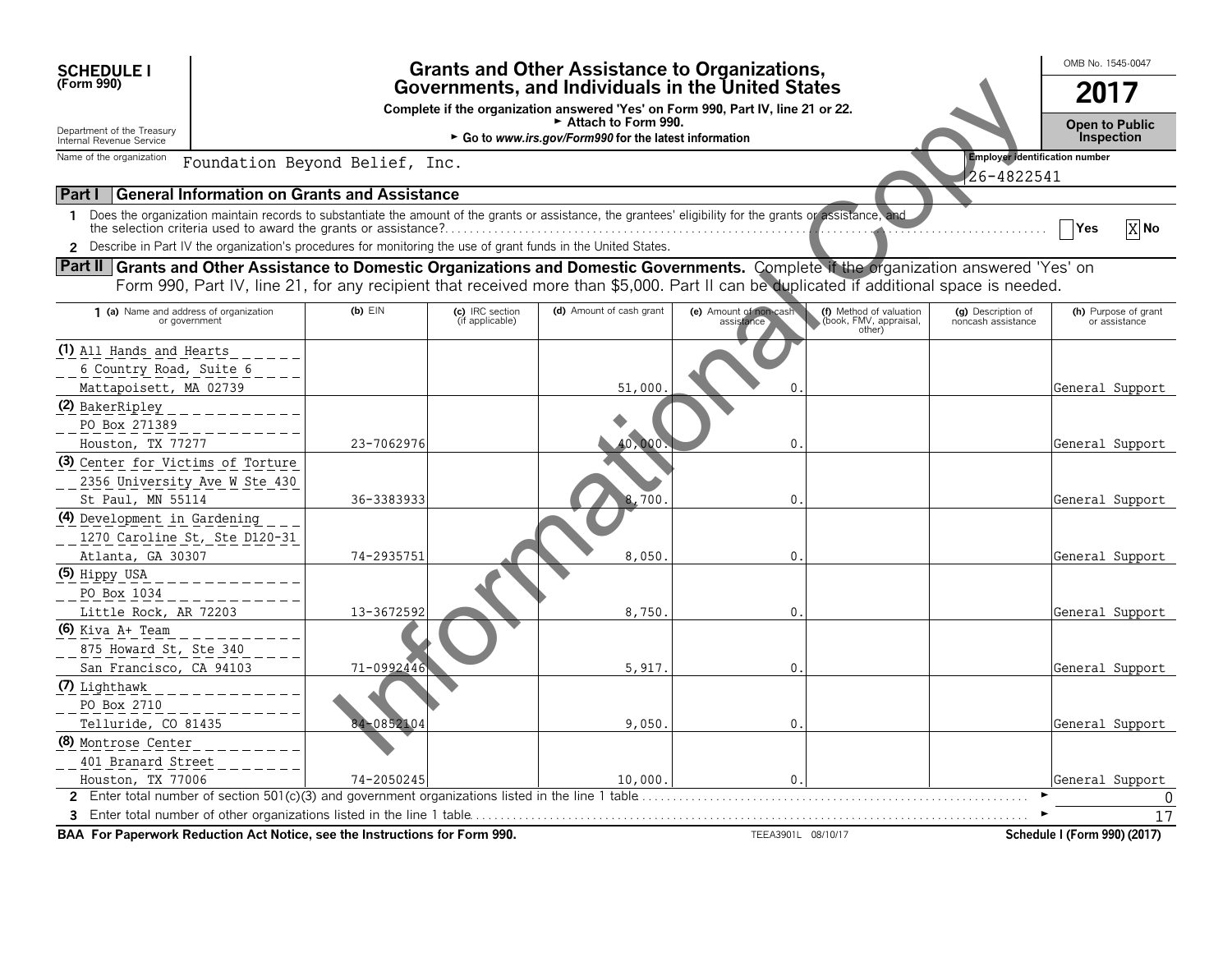### can be duplicated if additional space is needed. (e) Method of valuation (book,<br>FMV, appraisal, other) (c) Amount of<br>cash grant (a) Type of grant or assistance (b) Number of (d) Amount of (f) Description of noncash assistance recipients noncash assistance 1  $\overline{2}$  $\overline{\mathbf{3}}$  $\overline{4}$ 5 6  $\overline{7}$

Part III Grants and Other Assistance to Domestic Individuals. Complete if the organization answered 'Yes' on Form 990, Part IV, line 22. Part III

Supplemental Information. Provide the information required in Part V, line 2; Part III, column (b); and any other additional information. **Part IV** 



26-4822541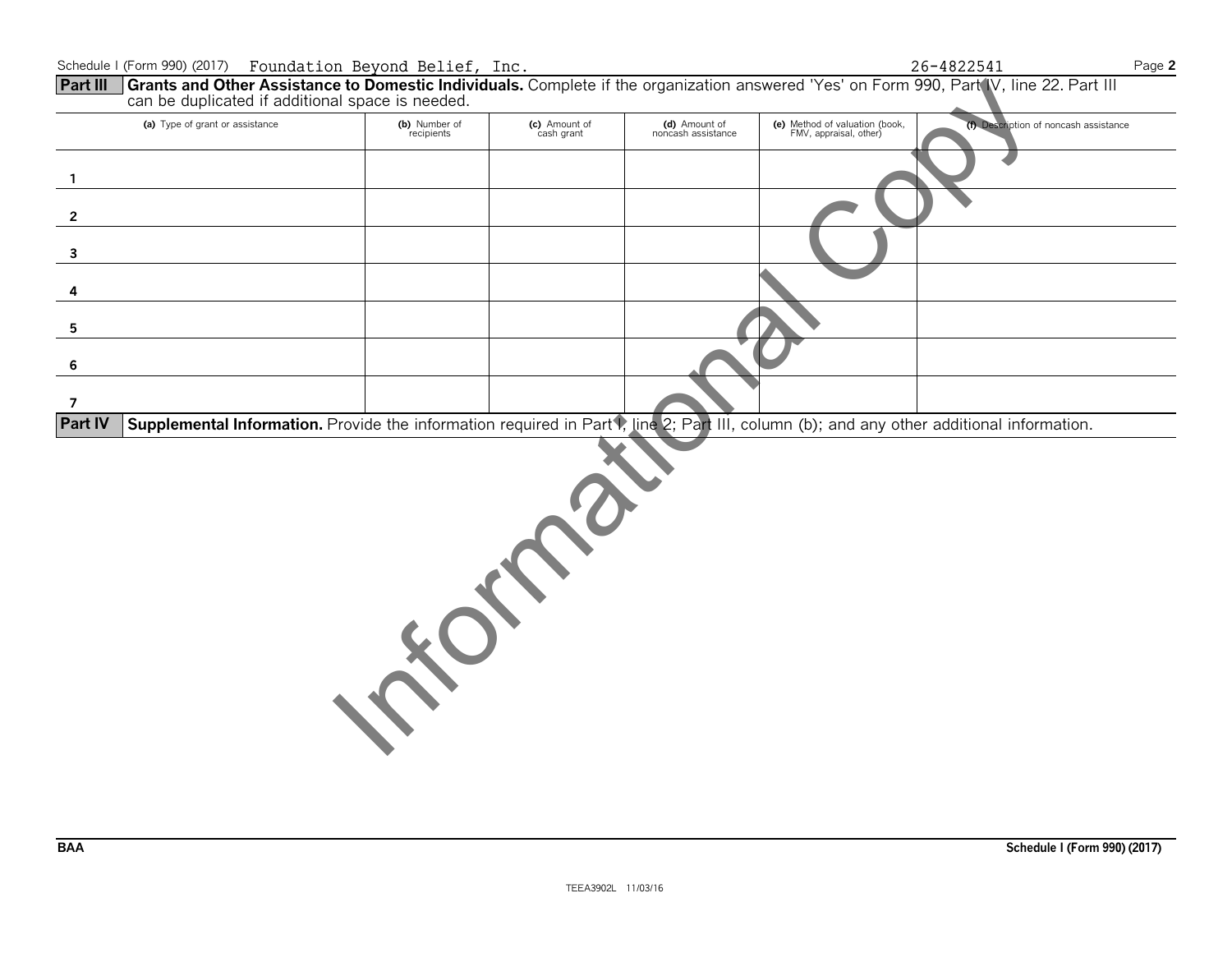## **Continuation Sheet for Schedule I (Form 990)**

► Attach to Form 990 to list additional information for<br>Schedule I (Form 990), Part II and Part III.

2017

Continuation Page 1 of 1

Employer identification number  $\mathbb{Z}$  .

Name of the organization

|                                                                                                                                           | 26-4822541<br>Foundation Beyond Belief, Inc. |                                    |                             |                                       |                                                                |                                             |                                          |  |  |
|-------------------------------------------------------------------------------------------------------------------------------------------|----------------------------------------------|------------------------------------|-----------------------------|---------------------------------------|----------------------------------------------------------------|---------------------------------------------|------------------------------------------|--|--|
| Part II Continuation of Grants and Other Assistance to Domestic Organizations and Domestic Governments. (Schedule 1 (Form 990), Part II.) |                                              |                                    |                             |                                       |                                                                |                                             |                                          |  |  |
| (a) Name and address of organization<br>or government                                                                                     | $(b)$ EIN                                    | (c) IRC section<br>(if applicable) | (d) Amount of cash<br>grant | (e) Amount of non-<br>cash assistance | (f) Method of<br>valuation (book,<br>FMV, appraisal,<br>other) | (g) Description of<br>noncash<br>assistance | (h) Purpose of<br>grant or<br>assistance |  |  |
| SkyTruth<br>PO Box 3283                                                                                                                   |                                              |                                    |                             |                                       |                                                                |                                             |                                          |  |  |
| Shepherdstown, WV 25443                                                                                                                   | 54-2059475                                   |                                    | 9,300.                      |                                       |                                                                |                                             | General Support                          |  |  |
| Square One Villages<br>458 Blair Blvd                                                                                                     |                                              |                                    |                             |                                       |                                                                |                                             |                                          |  |  |
| Eugene, OR 97402<br>_ Starfish                                                                                                            | 46-0801991                                   |                                    | 9,100                       |                                       |                                                                |                                             | General Support                          |  |  |
| 33424 Deep Forest Road                                                                                                                    |                                              |                                    |                             |                                       |                                                                |                                             |                                          |  |  |
| Evergreen, OR 80439<br>The Sentencing Project                                                                                             | 68-0652444                                   |                                    | 9.100                       |                                       |                                                                |                                             | General Support                          |  |  |
| 1705 DeSales St, 8th Floor                                                                                                                |                                              |                                    |                             |                                       |                                                                |                                             |                                          |  |  |
| Washington, DC 20036                                                                                                                      | 52-1472546                                   |                                    | 8.550                       |                                       |                                                                |                                             | General Support                          |  |  |
| Trees Water & People<br>633 Remington St                                                                                                  |                                              |                                    |                             |                                       |                                                                |                                             |                                          |  |  |
| Fort Collins, CO 80524                                                                                                                    | 84-1462044                                   |                                    | 7,800                       |                                       |                                                                |                                             | General Support                          |  |  |
| Women's Global Education Proj<br>136 N Marion Street, Ste 201                                                                             |                                              |                                    |                             |                                       |                                                                |                                             |                                          |  |  |
| Oak Park, IL 60301                                                                                                                        | 32-0082340                                   |                                    | 8,000.                      |                                       |                                                                |                                             | General Support                          |  |  |
| World Bicycle Relief<br>1000 W Fulton Market, 4th Fl                                                                                      |                                              |                                    |                             |                                       |                                                                |                                             |                                          |  |  |
| Chicago, IL 60607                                                                                                                         | 20-5080679                                   |                                    | 8,700.                      |                                       |                                                                |                                             | General Support                          |  |  |
| DC Central Kitchen<br>425 Second St, NW                                                                                                   |                                              |                                    |                             |                                       |                                                                |                                             |                                          |  |  |
| Washington, DC 20001                                                                                                                      | 52-1584936                                   |                                    | 9,050.                      |                                       |                                                                |                                             | General Support                          |  |  |
| _ EcoViva _<br>520 3rd St, Ste 108                                                                                                        |                                              |                                    |                             |                                       |                                                                |                                             |                                          |  |  |
| Oakland, CA 94607                                                                                                                         | 74-2935751                                   |                                    | 35,000.                     |                                       |                                                                |                                             | General Support                          |  |  |
|                                                                                                                                           |                                              |                                    |                             |                                       |                                                                |                                             |                                          |  |  |

TEEA4001L 08/10/17